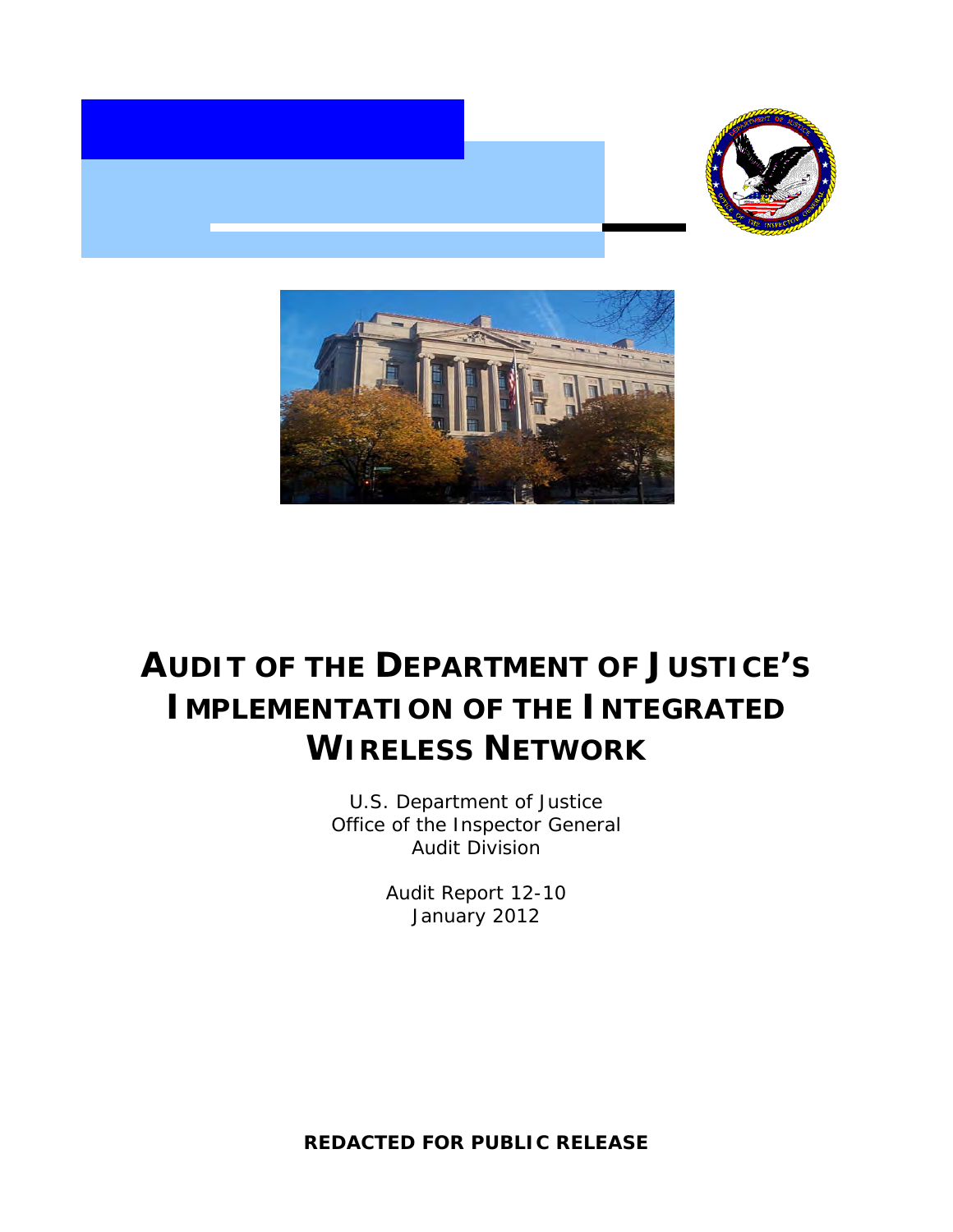# **AUDIT OF THE DEPARTMENT OF JUSTICE'S IMPLEMENTATION OF THE INTEGRATED WIRELESS NETWORK**

# **EXECUTIVE SUMMARY**

A reliable, secure, and seamless communications network is essential to law enforcement officers, including special agents, when performing routine enforcement work, but is even more critical when performing special and emergency operations. The agencies within the Department of Justice (Department) rely on several separate land mobile radio systems, which include handheld radios, to provide this communication capability. However, an ongoing concern has been that the Department's systems are aging, with some being outdated. To address these issues, the Department began the Integrated Wireless Network (IWN) program in 1998.

The Department's Justice Management Division manages the IWN program and the Department's Chief Information Officer is responsible for the program's overall implementation. The original IWN plan, established in 2004, was intended to support over 81,000 federal agents from three agencies in all 50 states and the U.S. territories. Estimated to cost over \$5 billion, IWN was designed not only to address the Department's aging systems, but to also meet federal law enforcement requirements to communicate across agencies, allow interoperability with state and local law enforcement partners, and meet mandates to use federal radio frequency spectrum more efficiently. Beginning in 2001, the administration of the IWN program was expanded to ultimately include the Departments of the Treasury (Treasury) and Homeland Security (DHS). However, the IWN plan was never fully funded by Congress or by the Department at a level to adequately attain the goals of the program. In addition, DHS is no longer an active participant in the IWN program implementation and Treasury's continued participation is uncertain.

<sup>\*</sup> The full version of this report contains information that is considered law enforcement sensitive, and therefore could not be publicly released. The Office of the Inspector General redacted portions of the full report to create this public version of the report.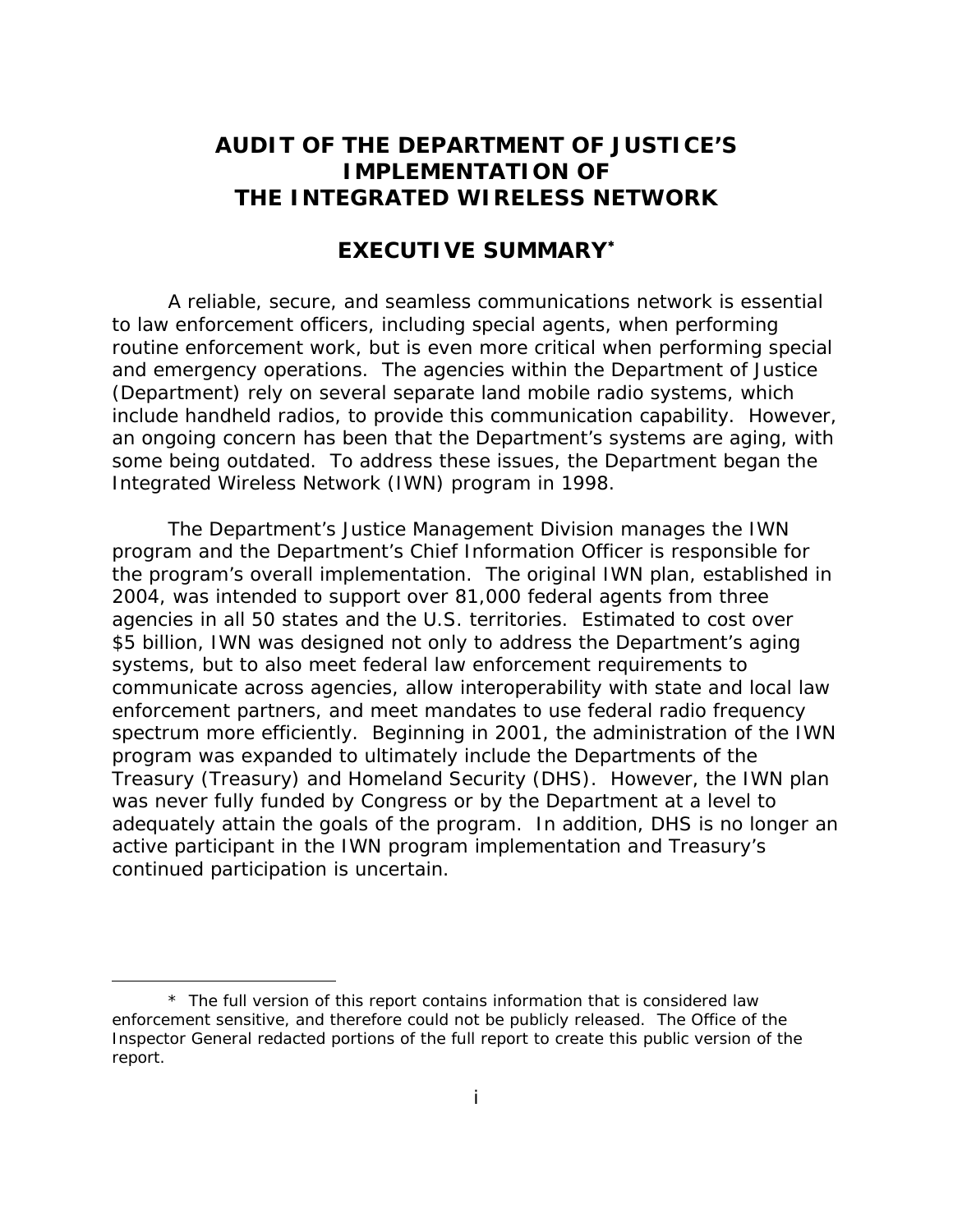#### **Office of the Inspector General Audit Approach**

The Office of the Inspector General (OIG) performed this audit to assess the status of the implementation of the IWN program. In our previous audit, issued in March 2007, we found that the IWN program was at high risk of failing to secure an integrated wireless network for use by the Department, Treasury, and DHS. The issues contributing to the high risk of failing included: (1) uncertain funding for the project; (2) disparate departmental funding mechanisms that allowed the departments to pursue separate wireless communications solutions apart from IWN; (3) the fractured nature of the IWN partnership; and (4) the lack of an effective governing structure for the project.

The objectives of this audit were to: (1) assess the progress made in the implementation of the IWN program since our previous audit was issued in 2007, including the program's cost, schedule, and performance; (2) assess whether the Department's communications systems comply with the National Telecommunications and Information Administration's requirements; and (3) assess the Department's implementation of our previous recommendations.

To accomplish these objectives, we examined documents provided to us by Department officials including the IWN Program and Strategic Plans, Wireless Communications Board minutes and other pertinent documents. We also interviewed Department officials, including representatives from law enforcement components such as the Bureau of Alcohol, Tobacco, Firearms and Explosives; the Drug Enforcement Administration; the Federal Bureau of Investigation; and the U.S. Marshals Service, the ultimate IWN users.

In addition, we reviewed relevant U.S. Government Accountability Office reports to determine issues it identified and reported on with respect to IWN and interoperable communications. Finally, we reviewed budget documents, including those for fiscal years (FY) 2011 and 2012, to obtain the most current information available on the future of the IWN program.

#### **Results in Brief**

Despite costing over \$356 million over 10 years, the IWN program has yet to achieve the results intended when the Department initially began developing it in 1998. As a result, the Department's law enforcement components are still using old and often obsolete equipment. There is limited interoperability between the components and with other law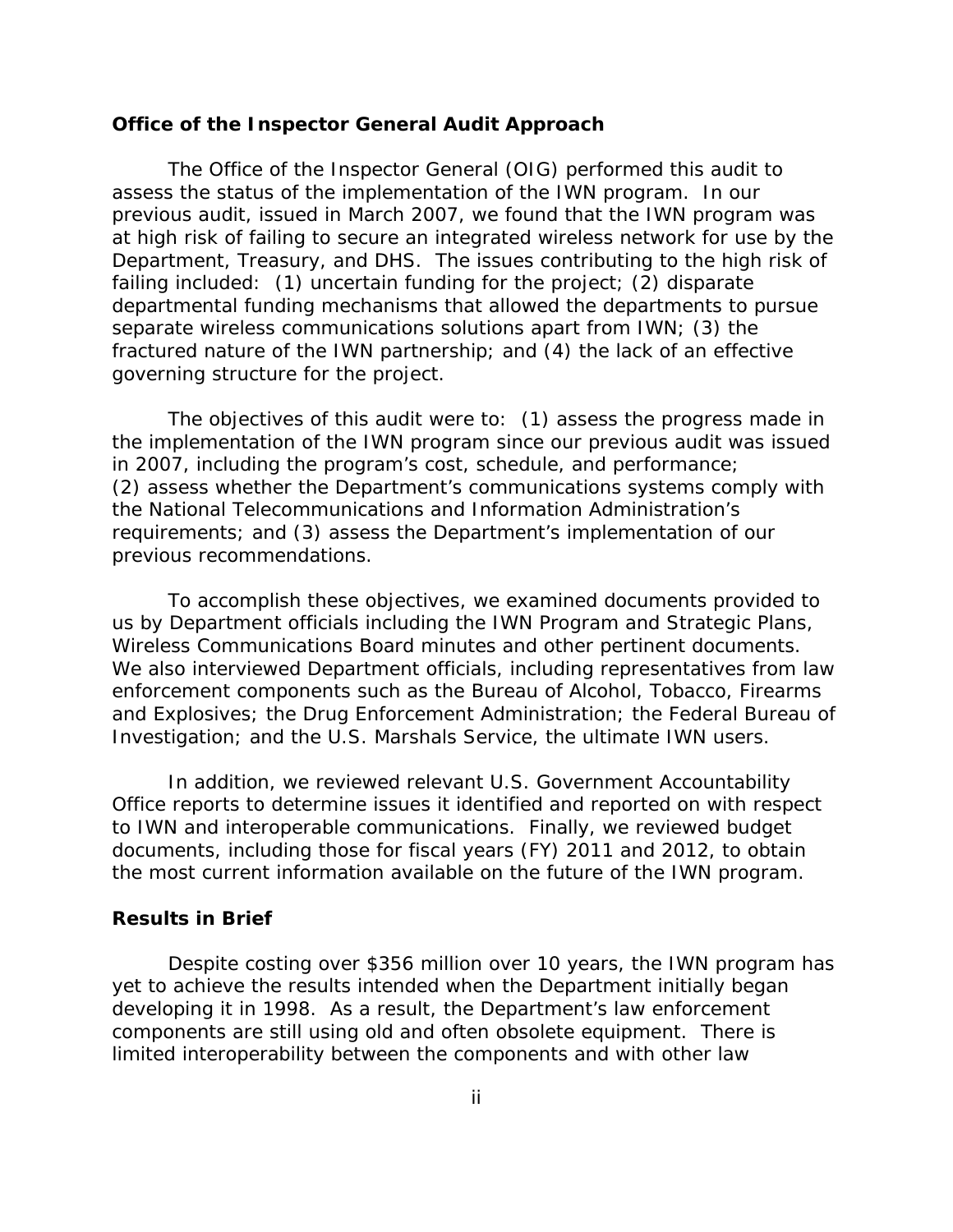enforcement agencies. The IWN program continues to struggle with funding limitations that have resulted in multiple revisions to the plan and a significant reduction in the planned nationwide implementation. In addition, the IWN program is no longer a joint program with the Departments of the Treasury and Homeland Security.

The IWN program was designed to replace the aging and increasingly unreliable land mobile radio (LMR) systems that were in place. The program was expected to consolidate the separate and not interoperable systems used by agents of the Bureau of Alcohol, Tobacco, Firearms and Explosives; the Drug Enforcement Administration; the Federal Bureau of Investigation; and the U.S. Marshals Service. In addition, IWN was intended to address evolving security and technical requirements designed to ensure the security and safety of law enforcement officers. These security requirements included the adoption of an upgraded encryption standard to ensure the security of the law enforcement officers' communications.

However, we found that many of the Department's radios do not meet some or all of the intended requirements. Operational communications between the Department's law enforcement components remains a challenge because of: (1) individual radio systems with limited interoperability; (2) continued use of legacy equipment (the current equipment that the agencies are using) that does not meet security encryption requirements, and are not capable of over-the-air rekeying; and (3) the reliance on different frequency ranges. $<sup>1</sup>$ </sup>

In October 1993, the Department of Commerce's National Telecommunications and Information Administration (NTIA) established a requirement that federal agencies cut all federal radio spectrum usage in half by 2008. Expanding technology and the development of applications such as cell phones and other wireless devices requiring radio frequency spectrum has increased the demand for more efficient use of the finite spectrum. We found in our 2007 audit report that the Department was not fully compliant with this NTIA mandated narrowbanding requirement, and we found in our current audit that the Department still is not fully compliant with this requirement.

<sup>&</sup>lt;sup>1</sup> For example, we found that percent of the DEA's and percent of the FBI's land mobile radio systems do not meet Department adopted encryption standards. In addition, percent of ATF base stations, percent of portable radios, and percent of mobile radios do not meet the updated encryption standards.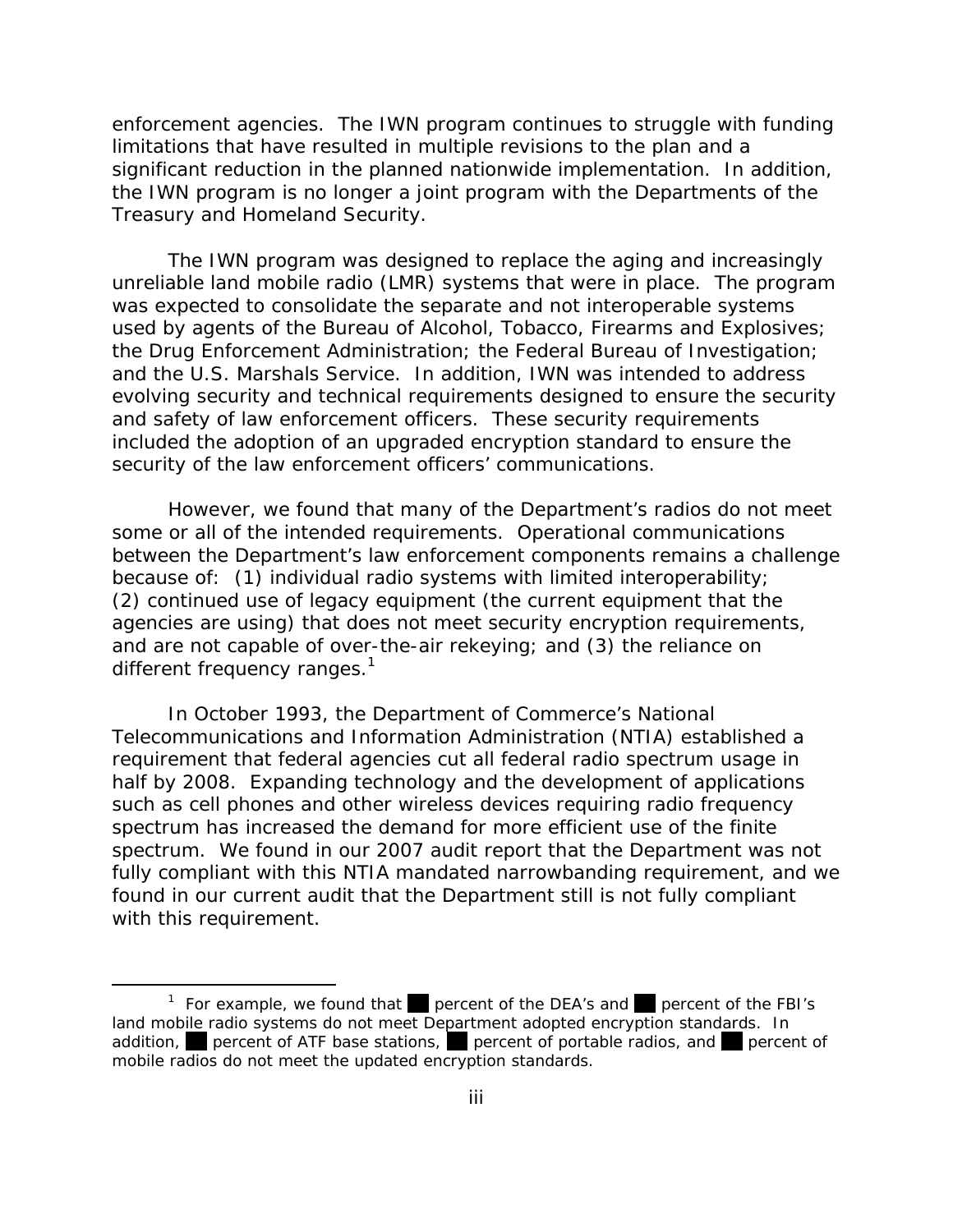The Department planned to comply with this mandate as part of the IWN program's LMR system upgrade. However, 3 years after the conversion deadline, insufficient program funding and logistical problems continue to negatively affect the Department's ability to comply with the NTIA mandate to increase spectrum efficiency. The effects of the Department's failure to comply with the mandate have been minimal thus far because the instances of conflicts have been few in number and resolved without much difficulty.

The Department reached a revised agreement with the Departments of Treasury and Homeland Security in 2008. This 2008 agreement replaced the original agreement reached in 2004 to develop, implement, and manage a joint wireless communications system. However, we found that this agreement has not resulted in a joint pursuit of the IWN program with the Departments of Treasury and Homeland Security. Rather, the 2008 agreement allows the agencies to pursue mutual projects when viable but also allows the agencies to continue pursuing independent upgrades to meet their wireless communications requirements. As a result, the Department has yet to achieve communication interoperability with other federal, state, and local law enforcement agencies.

 revisions. In 2008, the plan to implement IWN was projected to cost \$1.2 billion over 6 years and divided the nation into six regions for development. In 2009, the Department began implementing the first phase of its plan in the National Capital Region, which includes the Washington, D.C., area and is a part of the plan's Region 1. However, as a result of funding reductions that occurred in FY 2010, the Department has adopted a revised plan to continue the deployment of IWN to the remaining regions throughout the United States. Additional funding cuts in FY 2011 and the planned suspension of funding for IWN in FY 2012 will also necessitate further revisions to the Department's plan. However, the Department has yet to finalize these

# **Conclusions**

The fate of the IWN program as originally planned is uncertain. As we previously stated in our 2007 audit report, the fractured nature of the IWN partnership and the lack of a centralized funding mechanism increases the risk that the IWN program will not operate as originally envisioned. Funding delays and reductions have affected the Department's ability to implement the nationwide system as planned by 2010. As a result, the Department's law enforcement agents continue to utilize radio systems and unsecure communications equipment that are over 15 years old in the performance of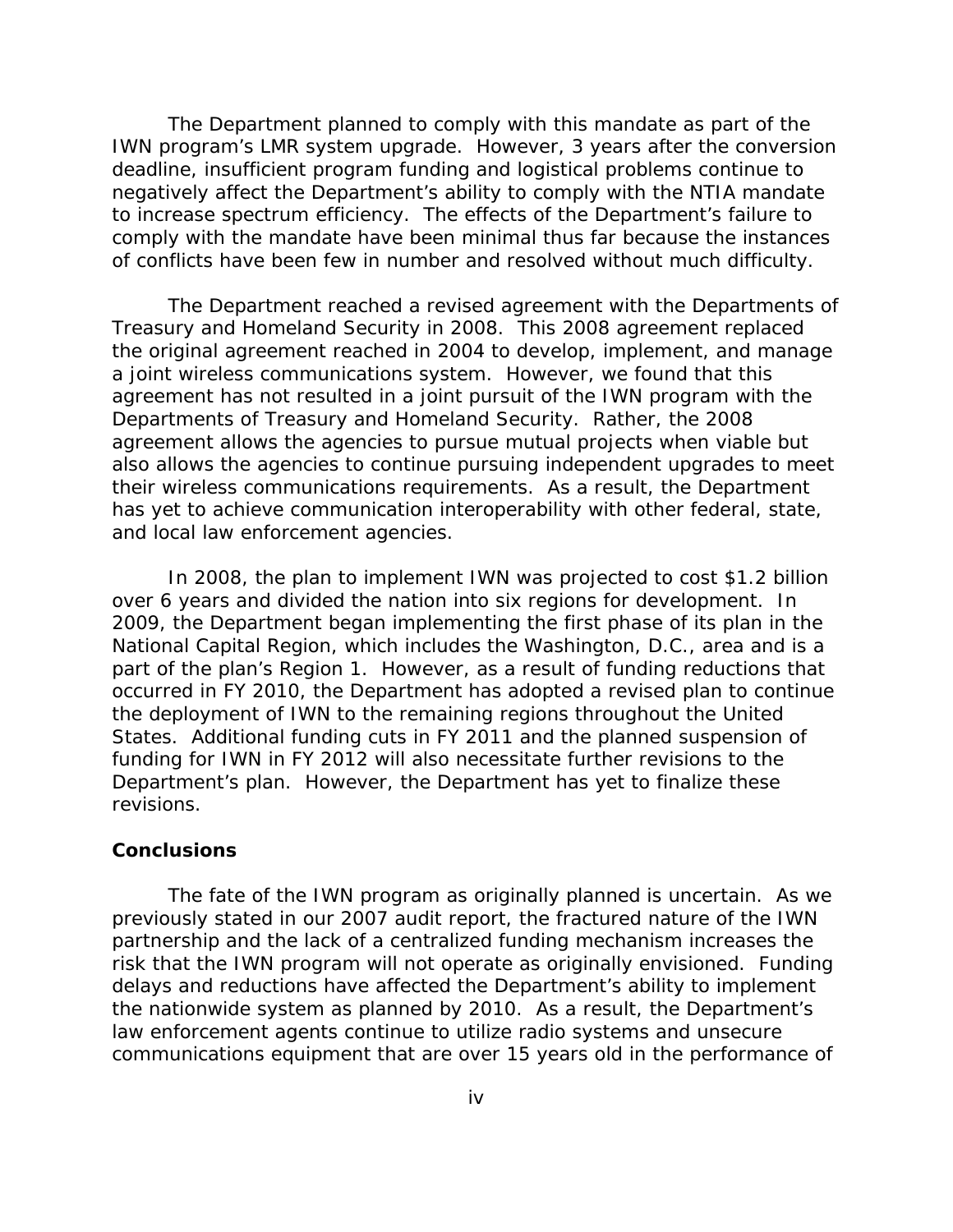their duties. In addition, the Department's inability to deploy IWN nationwide has affected the Department's ability to comply with the NTIA narrowbanding requirement and upgraded encryption standard. The Department's proposed FY 2012 budget recommends suspending further development of IWN, thus decreasing the likelihood that the program will be fully deployed.

More than 10 years have passed since the Department began the IWN program to address the law enforcement components' aging communications systems and the 1993 mandate to use radio frequency spectrum more efficiently. In that time, technology has evolved rapidly. The President's 2012 Budget, in recommending the suspension of the IWN program, cited current technology alternatives, such as 3G and 4G Long Term Evolution (LTE) along with the National Public Safety Broadband Plan in development, which are available today and did not exist when IWN was originally conceived.2 Many believe that LMR systems will be replaced by some type of secure broadband system. However, technology that will fulfill the needs of law enforcement agencies has yet to be refined. There is still a need for an improved communications system, and while IWN may no longer be the best solution, a solution is desperately needed. The Department should explore other available solutions, such as 3G and 4G LTE along with the National Public Safety Broadband Plan in development, while considering the unique needs of law enforcement personnel.

<sup>&</sup>lt;sup>2</sup> 3G and 4G LTE are the 3<sup>rd</sup> and 4<sup>th</sup> generation Long Term Evolution of the wireless networks and the National Public Safety Broadband plan is part of the Administration's efforts to make the internet available nationally.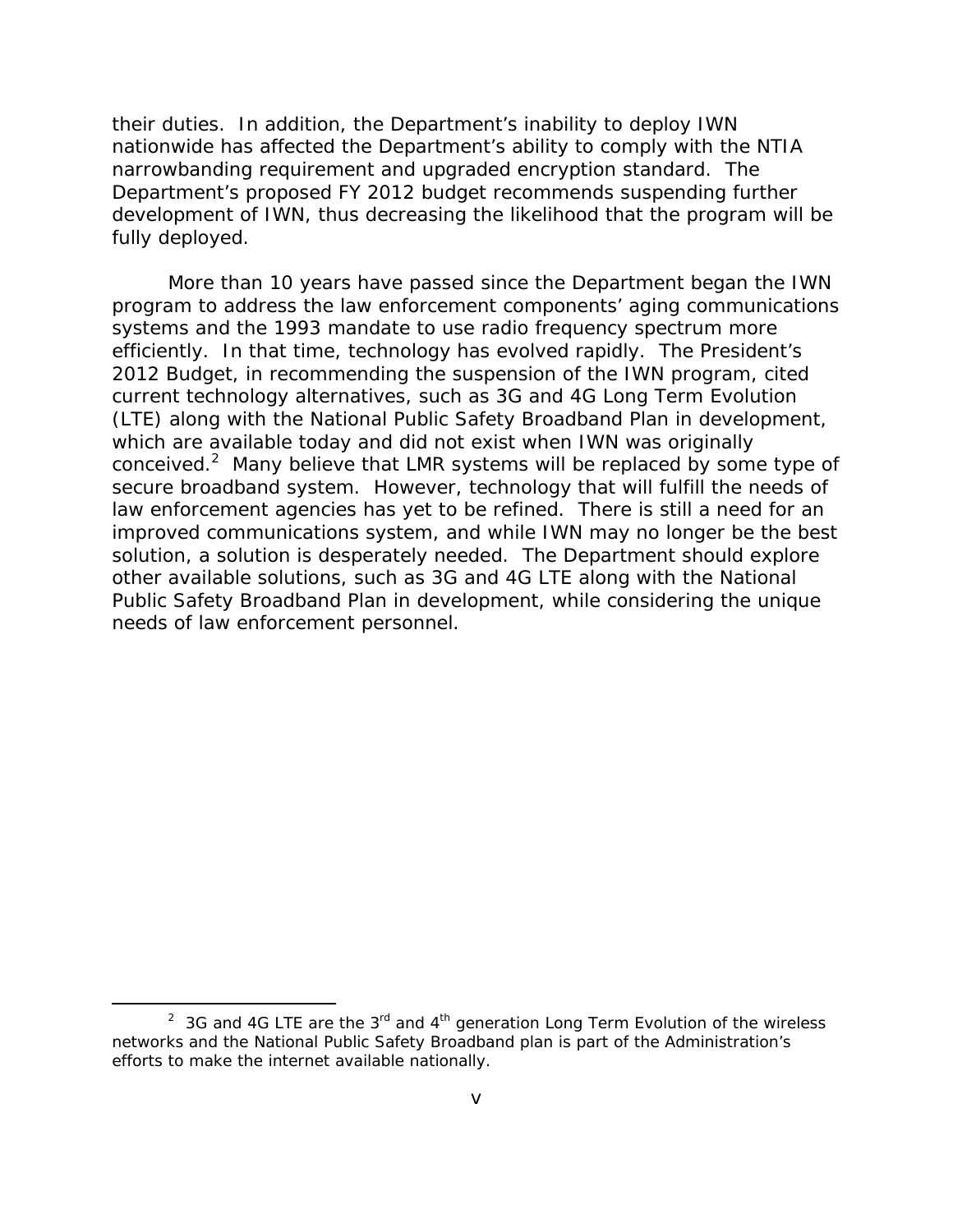# **TABLE OF CONTENTS**

|              | Law Enforcement Wireless Communications Account 10                                                     |
|--------------|--------------------------------------------------------------------------------------------------------|
|              |                                                                                                        |
| $\mathbf{L}$ | LIMITED PROGRESS ON ACHIEVING INTERAGENCY                                                              |
| II.          | STATUS OF THE IWN PROGRAM'S IMPLEMENTATION<br>Implementation of the National Capital Region Module  27 |
|              | <b>III. STATUS ON DEPARTMENT'S COMPLIANCE WITH THE NTIA</b>                                            |
|              |                                                                                                        |
|              | APPENDIX I - OBJECTIVES, SCOPE, AND METHODOLOGY 56                                                     |
|              | <b>APPENDIX II - ACRONYMS </b><br>58                                                                   |
|              | <b>APPENDIX III - DEPARTMENT OF JUSTICE RESPONSE</b><br>TO THE DRAFT AUDIT REPORT 59                   |
|              | APPENDIX IV - OFFICE OF THE INSPECTOR GENERAL ANALYSIS<br>AND SUMMARY OF ACTIONS NECESSARY             |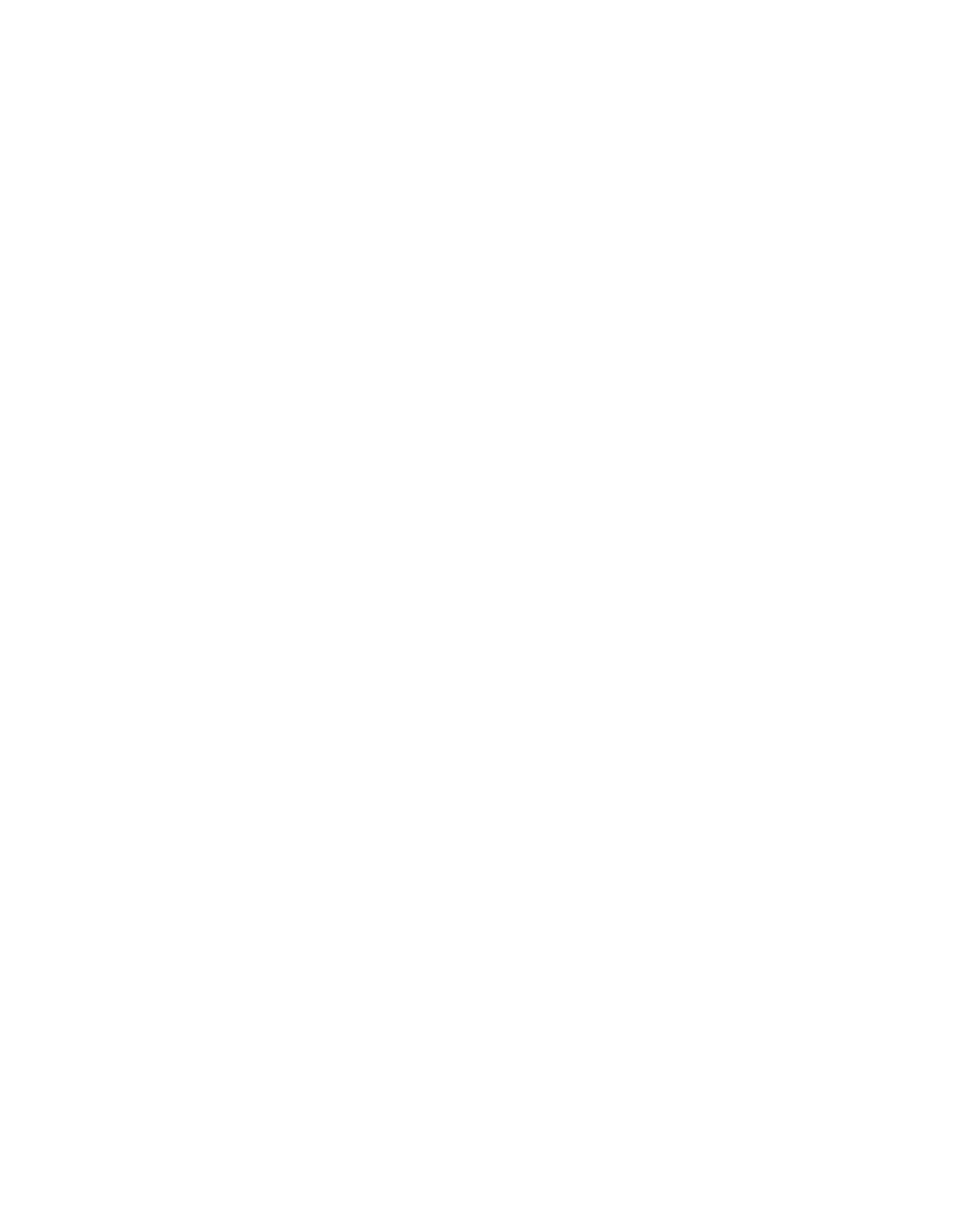# **INTRODUCTION**

<span id="page-8-0"></span>In 2004, the Departments of Justice (Department), Treasury, and Homeland Security (DHS) agreed to jointly develop the Integrated Wireless Network (IWN), a secure wireless, nationwide communications network to enhance the ability of federal law enforcement agencies to communicate with each other. IWN was to support over 81,000 federal agents from 3 agencies in 50 states and the U.S. territories when fully implemented. Cost and time estimates exceeded \$5 billion through 2021 with the expectation that IWN would replace aging, outdated equipment, address federal agency requirements to communicate across agencies, allow interoperability with state and local law enforcement partners, and meet mandates to use the federal radio frequency spectrum more efficiently.

In our 2007 audit report, we expressed concern that IWN was at risk to fail because of uncertain project funding and departmental funding mechanisms that allowed the Department, Treasury, and DHS to pursue separate projects apart from IWN. Other causes we noted included the fractured nature of the IWN partnership and the lack of an effective governing structure for the project. As we discuss more fully below, we found that the Department has made little progress since 2007 in implementing IWN as it was originally envisioned.

### **Background**

Department law enforcement agents from the Bureau of Alcohol, Tobacco, Firearms and Explosives (ATF); Drug Enforcement Administration (DEA); Federal Bureau of Investigation (FBI); and U.S. Marshals Service (USMS) must be able to communicate quickly and securely with each other to identify and apprehend criminals and to disrupt or respond to terrorist attacks. Agents must be able to communicate with other agents within the Department, with agents of other federal law enforcement agencies, and with local and state law enforcement officers and first responders.

Additionally, Department agents are facing occasions when some form of protected communication in the field is necessary. During our audit, the Department provided specific examples of where operations or agents were at risk due to problems with obtaining secure radio communications in the field. In Nashville, Tennessee, drug trafficking organizations scanned DEA agents' radio traffic. Before agents could conduct arrests and serve search warrants, drug traffickers warned their criminal associates of the DEA operation. In Grand Junction, Colorado, a DEA agent entered a bowling alley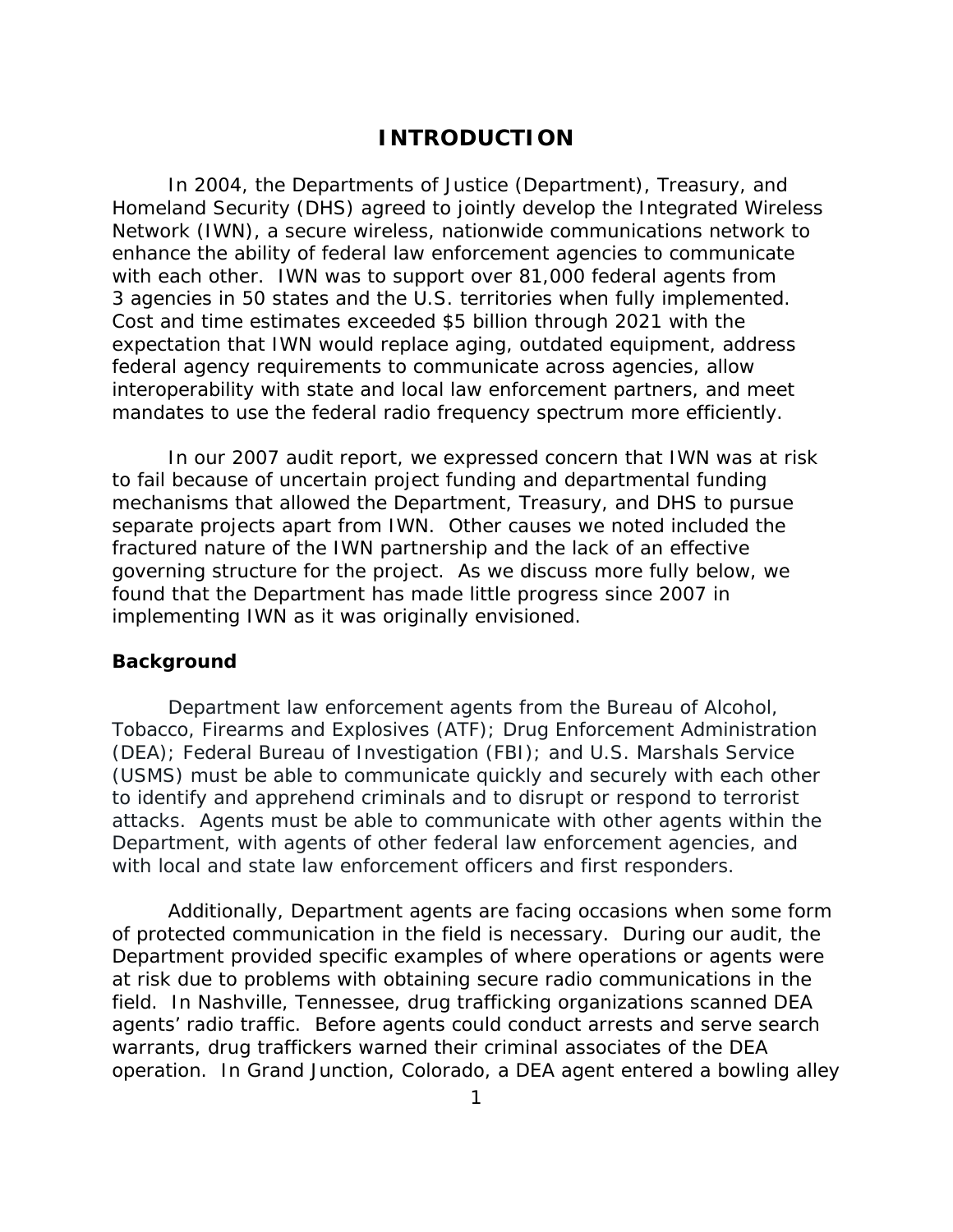to verify the identity of a violent felon. The DEA agent was unable to communicate through radio to the entire surveillance team that he had identified the target. A Task Force Officer unknowingly approached the suspect, and the suspect drew a gun on the officer. Before the suspect could fire his weapon, the DEA agent observed the threat and fired at the offender.

After the September 11, 2001 terrorist attacks, the mandate to improve spectrum efficiency was overshadowed by the need to develop a secure, interoperable communication system for federal, state, and local law enforcement and emergency personnel. IWN's goals included improving this interoperability, which continued to be an issue in natural disasters like Hurricane Katrina.

# *Land Mobile Radio Systems*

 mobile radios, base stations, and repeaters. The Department's law To accomplish its law enforcement mission, the Department employs land mobile radio (LMR) systems to provide secure and dedicated communications. LMRs are the primary means of communication among public safety personnel, and typically consist of handheld portable radios, enforcement agents generally carry handheld portable radios. The agents also have more powerful mobile radios which are located in vehicles. These mobile radios have a greater transmission range than the portable radios. The portable and mobile radios are used to communicate with a base station or command center that are fixed locations with powerful transmitters. The signals from the radios and base stations are transmitted through a network that allows the users to communicate. Repeaters, which are generally located on towers, basically repeat the messages received allowing the message to reach its intended destination. Diagram 1 depicts the basic components of a LMR system.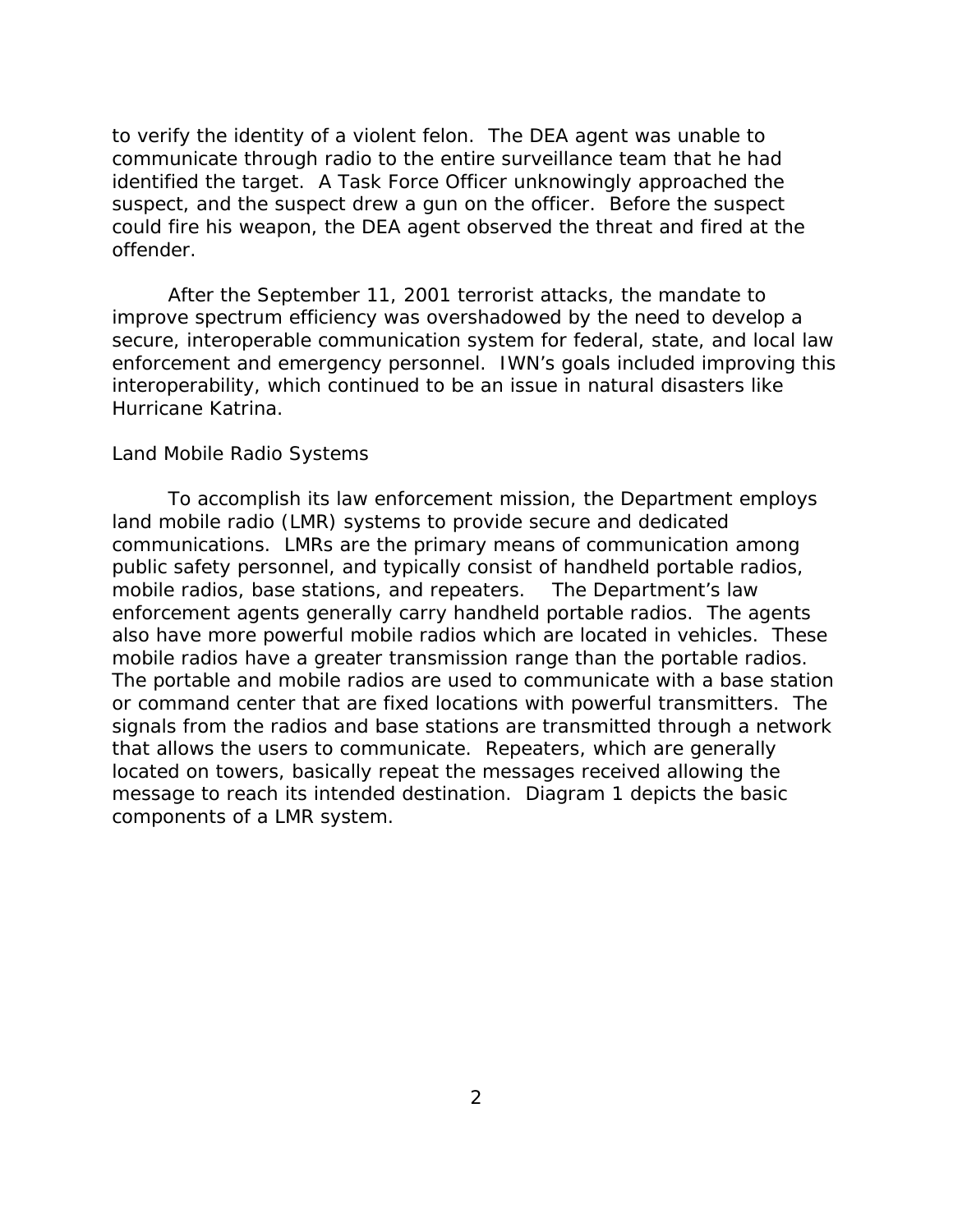

Diagram 1: Basic Components of a Land Mobile Radio System

Source: OIG depiction of LMR system components

The transmission between the various elements of a LMR system consists of electromagnetic waves that travel along designated frequencies of the radio spectrum. The radio spectrum is a fixed, limited resource shared among government and nongovernment entities. This spectrum has many uses in addition to public safety communications, such as television broadcasting, AM/FM radio, mobile internet services, cell phones, and aeronautical radio navigation. The explosion of personal wireless technology devices such as cell phones has increased the demand for the limited spectrum, which has in turn increased the need to maximize the efficient use of the available spectrum.

Major frequency ranges used for public safety communications include the very high frequency (VHF) range and the ultra high frequency (UHF) range. Although the Department's components are assigned a variety of frequencies, the majority are VHF. However, the DEA's LMRs operate primarily on UHF frequencies since, according to a DEA official these were the frequencies that were available in 1972 when the agency was assigned the spectrum. Most radios are designed to operate on one frequency, making it more difficult for VHF and UHF users to communicate with each other using current equipment.

Interoperability is the ability of public safety agencies to communicate with each other. Different and incompatible radio designs with different technologies and configurations hamper such communications. In addition, assignments of frequencies in different ranges have also hampered interoperability. As a result, first responders and other public safety personnel have adopted a variety of "fixes" to help improve interoperable communications. While the most efficient form of interoperability is the use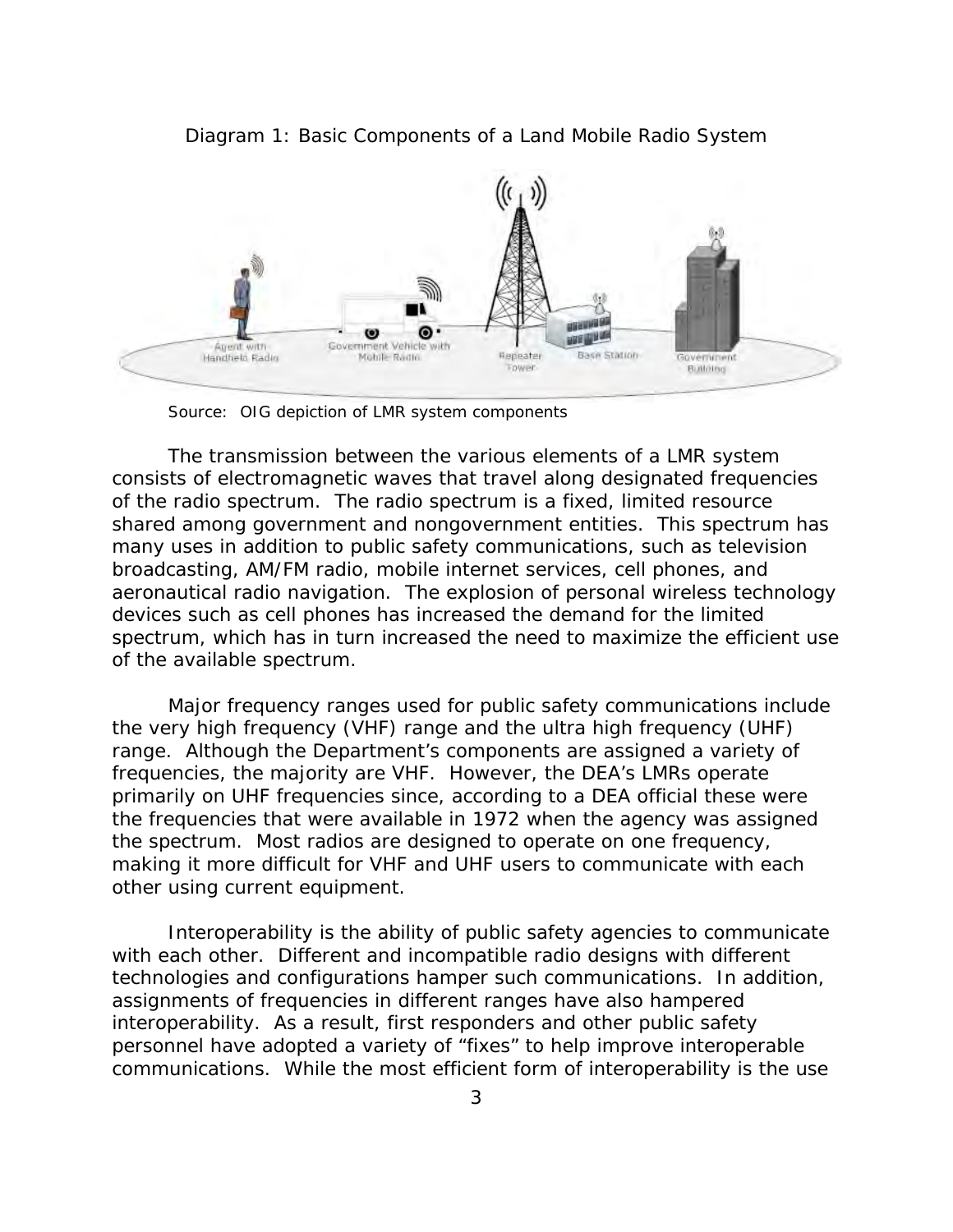of a common radio system among all public safety personnel, it would be very expensive to provide all public safety personnel with the same system. Such a system would generally require the purchase of new radios and transmission equipment, which for the Department and many public safety organizations has proven cost prohibitive. As a result, the Department's agents and other public safety personnel continue to use less expensive alternatives that are not the optimal solution to meet the interoperability needs, including:

- Swapping radios: Agencies purchase and maintain extra radios that can be distributed to users whose radios are not interoperable with theirs. This approach requires an investment in additional radios and is currently used by the Department when components conduct operations with DEA.
- Patching: Two or more incompatible systems connect to a central system that translates the signals so that they can be received by the other systems. This allows the agencies to continue using their existing systems but requires twice as much spectrum because each system occupies separate channels.
- Shared channels: Agencies set aside or identify a specific channel or channels to use during joint operations and in emergency situations. This approach provides interoperable communications; however, it requires advance coordination and identification of the channel or channels. Furthermore, these channels can easily become congested in times of emergency.

# *Rekeying and Encryption Requirements*

The Department's communications equipment must provide secure communications. Secure communications are achieved through the use of encryption that is periodically updated to ensure continued security. The Advanced Encryption Standard was adopted in 2001 to replace the outdated Data Encryption Standard. The Advanced Encryption Standard is an encryption algorithm (a mathematical formula) designed to protect sensitive information like law enforcement operations. A key is a code that is programmed into a radio to allow encrypted communications within a system. To ensure continued security, the key must be changed periodically. The key can be changed over the air (remotely) through a process known as over-the-air rekeying or manually requiring reprogramming by a technician.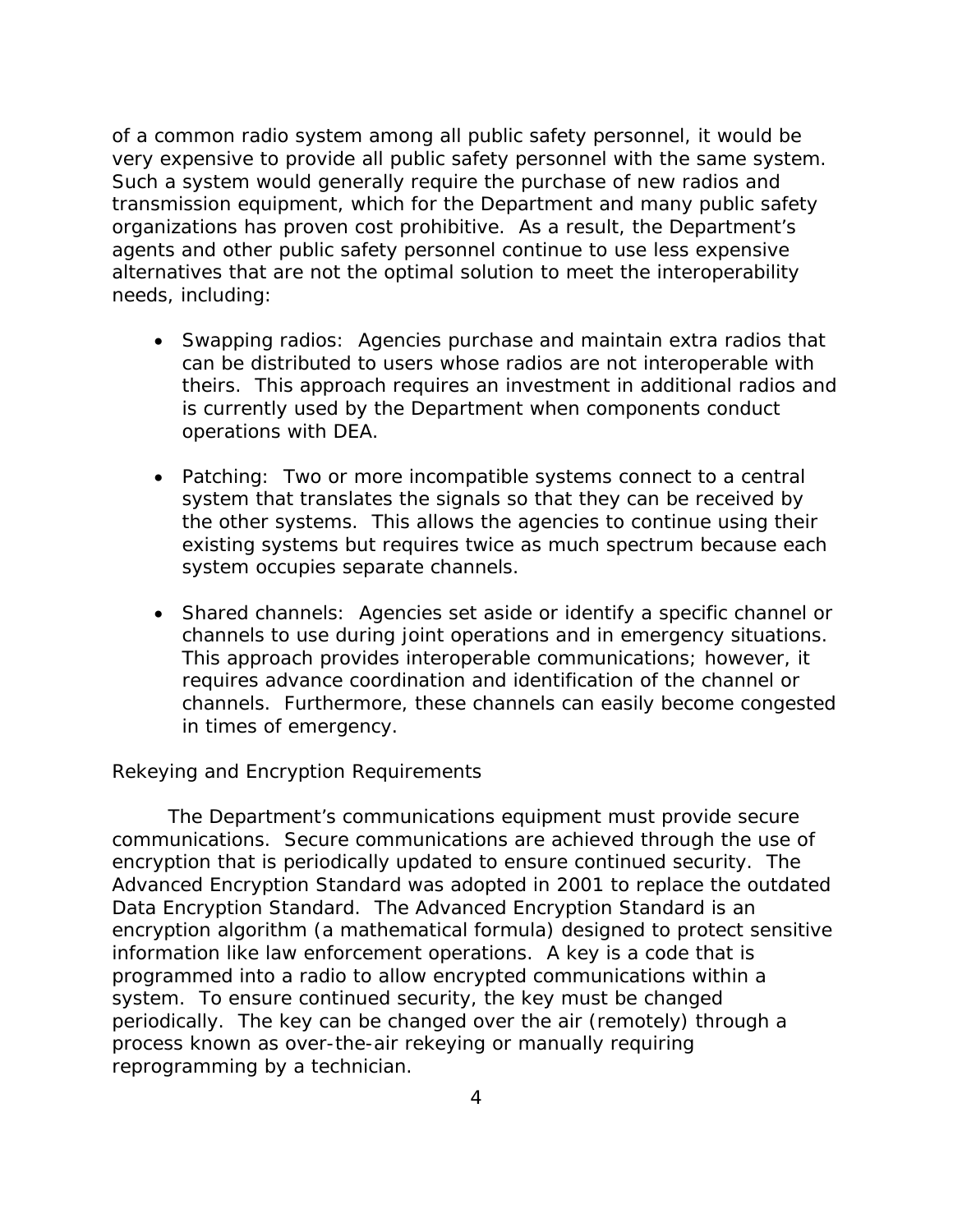<span id="page-12-0"></span>Manual reprogramming is a time consuming and disruptive process. However, much of the department's legacy equipment requires manual rekeying. Merely replacing radios does not solve the rekeying problem because both the radio and the related operating system must be over-theair rekeying capable for the functionality to work. As a result, new over-theair rekeying capable radios on the old system will not eliminate the need for manual reprogramming.

# **Integrated Wireless Network History**

In 1993, the Department of Commerce's National Telecommunications and Information Administration (NTIA), the agency responsible for managing the allocation of radio frequency spectrum for all federal users, mandated that all federal spectrum users cut their frequency usage by one-half. In response, the Department's law enforcement components developed individual plans to replace their land mobile radio systems. In 1998, Congress directed that the Department base its narrowband conversion initiative on a comprehensive strategy to increase spectrum efficiency, to achieve communications interoperability among all Department components and with other federal law enforcement agencies, and to maximize efficiencies and savings through shared infrastructure and common procurement strategies.<sup>3</sup>

#### *Creation of the Wireless Management Office*

In a July 1998 Conference Report, the House Committee on Appropriations recognized the need to meet the NTIA mandate but also recognized the continuing interoperability problems of the law enforcement communications system. In October 1998, Congress directed the establishment of a department-wide narrow band program office to conduct a baseline technical assessment of wireless communications to maximize interoperability and resource sharing. Congress also established a department-wide account to serve as the central funding source for the conversion to narrowband radio communications. In addition, Congress directed the Department's Justice Management Division to serve as the central purchasing agent for all Department communications equipment and develop an integrated, department-wide strategic plan to meet the

 $3$  Narrowbanding for federal agencies means reducing their 25-kilohertz wideband channels in the Very High Frequency (162-174 Megahertz) and Ultra High Frequency (406.1-420 Megahertz) land mobile bands to 12.5-kilohertz narrowband channels.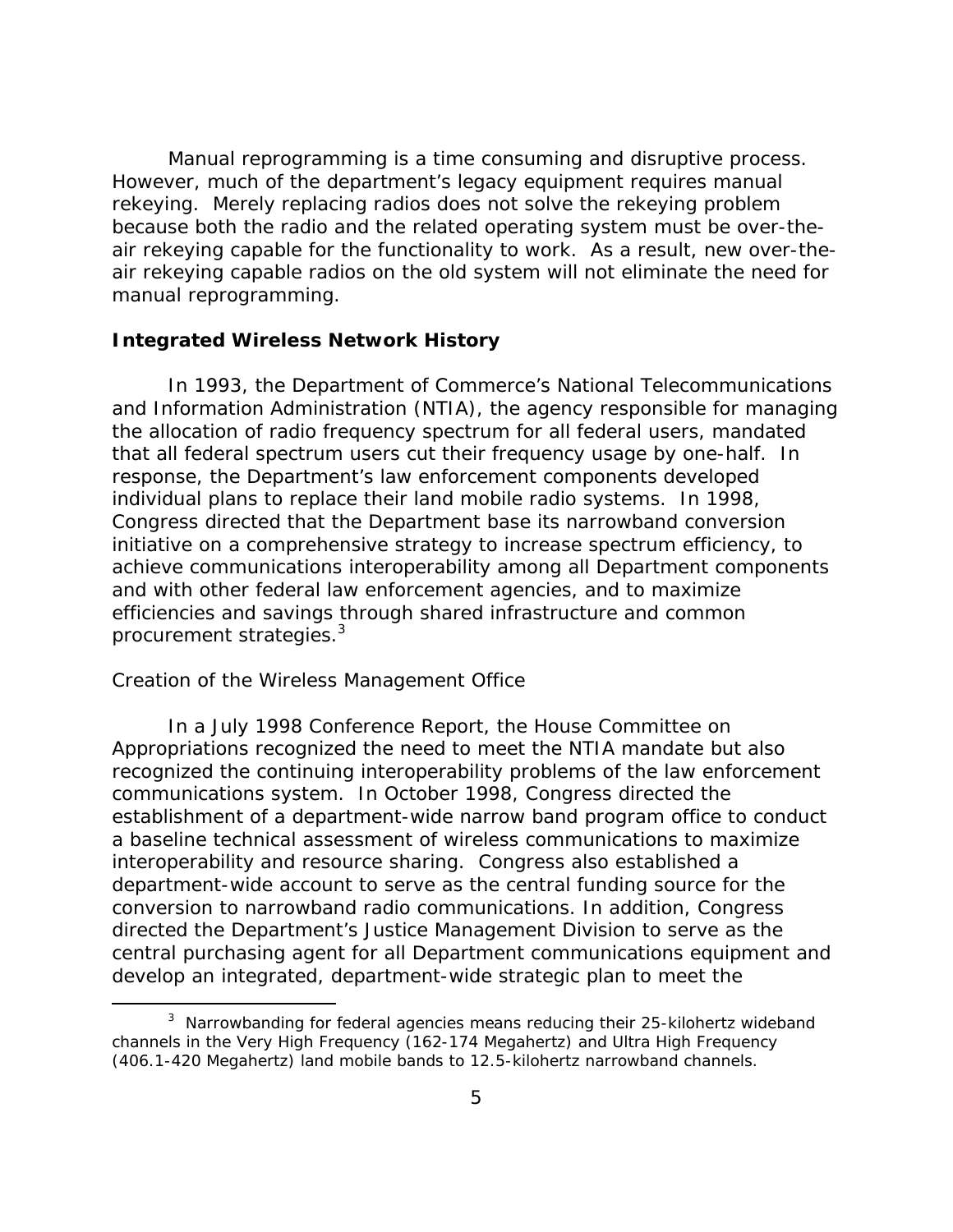narrowband conversion and interoperability requirements of the Department and NTIA.

In October 1998, the Attorney General issued a memorandum to address the Department's wireless communications issues, which directed the creation of the Wireless Management Office (WMO) within the Justice Management Division to oversee and direct the Department's consolidated approach to wireless communications and to centrally manage the consolidated wireless account. The Attorney General's memorandum directed the WMO to:

- 1. Oversee an assessment of component system development plans,
- 2. Complete departmental requirements analysis, and develop a technical design for the Justice Wireless Network,
- 3. Implement two pilot initiatives related to the development of the Justice Wireless Network, and
- 4. Develop a department-wide tool for consolidated radio purchases.<sup>4</sup>

The WMO reports to the Department's Chief Information Officer through the Deputy Chief Information Officer for Policy and Planning. The office is headed by a Program Director who is a component representative selected on a rotating basis. The current director is an FBI representative and the other components provide staff to fill other positions at the WMO. The WMO has an authorized staff level of 35, with 21 staff on board as of August 2011, and is responsible for the management of wireless communication development including planning, acquisition, financial planning, and technical services.

The Attorney General also created the Wireless Communications Board to ensure that the WMO received high-level guidance from the law enforcement components' operational community. The Department's Chief Information Officer chairs the Wireless Communications Board, which is composed of senior managers from each of the components. The Wireless Communications Board's mission is to establish and oversee the general policies of the WMO and to provide guidance for strategic policy,

<sup>&</sup>lt;sup>4</sup> The program was originally known as the Justice Wireless Network but was renamed the Integrated Wireless Network (IWN). For simplicity, we will refer to the project as the IWN program in this report.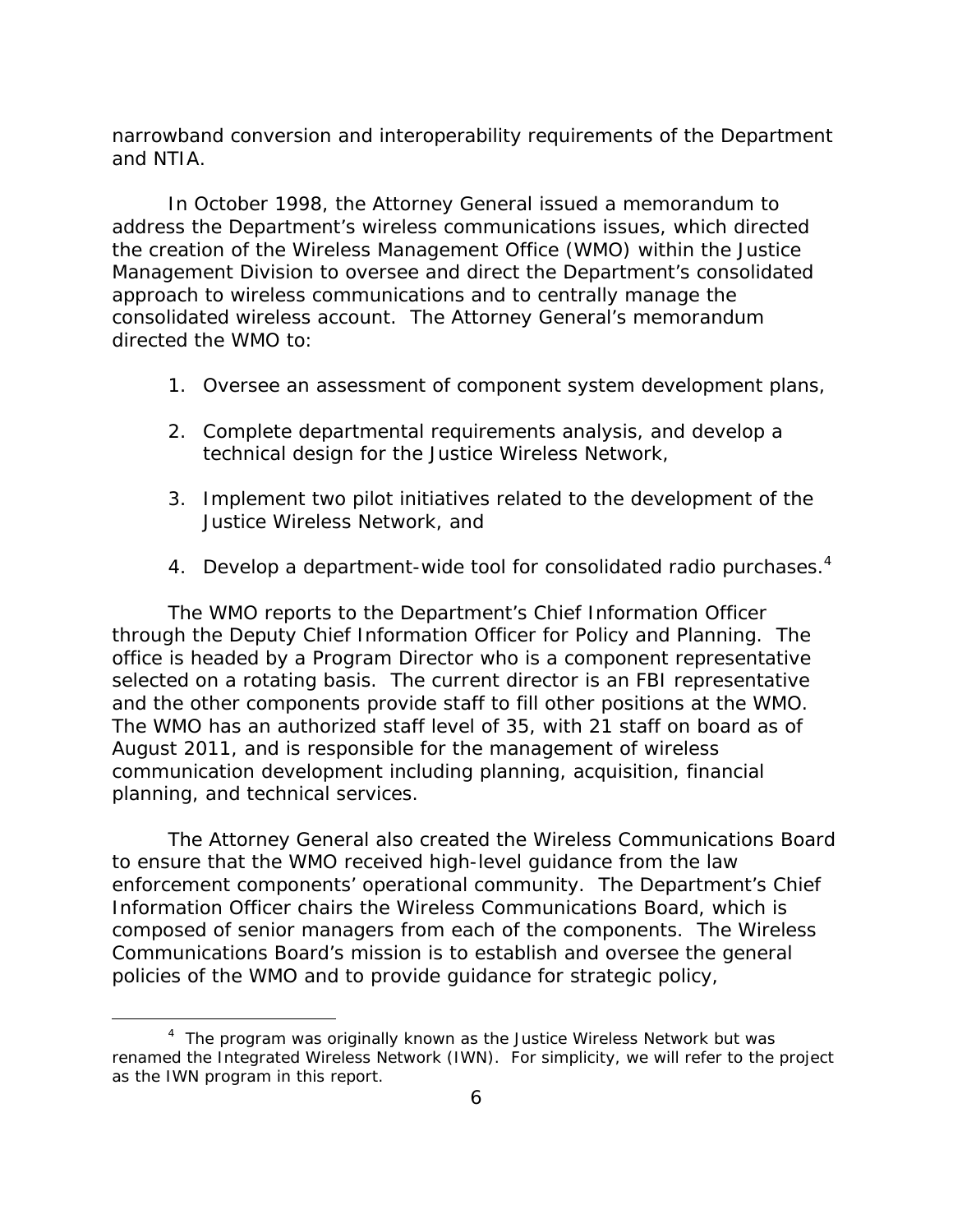management, and budget issues to encourage successful consolidation of the Department's wireless networks.

In September 2001, the Department awarded a contract to CTA Communications, Inc., (CTA) to produce a report that identified the wireless communications requirements for the Department's components, converted the requirements to a recommended plan, and developed a consolidated approach to address the Department's wireless communication needs. The IWN program was expanded beginning in 2001 to ultimately include the Treasury and DHS. In November 2001, the Department and Treasury signed a Memorandum of Understanding to merge their independent pursuit of solutions to meet the narrowband conversion mandate. Through this merger, the Department and Treasury sought to improve communications operability between themselves as well as with state, local, and other federal law enforcement agencies and to achieve cost efficiencies while also meeting the NTIA's narrowbanding mandate. This resulted in an amendment to the CTA contract to include the requirements of Treasury's law enforcement components.

The 2002 CTA final report recommended an IWN design that included a VHF, LMR design that used "trunking", a computer-controlled system that automatically allocates an open frequency from a pool of frequencies when a user initiates a radio call. Using this design, the Department awarded a contract to Motorola in November 2002 to acquire the necessary hardware, software, and services for a pilot project to demonstrate the feasibility of the proposed technology. The pilot project, called the Seattle/Blaine Pilot Project, was initiated in the Seattle, Washington, area and became fully operational in December 2004. The pilot was expanded beginning in 2005 and now covers the states of Washington and Oregon.

The Seattle/Blaine pilot provided a trunked, interoperable network that provided tactical wireless radio communications for over 600 federal users from 5 federal agencies and was interoperable with state and local law enforcement organizations. While the pilot project demonstrated the feasibility of a government owned, managed, and operated integrated wireless network and proved that the design technology it used was viable, in 2004 the Department rejected this design for nationwide use. The Department determined that while the design used in the Seattle/Blaine project would adequately address current communication requirements, it might not be flexible enough to meet changes in requirements or to integrate rapidly changing and significant advances in new technologies. Furthermore, the Department identified only one vendor capable of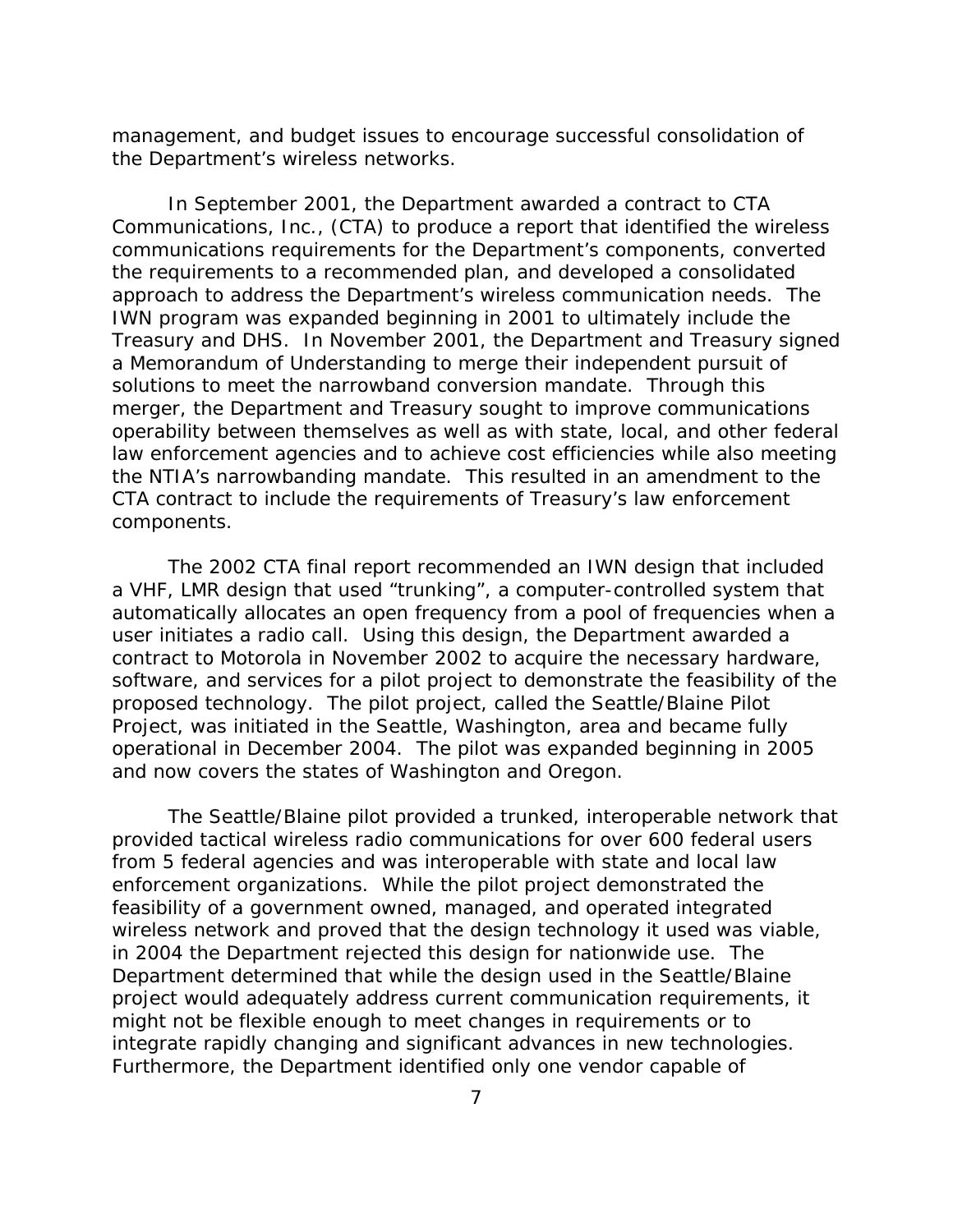expanding the project nationwide. Without competition, the Department believed that it would have sacrificed cost savings and technological advantages. As a result, in July 2004, the Department instead initiated a three-phase IWN acquisition strategy.

#### *Creation of the Integrated Wireless Network Program*

After the agreement to pursue wireless communications options with Treasury in November 2001, the Justice Wireless Network Program was renamed the Integrated Wireless Network (IWN) to recognize the program's expansion outside of the Department. In addition, after the September 11, 2001, attacks, changes in the structure of federal law enforcement agencies required increased coordination among all law enforcement agencies, and this was further affected by the creation of the DHS in 2002. The formation of the DHS included the transfer of several law enforcement agencies from the Department and from Treasury to DHS. These agencies included Customs and Border Protection and Immigration and Customs Enforcement, which were expected to continue to participate in the IWN program. In addition, the ATF was transferred from Treasury to the Department during this reorganization.

As a result, in 2004, the Department, Treasury, and DHS entered into a joint agreement to develop, implement, and manage the operation of a joint wireless communications system to support federal law enforcement and homeland security operations throughout the United States. The new agreement established an IWN Executive Board and designated the Chief Information Officers of the participating departments as the co-chairs. According to the agreement, a consensus of the IWN Executive Board's three co-chairs was required for all decisions regarding the program.

Since the Seattle/Blaine pilot yielded only one vendor capable of expanding the project nationwide, the Department, Treasury, and DHS developed a three-phase strategy that envisioned selecting a single contractor as an integrator to implement IWN nationwide. Phase 1, the pre-solicitation phase, identified offerors and assessed their potential to be viable competitors. Four offerors were selected and they proceeded to Phase 2. $5$  The four offerors submitted detailed technical, management, and cost proposals. In Phase 3, two of the four offerors were awarded contracts

<sup>&</sup>lt;sup>5</sup> The four offerors were General Dynamics, Lockheed Martin, Motorola, and Raytheon.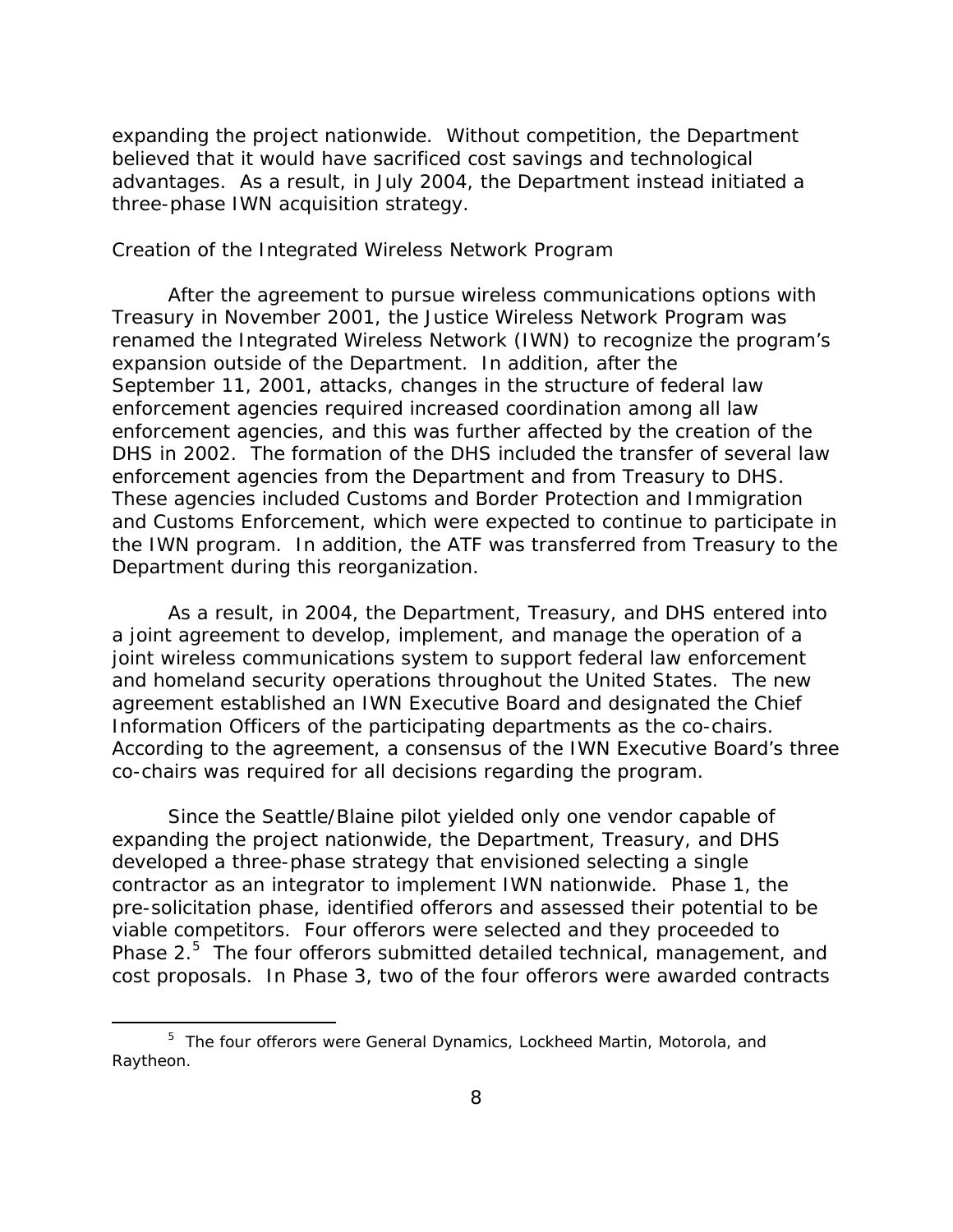to develop detailed system designs.<sup>6</sup> In April 2007, at the completion of Phase 3, the Department awarded General Dynamics the contract to serve as the systems integrator for the nationwide implementation of the IWN program.'

The objective of the IWN contract was to deploy secure, interoperable, and reliable radio communications capabilities to Department law enforcement personnel. The contract with General Dynamics C4 Systems (General Dynamics) was designed to support 80,000 agents and support staff within the Department, DHS, and Treasury.<sup>8</sup> According to the Department, the plan was based on consolidating the existing Department infrastructure and modernizing the disparate and disconnected LMR systems across the Department's law enforcement components: ATF, DEA, FBI, and USMS. This plan was designed to improve the communications capabilities of the Department's law enforcement personnel and achieve significant improvements in operational effectiveness and agent safety. These capabilities were intended to support a wide range of law enforcement missions and enhance coordination with state and local law enforcement during crises.

In 2004, IWN was estimated to cost over \$5 billion and its capabilities, according to a Department official, were to include access to criminal databases and broadband data, which were central to DHS services. In contrast, those two requirements were not as critical to the Department because of its need for improved communications capability and not additional capabilities. Instead, the Department's goals for the IWN program focused primarily on the upgrade of the Department's aging communications systems, which it had planned to replace since 1998. Most recently, the detailed 2008 IWN program plan was still primarily focused on the Department's need to upgrade its aging systems, and was expected to cost \$1.2 billion with implementation projected to be completed by 2016.

<sup>&</sup>lt;sup>6</sup> General Dynamics and Lockheed Martin were awarded contracts to develop detailed system designs*.* 

<sup>&</sup>lt;sup>7</sup> The contract is an Indefinite Delivery/Indefinite Quantity contract, which the Department used to issue task orders for specific implementation phases. An Indefinite Delivery/Indefinite Quantity contract is used when the government cannot predetermine, above a specified minimum, the precise quantities of supplies or services they will require during the contract period.

<sup>&</sup>lt;sup>8</sup> The DHS has the ability to use the contract but to date has chosen not to do so because it is pursuing its own wireless network solution.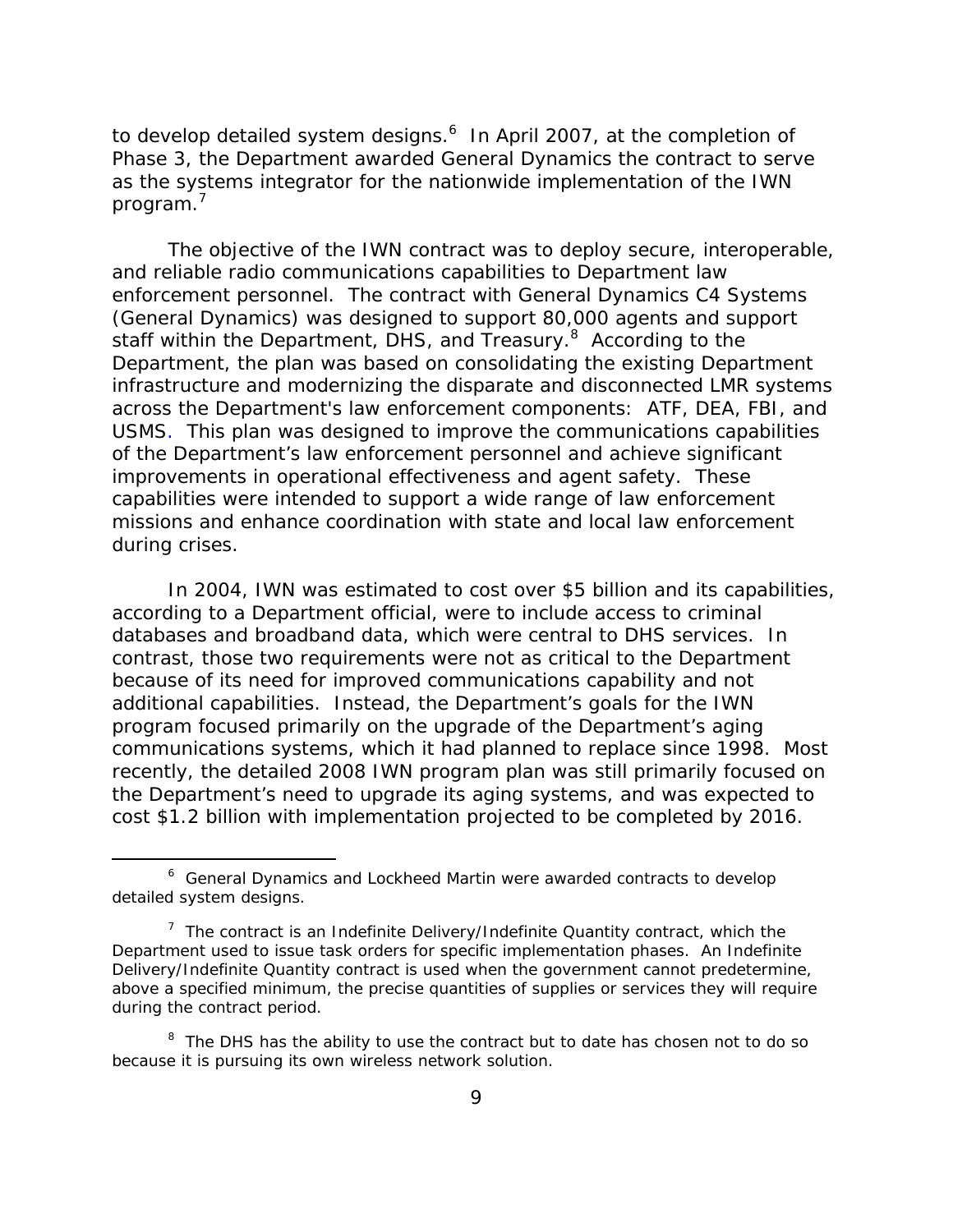<span id="page-17-0"></span>The Department developed this modified plan because it expected Treasury's participation to be limited, and the DHS did not plan to continue participating in the IWN implementation.

# **Law Enforcement Wireless Communications Account**

As previously discussed, the Attorney General created the WMO within the Justice Management Division to oversee and direct the Department's consolidated approach to wireless communications and centrally manage the consolidated wireless account, known as the Law Enforcement Wireless Communications (LEWC) account. The LEWC account supports the maintenance, consolidation, enhancement, and replacement of tactical radio communication systems, special projects, and the IWN program for the Department's law enforcement agencies. The LEWC account does not fund the wireless programs for the Bureau of Prisons because a budget is developed for each Bureau of Prisons facility and the facilities do not segregate the wireless funding like other Department components. In addition, according to the Department, the LEWC account does not fund the components' Blackberry or cell phone services. Exhibit 1 shows the funding for the LEWC account since FY 2000.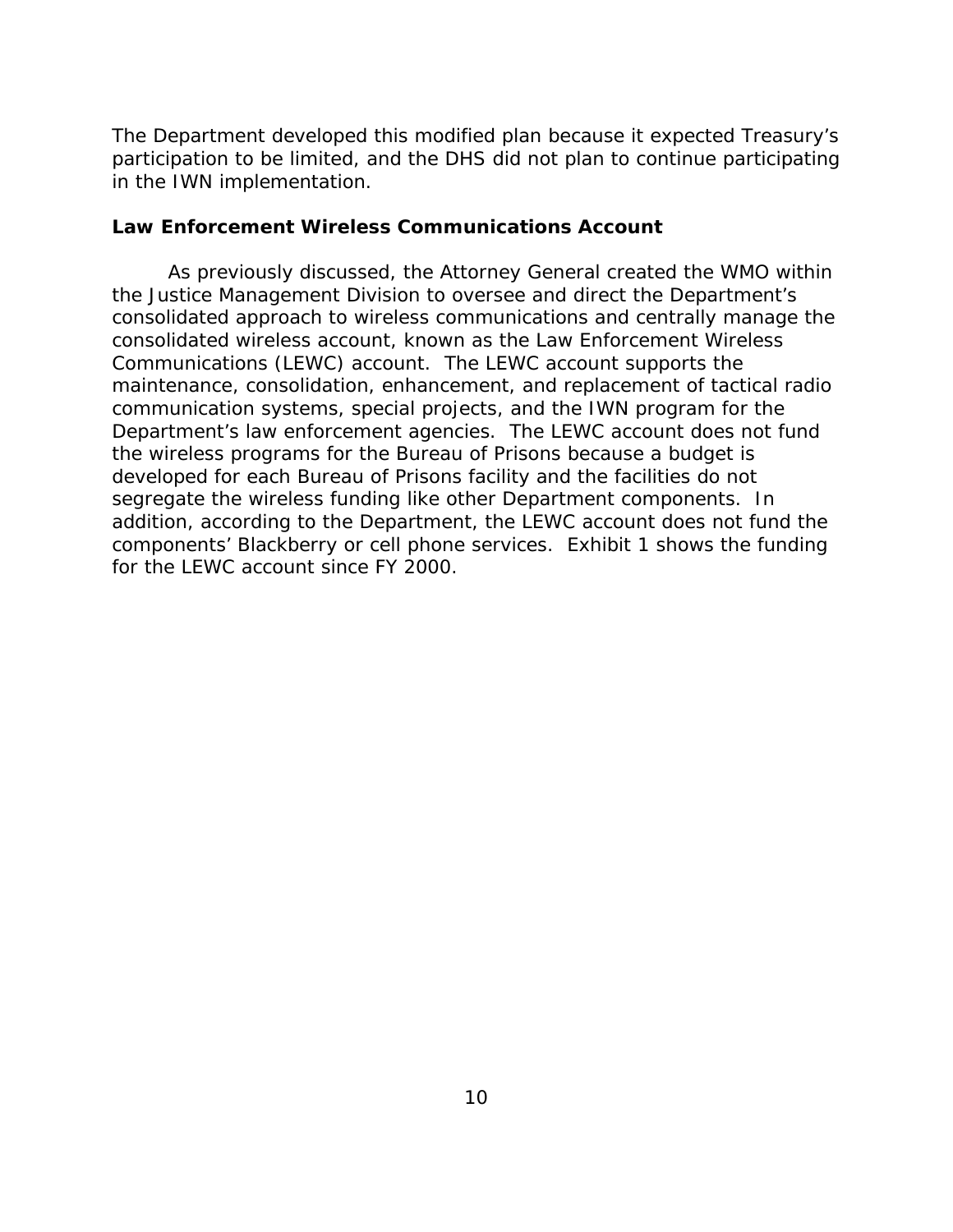<span id="page-18-0"></span>

Source: The WMO

According to the WMO Budget Officer, until FY 2010, the LEWC account appropriations were a lump sum without formal designation of the allotment for each of three sub-accounts: IWN, legacy system operations and maintenance, and special projects. According to Department records, through FY 2007, almost two-thirds of the appropriations were used for legacy system maintenance. Our audit found that legacy system maintenance continues to represent a large portion of the LEWC funding.

# **Prior Reports**

The Department of Justice Office of the Inspector General (OIG), the National Telecommunications and Information Administration (NTIA), the Government Accountability Office (GAO), and the National Commission on Terrorist Attacks Upon the United States (9/11 Commission) have previously reported on various topics affecting the Department's implementation of the IWN program. The reports are summarized below.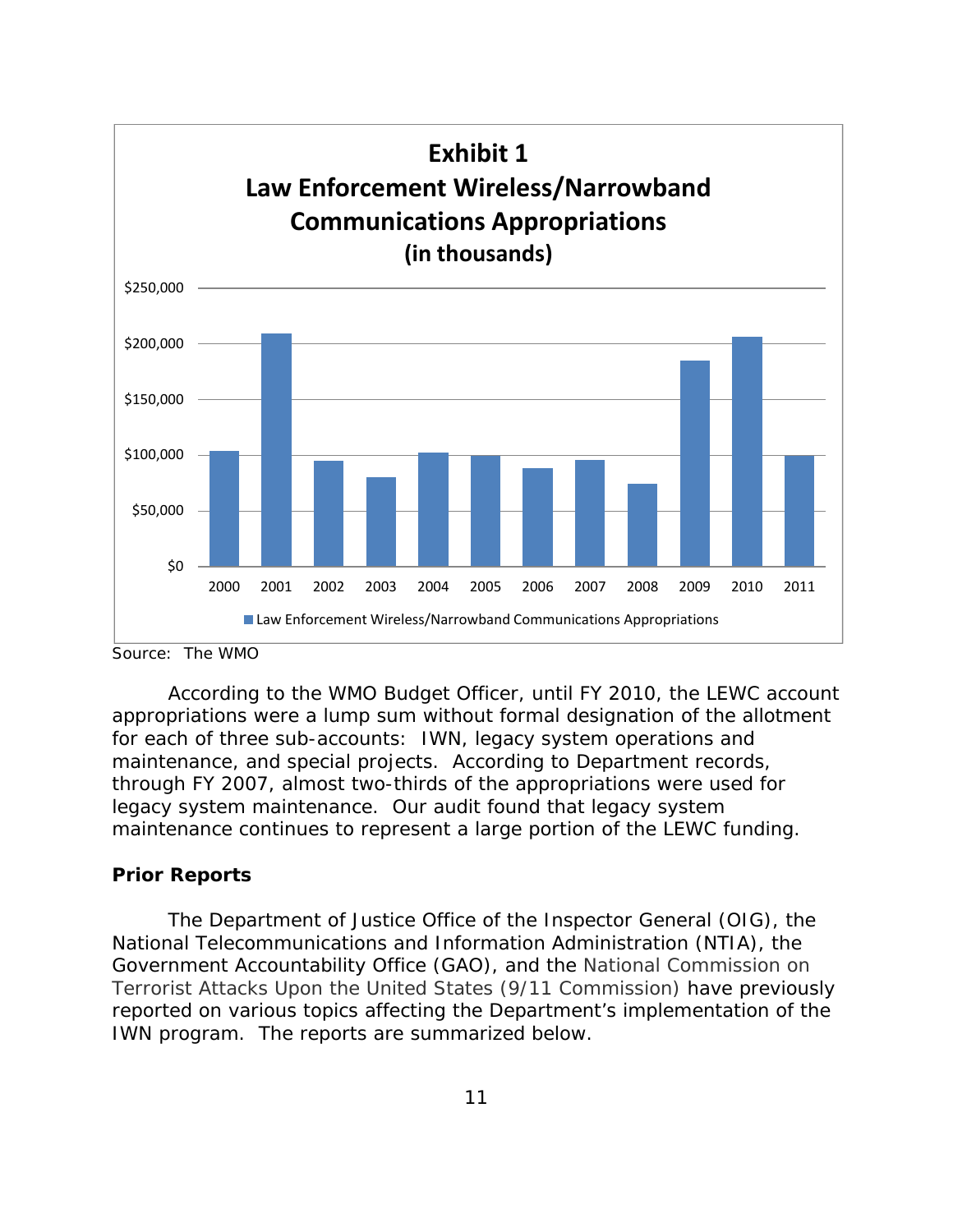#### *Office of the Inspector General Report*

In March 2007, the OIG issued an audit report on the Department's implementation of the IWN program, which discussed the Department's legacy communication systems compliance with NTIA's narrow banding requirements.<sup>9</sup> The report identified issues with IWN.

The report found that the IWN project was at high risk of failing to secure an integrated wireless network for the use by the Department, Treasury, and DHS. The causes identified for the high risk of failure included: (1) uncertain funding for the project, (2) disparate departmental funding mechanisms that allowed the departments to pursue separate wireless communications solutions apart from IWN, (3) the fractured nature of the IWN partnership, and (4) the lack of an effective governing structure for the project.

The report recommended that:

- 1. The Department establish an agreement with the Treasury and DHS that reflects each agency's commitment to the IWN program;
- 2. If the departments were unable to reach agreement on a unified approach, that the Department notify Congress and the Office of Management and Budget that the IWN program is not viable as a joint project with the DHS, and that the Department and Treasury are pursuing their own IWN strategy to meet their department's wireless communications requirements;
- 3. If the Department was unable to reach agreement on a unified approach with the Treasury and DHS, the Department should develop and implement a departmental plan to upgrade its legacy wireless communications systems; and
- 4. The Assistant Attorney General for Administration ensure that an agreement is reached that allows the Department to continue its

<sup>9</sup> U.S. Department of Justice Office of the Inspector General*, Progress Report on Development of The Integrated Wireless Network in the Department of Justice,* Audit Report 07-25 (March 2007).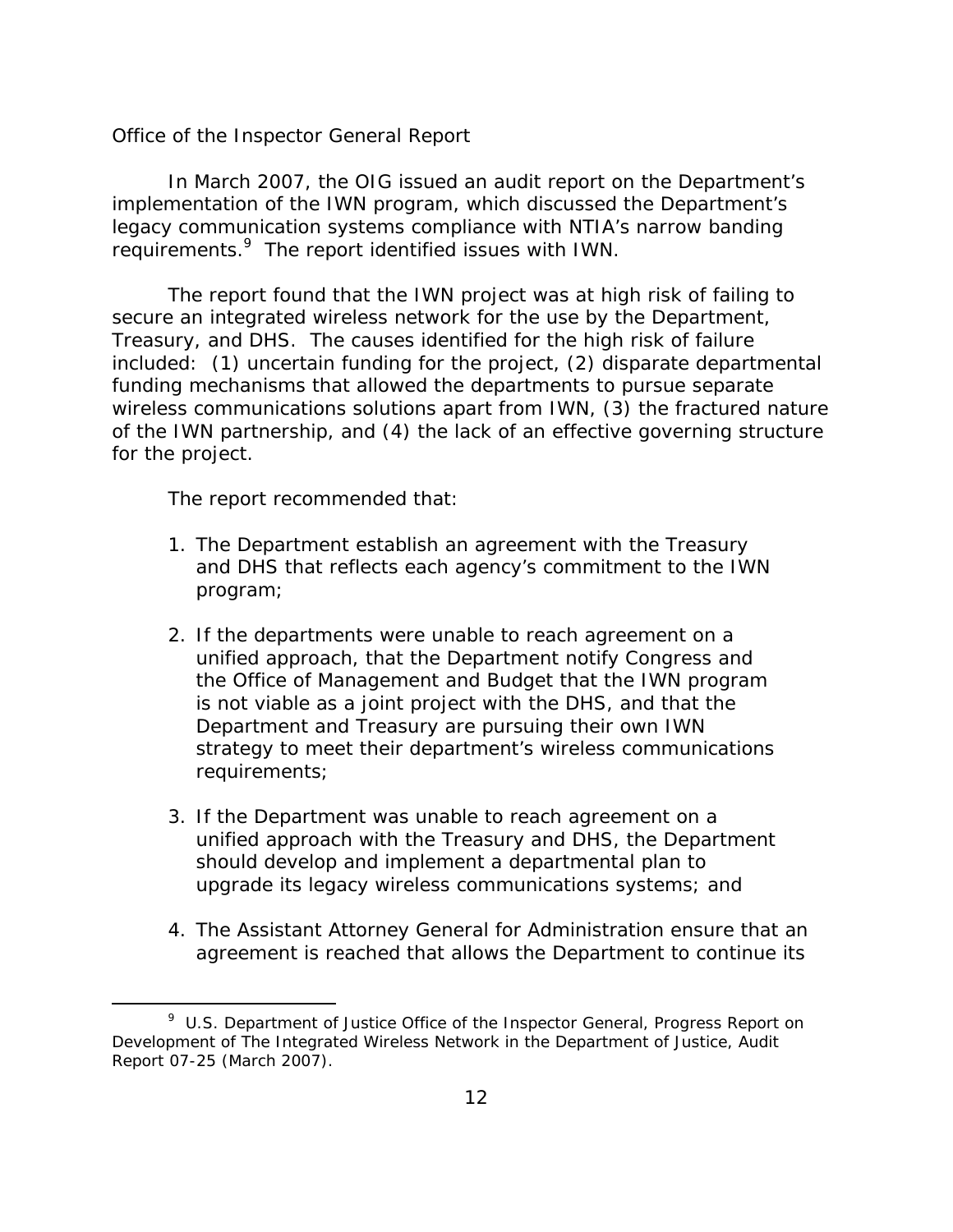wideband operations on very high and ultra high frequencies without interference.

This report includes an assessment of the Department's progress implementing the previous recommendations and resolving the concerns noted in the prior report.

# *National Telecommunications and Information Administration*

In October 1993, the NTIA issued a report on its analysis of the Federal land mobile infrastructure with respect to spectrum efficiency and cost effectiveness. The NTIA found:

- 1. The rapid growth in the demand for land mobile services was reflected in the doubling of Federal land mobile frequency assignments between 1980 and 1992;
- 2. Federal mission requirements mandated by the Congress and the President have few counterparts outside the federal government, although state and local government missions and corresponding uses of the radio spectrum in support of these missions are similar in many ways; and
- 3. Federal LMR systems used a wide range of equipment types in a variety of geographic environments for voice and data communications.

As a result, the NTIA recommended that policies be implemented that:10

- limit the authorizations to agencies to operate their own land mobile systems;
- require the use of spectrum-efficient and cost-effective technologies to meet mission requirements where commercial services and services obtained from other agencies cannot be used;

<sup>10</sup> U.S. Department of Commerce NTIA*, Land Mobile Spectrum Efficiency: A Plan for Federal Government Agencies to Use More Spectrum-Efficient Technologies,* NTIA Report 93-300 (October 1993).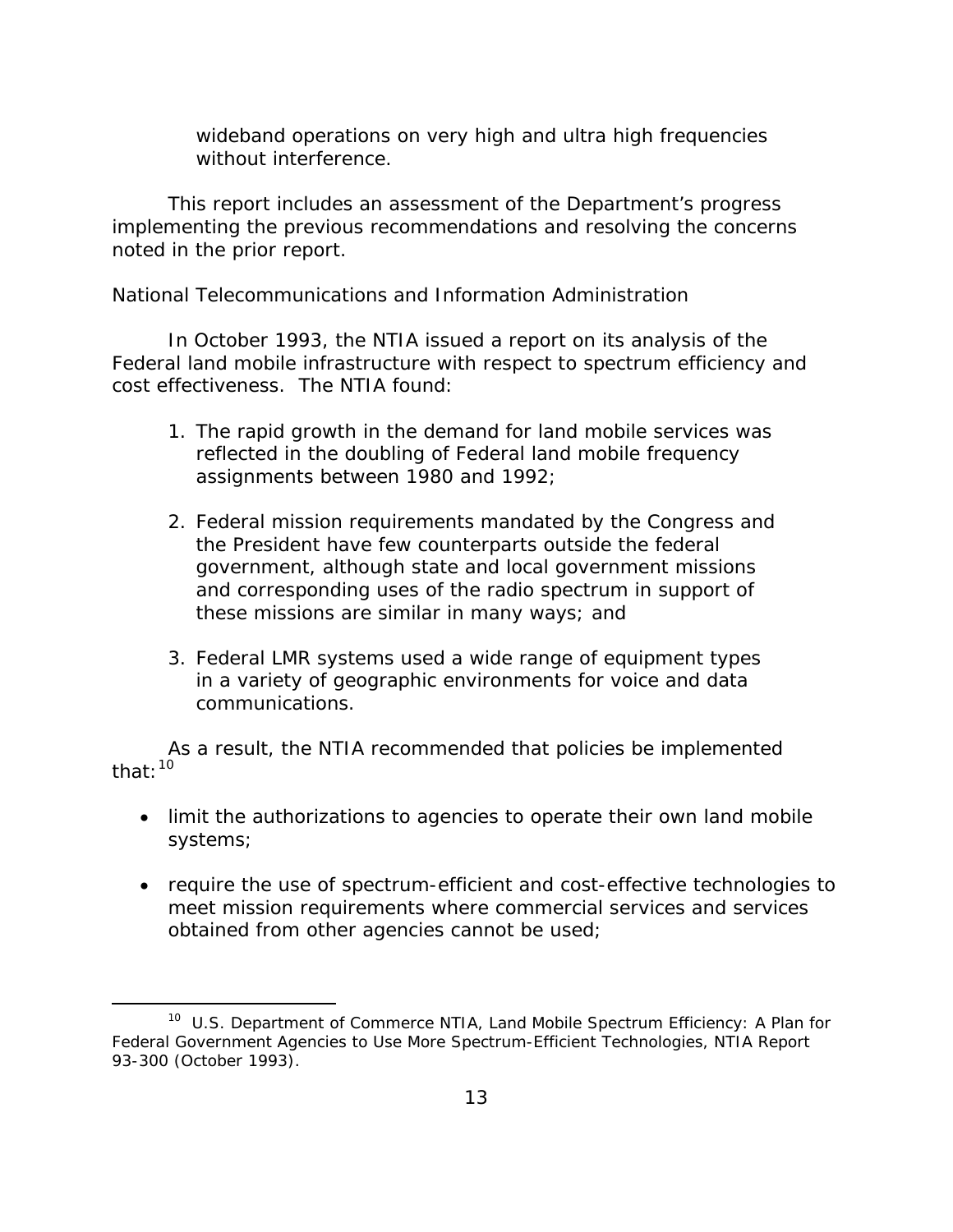- withhold frequency assignments for Government land mobile radio stations that do not meet the goal of making efficient and costeffective use of the spectrum; and
- regularly review the results of current experiments, and revise as necessary policies and procedures that permit commercial vendors access to Federal spectrum to provide land mobile services to the Federal Government.

# *U.S. Government Accountability Office Reports*

In December 2008, the GAO issued an audit report on IWN that assessed progress made by the Department, Treasury, and DHS to develop a joint radio communications solution.<sup>11</sup> The GAO reported that the three departments were no longer pursuing IWN as a joint development project primarily because they did not effectively employ key cross-agency collaboration practices. Instead, each agency had begun independently modernizing its own wireless communications systems. Specifically, GAO found that the departments (1) could not agree on a common outcome or purpose to overcome their differences in missions, cultures, and established ways of doing business; (2) had not established a collaborative governance structure with a process for decision making and resolving disputes; and (3) had not developed a joint strategy for moving forward. While GAO did not recommend any executive action, it noted that given the critical importance of improving radio communications among federal agencies, Congress should consider requiring that the Department, Treasury, and DHS employ key cross-agency collaboration practices to develop a joint radio communications solution.

An earlier GAO report issued in April 2007 identified issues with implementing a nation-wide communications plan and the standards in place at that time. The GAO assessed whether DHS funding and technical assistance had helped to improve communications interoperability in selected states, and it assessed the progress in the development and implementation of interoperable communications standards.<sup>12</sup> The GAO

<sup>&</sup>lt;sup>11</sup> U.S. Government Accountability Office, Radio Communications: Congressional *Action Needed to Ensure Agencies Collaborate to Develop a Joint Solution,* GAO-09-133 (December 2008).

<sup>12</sup> U.S. Government Accountability Office*, First Responders: Much Work Remains to Improve Communication Interoperability,* GAO-07-301 (April 2007).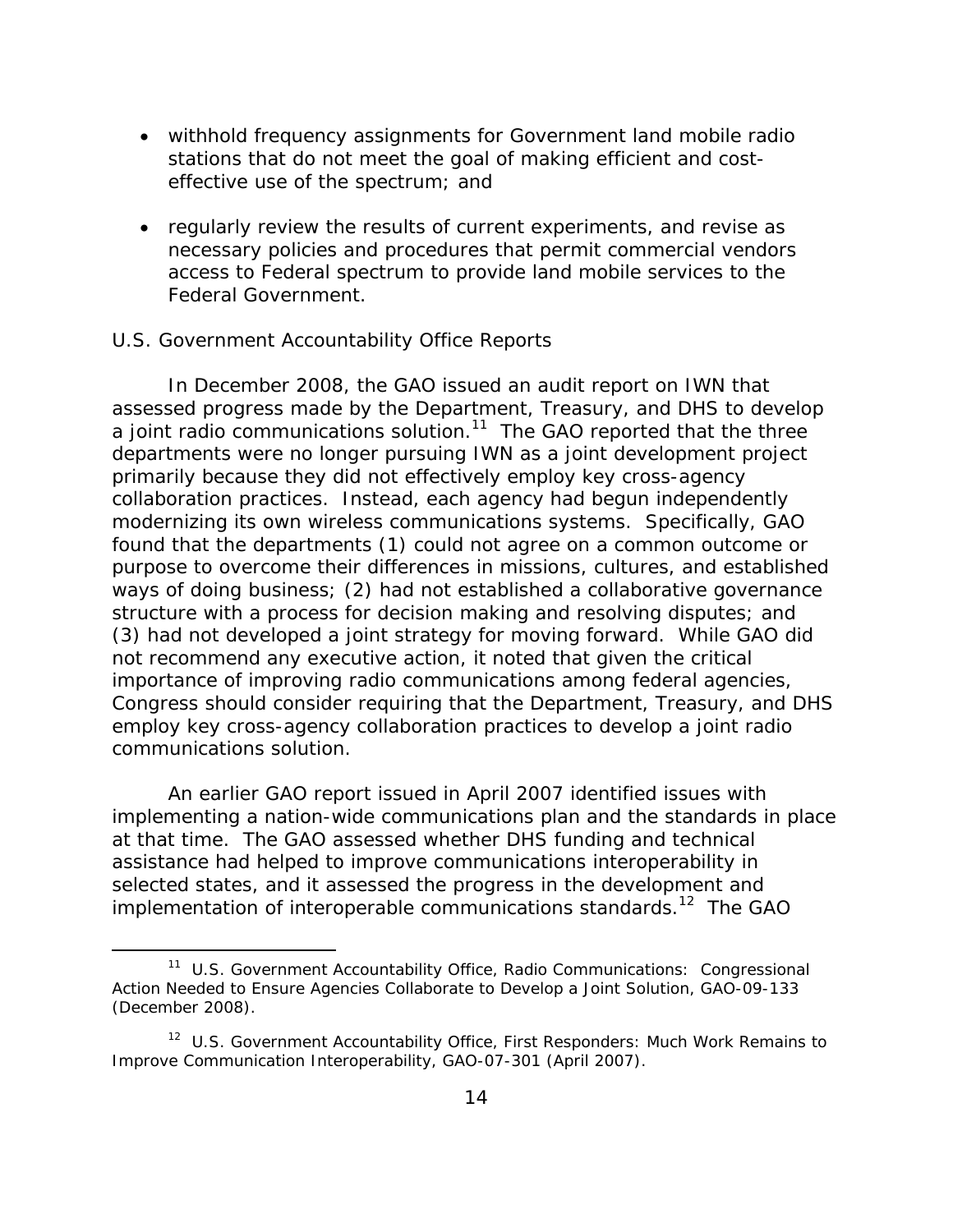found that no national plan was in place to coordinate the investments and ambiguities existing in the national standards, which led to incompatibilities among different vendors' products. These standards, known as Project 25 standards, are a suite of national standards intended to enable interoperability among the communication products of different vendors. The GAO also noted that the DHS had strongly encouraged grantees to purchase Project 25 radios, which were substantially more expensive than non-Project 25 radios.

# *National Commission on Terrorist Attacks Upon the United States*

In July 2004, a report issued by the National Commission on Terrorist Attacks Upon the United States (9/11 Commission) also addressed communications problems, including the limited range and functionality of radios, limited access to agency wide channels, ineffective central communication, and available channels that were taxed beyond their capacity.<sup>13</sup>

The 9/11 Commission found that the radios did not function in buildings as large as the World Trade Center and that the range of the available local channels was limited to the immediate vicinity of the local command. Some radio users could not access the agency-wide channel because they either did not have the channel number or they had the wrong number. In addition, the channels were not monitored by a dispatcher who could prioritize calls or pass on information to radio users. Furthermore, there were no standard operating procedures in place to direct who should be communicating during the attacks. As a result, the available communication channel was overwhelmed, resulting in unintelligible communications.

The 9/11 Commission concluded that "The inability to communicate was a critical element at the World Trade Center, Pentagon, and Somerset County, Pennsylvania crash sites, where multiple agencies and jurisdictions responded. Since this problem occurred at three very different sites, the 9/11 Commission found that there is strong evidence that compatible and adequate communication among public safety organizations at the local, state, and federal levels is a significant problem."

<sup>&</sup>lt;sup>13</sup> National Commission on Terrorist Attacks Upon the United States (9/11 Commission), *The 9/11 Commission Report* (July 2004).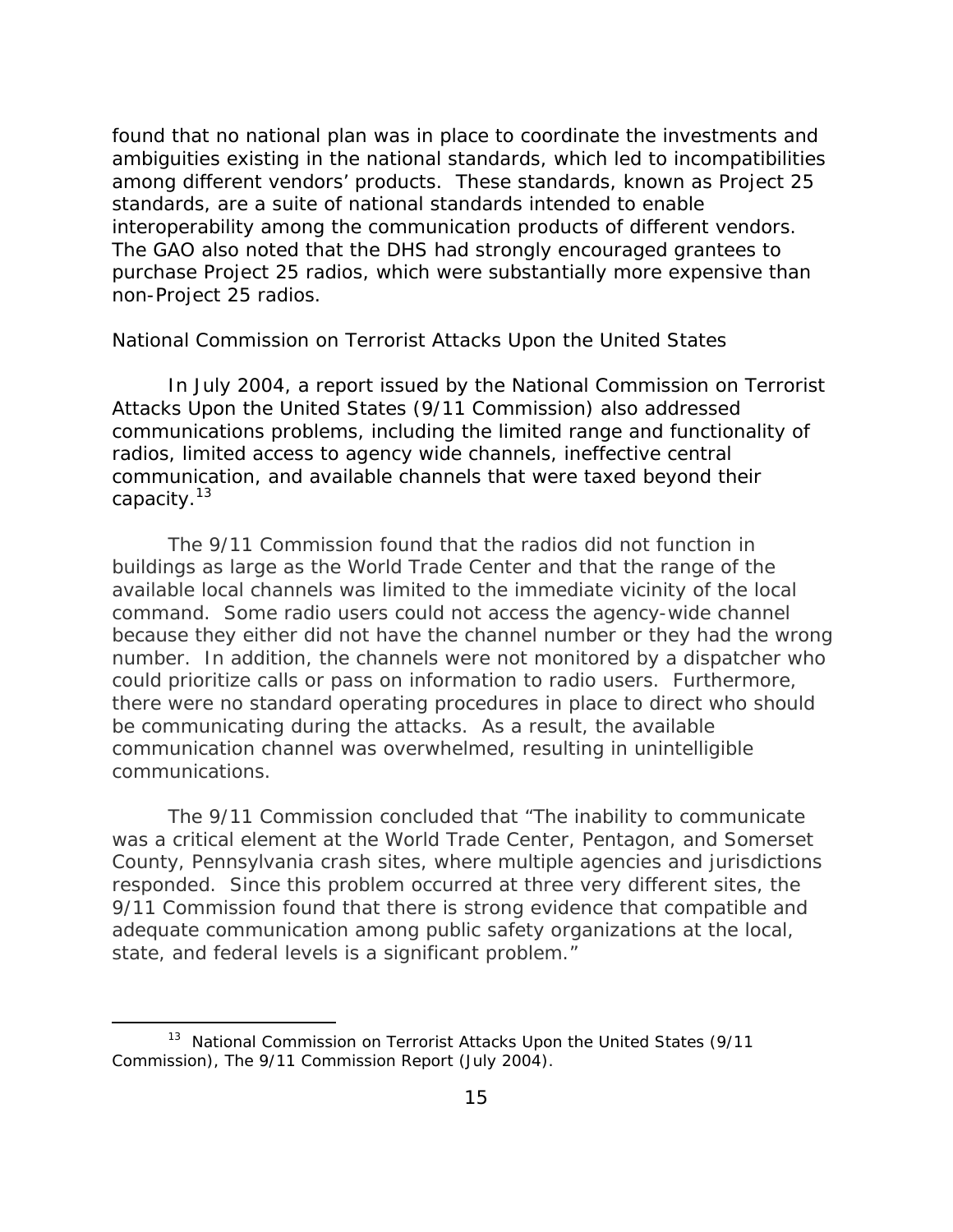# **FINDINGS AND RECOMMENDATIONS**

# <span id="page-23-0"></span>**I. LIMITED PROGRESS ON ACHIEVING INTERAGENCY INTEROPERABILITY**

The Department has achieved limited communication interoperability with other federal, state, and local law enforcement agencies due to frequent changes in the IWN program's development approach resulting from uncertain program funding. Beginning in September 2009, the Department, Treasury, and the U.S. Park Police participated in the deployment of the National Capital Region (NCR) module of the IWN implementation to the District of Columbia and portions of Virginia and Maryland. In addition, the Department's Wireless Management Office created a separate project called the High-Risk Metropolitan Area Interoperability Assistance Project to facilitate interoperability through dedicated channels for emergency use during a major incident. As of August 2011, 23 cities have at least 1 federally funded interoperable channel. However, the limited interoperability achieved is grossly insufficient to adequately address the communication challenges law enforcement personnel continue to face during joint operations and in emergency situations.

#### **Interoperability**

As previously discussed, in July 2004, the Department, Treasury, and DHS began a three-phase IWN acquisition strategy designed to implement IWN nationally, resulting in a contract award in April 2007 to General Dynamics as the systems integrator and in a revised agreement in 2008 to jointly develop and implement IWN nationwide. However, since that time, the DHS has not participated in the planning or implementation of IWN using the General Dynamics contract because it has chosen to pursue its own solution to its wireless communication needs. Below we describe the Department's limited progress towards achieving interagency communication operability and the current status of IWN implementation.

#### *National Capital Region Initiative*

The National Capital Region (NCR), which has the Department, Treasury and the U.S. Park Police as participants, is the first module of the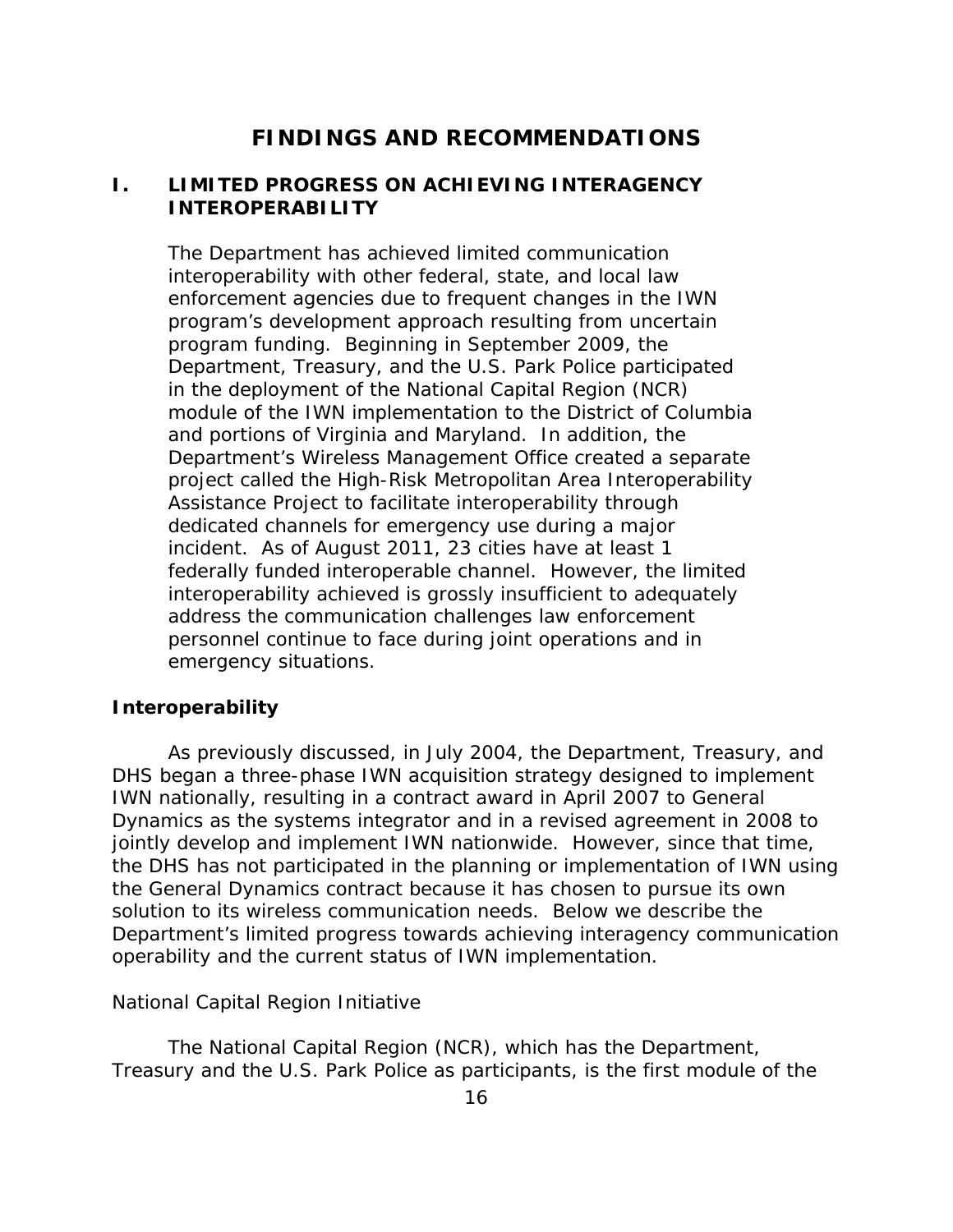IWN project to be implemented using the results of the three-phased acquisition strategy and the revised development plan.<sup>14</sup> This module was also the first IWN implementation to use General Dynamics as the system integrator. The NCR includes the District of Columbia and portions of Virginia and Maryland. According to the Department, General Dynamic's planning for this module began in August 2007 and actual deployment began in September 2009 using Harris equipment for the infrastructure and Motorola for the radios.<sup>15</sup>

Notably absent is the DHS, which did not participate in the planning or implementation of this module because it decided to pursue its own communication solution. The NCR system is still undergoing testing and is discussed further in Finding II.

# *High-Risk Metropolitan Area Interoperability Assistance Project and Interoperable Channels*

Seamless interoperability between federal, state, and local agencies would require each agency to be on the same system. Short of this, a common solution is to employ dedicated channels. To improve interoperability, the Wireless Management Office (WMO) created the High-Risk Metropolitan Area Interoperability Assistance Project (Project) in 2003. This Project was a \$25 million program funded by the WMO to provide federal law enforcement and homeland security agencies with basic intersystems communication for emergency situations.

The Project was designed to facilitate interoperability through basic inter-systems communications for emergency use during a major incident, as well as to provide agents with the ability to connect with key local authorities (such as fire, police, and emergency medical services) in metropolitan areas that are the most likely attack targets. According to the Department, in order for users to have confidence in the dedicated channels, participating agencies are encouraged to use the channels for day-to-day assignments.

<sup>&</sup>lt;sup>14</sup> The Department of the Interior U.S. Park Police is participating in the NCR initiative because of their large presence in the area and the availability of frequency assignments.

<sup>&</sup>lt;sup>15</sup> Harris is the selected vendor for the NCR infrastructure, which includes the components such as repeaters and base stations, but not the radios.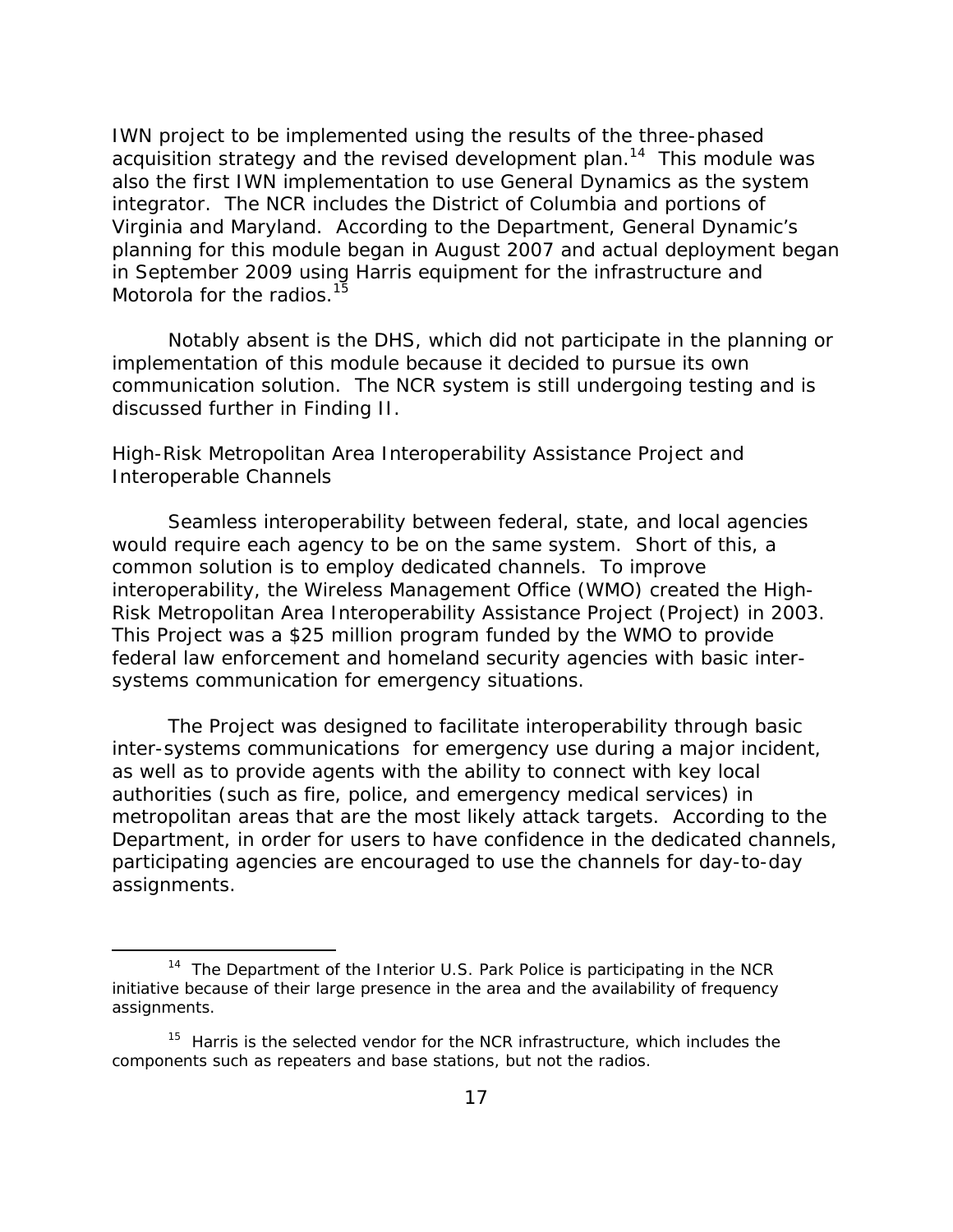As of August 2011, there are 29 metropolitan cities included in the Project and 23 of the 29 cities have at least 1 interoperable channel. The remaining six cities do not have a federally sponsored interoperable channel. The 2010 revised IWN plan would continue to concentrate the Department's efforts to improve interoperability in these cities. However, with the expected reduction in WMO funds and the elimination of the Project, this program will not be expanded further.

While the Project is no longer funded, the revised IWN plan has a component that will provide for interoperable communications in high risk metropolitan areas with high concentrations of agents. However, with the expected reduction and ultimate elimination of IWN funding this component may also be eliminated.

# *The Integrated Wireless Network Is Not Integrated With Other Agencies*

Although the Department, Treasury, and DHS revised their 2004 agreement in January 2008 to implement interoperability and to share resources and resource contributions, the agreement did not mandate joint participation. The revised agreement was supposed to solidify each agency's participation in the IWN program by clearly defining the responsibilities, resources, and funding requirements for each department. However, we found that it has not resulted in increased DHS participation and Treasury's future participation in the IWN program is expected to be limited. DHS officials told us that DHS has already upgraded some of its communications systems and it plans to continue upgrading its communication systems outside of the IWN program. Currently, the primary interaction between the Department and DHS staff is their participation on federal interoperability committees to address interoperability concerns. Treasury is participating in the current IWN phase but Treasury officials told us that Treasury has no voice in the management of IWN and it will not participate in future phases.

Although IWN was originally envisioned as an integrated system, the current IWN program will not encompass the entire federal law enforcement community as originally planned. In fact, Department officials said that the original IWN system concept and implementation plan bears little resemblance to the current IWN design and approach. According to the Department's Chief Information Officer and the Program Executive, competing priorities and requirements among federal agencies proved impossible to overcome. Department officials have also emphasized that irregular and inconsistent program funding, a matter outside the Department's control, has required changes to the scope, objectives, and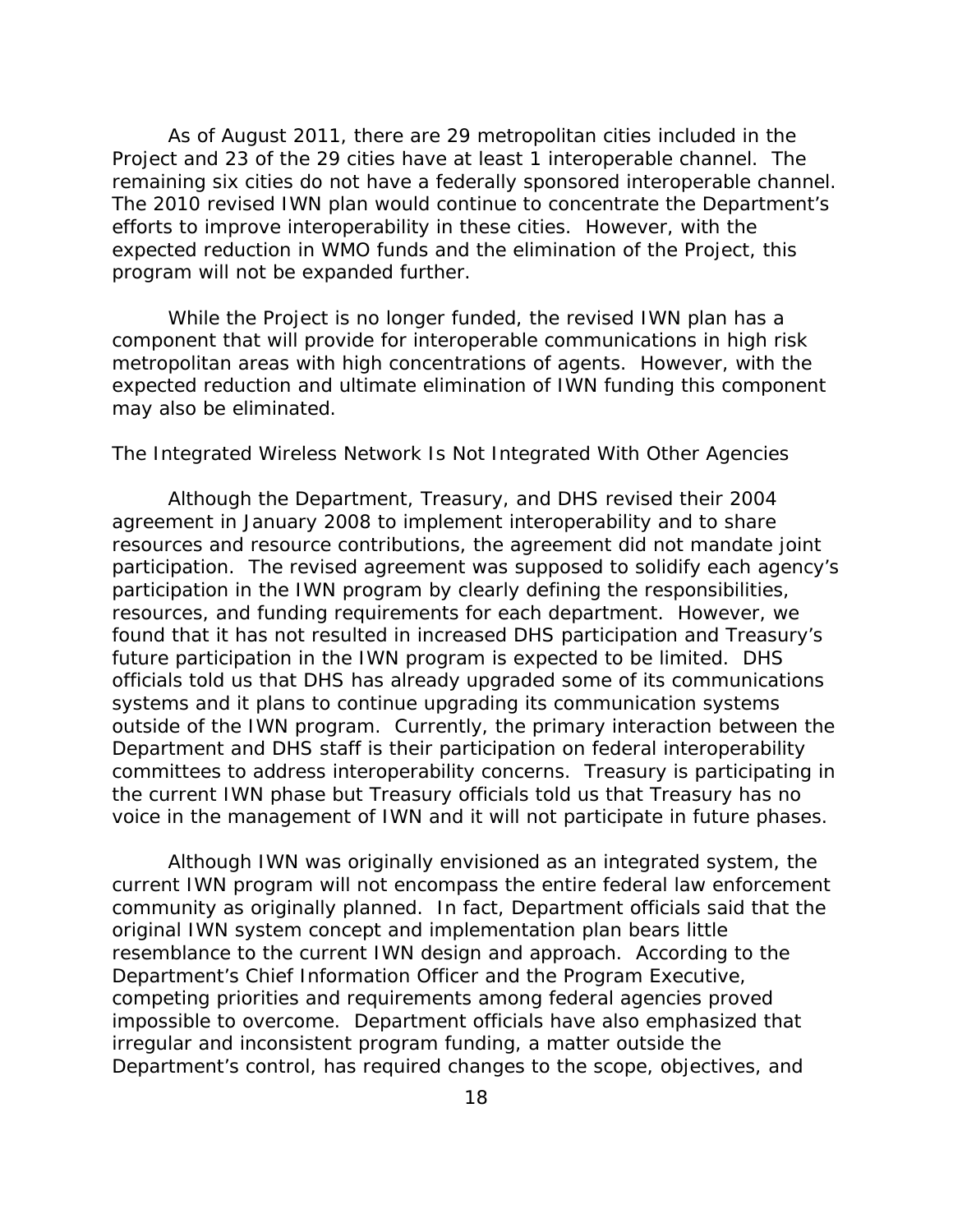deployment approaches for the IWN program. In spite of these uncertainties, the Department has deployed upgraded systems in the Northwest (Seattle/Blaine pilot expanded), is working to deploy the NCR, provide upgraded radios to all agents, and upgrade systems as the budget allows. In addition, the Department has used its High Risk Metropolitan Area Interoperability Assistance Project to provide interoperability in 29 metropolitan cities. Department and DHS officials have stated that because of different operational priorities and continued deterioration of their own legacy systems, they will continue to pursue independent solutions to their communications issues.<sup>16</sup>

Yet, the need for interoperability that IWN could provide was cited by the GAO and 9/11 Commission as a critical need for emergency and law enforcement personnel. While the delays in implementing IWN were problematic for the participating agencies, their decisions to pursue their own wireless solutions have resulted in a lost opportunity. As we stated in our 2007 report:

Failure of the IWN project will represent significant opportunities to achieve cost and spectrum efficiencies and needed communications interoperability between federal law enforcement agencies. In addition, because the Department plans to use IWN to address its narrowband requirements, failure of the program will require the Department to seek alternative solutions such as a department-wide network or a network developed by the Department and Treasury.

# *Lack of Interoperability Plan*

The Department Investment Review Board is responsible for providing Department level oversight of major information technology investments and ensuring that component investments are aligned with the Department's strategy.<sup>17</sup> In October 2009, the Department Investment Review Board held a meeting with Department and component officials to discuss the current status and direct the future planning of the IWN program. During this meeting, the Department Investment Review Board directed the WMO to

<sup>&</sup>lt;sup>16</sup> Department and DHS officials told us that Congress is aware that the agencies are pursuing separate solutions to their communications needs.

<sup>&</sup>lt;sup>17</sup> The Department Investment Review Board is a group of senior Department officials with information technology and financial management chaired by the Deputy Attorney General and vice-chaired by the Department's Chief Information Officer.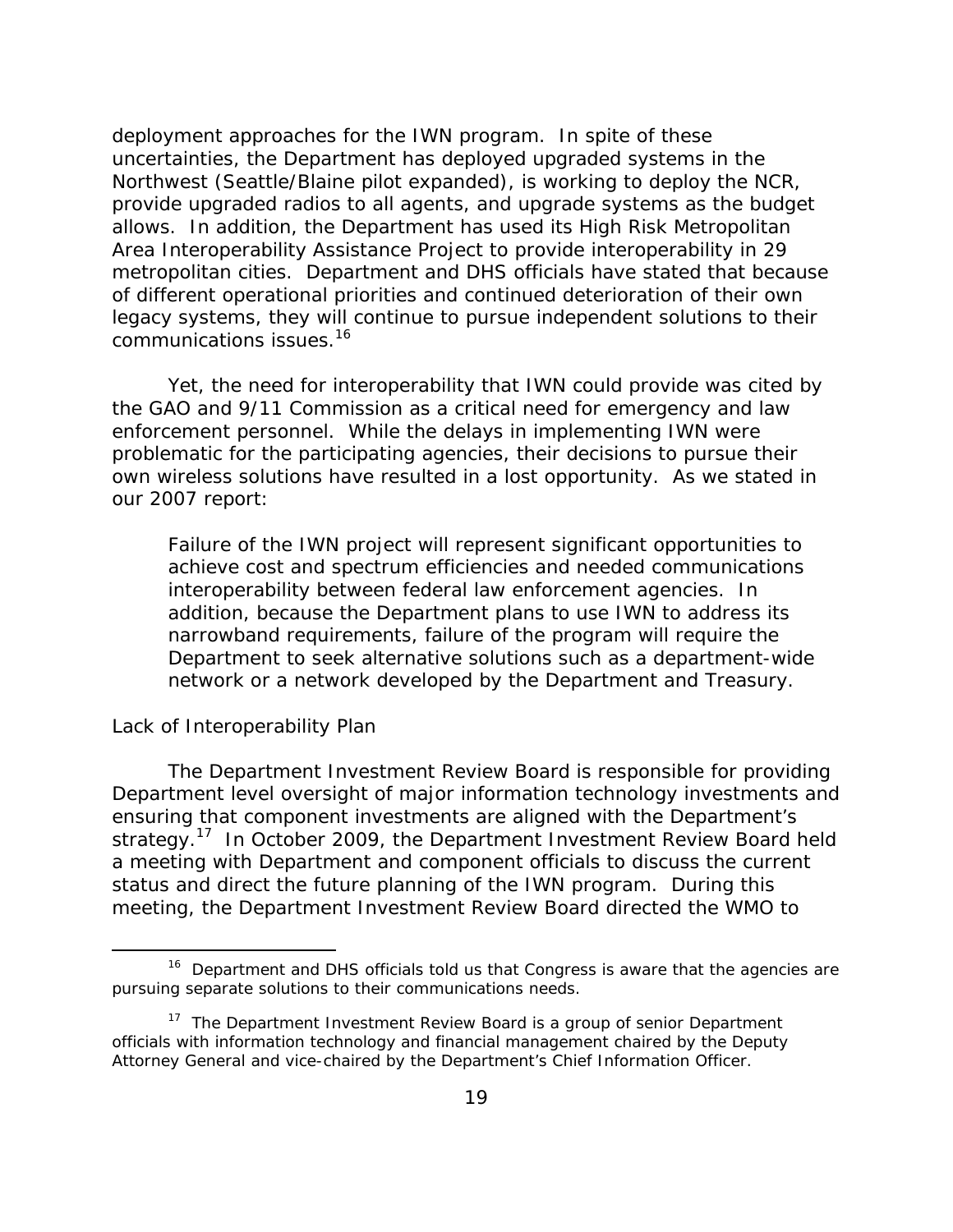report on the plan for ensuring the IWN program is interoperable with other federal, state, tribal and local wireless systems. In the April 2010 Certification Review presentation to the Department Investment Review Board the WMO treated the interoperability issue as resolved, stating:

The IWN system is designed to ensure interoperability across federal law enforcement agencies and at the state and local level. The design incorporates open standards adoption, Project 25 (P25) and includes land mobile radio (LMR) interoperability gateways that enable any law enforcement agency, regardless of the P25 compliance of agency equipment, to connect to the IWN system.<sup>18</sup>

However, the summary of the October 2010 Department Investment Review Board meeting highlights that interoperability was a concern. As a result, the Board required the WMO to brief the Deputy Attorney General on the status of the IWN interoperability. When we asked about the Department Investment Review Board's concern, a WMO official who oversees the WMO's interoperability efforts told us that he was not aware of the Board's request; but he said he would work with other WMO officials to create a plan.

The Board's requests for briefings and an interoperability plan demonstrated the importance for Department and non-Department law enforcement officials to seamlessly communicate through wireless channels. While the WMO's original plan called for IWN to be interoperable, given the current uncertain status of the IWN project, the ability of the Department to achieve interoperability is jeopardized and alternatives must be considered.

 $18$  Project 25 (P25) is an effort to develop industry-wide standards for manufacturing interoperable digital two-way wireless communications products that enable emergency responders to exchange critical communication using a land mobile radio (LMR) system.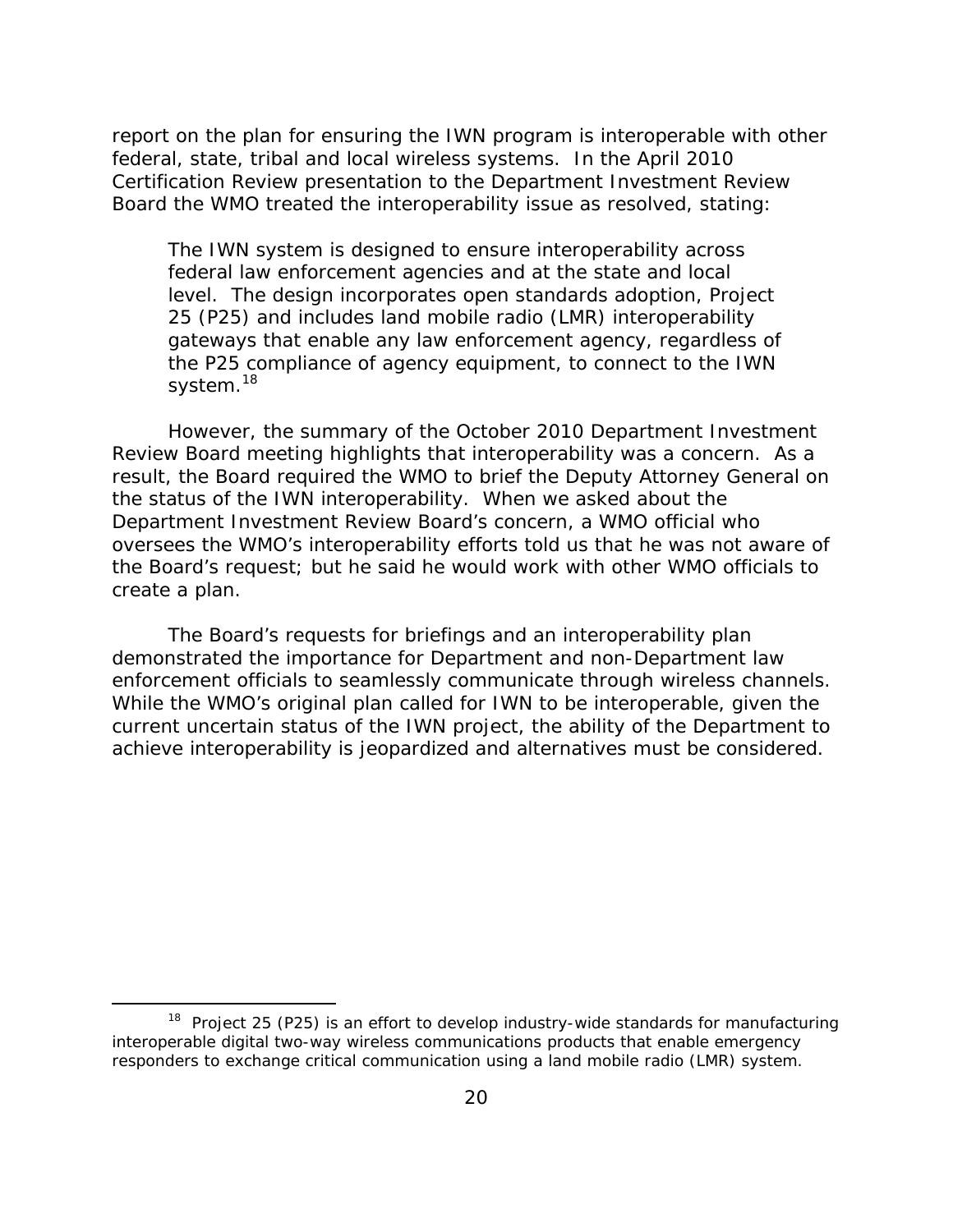# <span id="page-28-0"></span>**II. STATUS OF THE IWN PROGRAM'S IMPLEMENTATION WITHIN THE DEPARTMENT**

The Department has made limited progress in upgrading the land mobile radios (LMRs) operated by its components. The current equipment used by the Department's law enforcement components to support daily operations is in many cases obsolete, unsupportable, and does not meet the requirements for operability. For example, percent the FBI's and percent of the DEA's systems are, on average, over 15 years old, and maintaining these systems requires increasing amounts of available funds each year. In addition, percent of the DEA's and percent of the FBI's land mobile radio systems do not meet the Department endorsed encryption standards. Law enforcement agents engaged in operations involving multiple components continue to communicate using separate radios, or manually reprogram currently operated radios, resulting in slower operational response times.

In addition, several concerns we raised in our 2007 audit report have not been resolved. The IWN program continues to be hampered by uncertain funding, shifting priorities, and WMO governance issues. Originally designed for completion in 2010, revised plans resulting from budget constraints and program delays call for a scaled-back version of IWN to be completed in 2016. The delays in implementing the IWN program affect not only interoperability among different agencies but also the ability of law enforcement officers within the same component to communicate with each other because of outdated and aging equipment. Furthermore, Department and WMO officials told us that current budget plans propose suspension of the IWN program, resulting in further delays in replacing the aging equipment and continuing non-compliance with security requirements.

# **Components' Land Mobile Radio Systems**

As previously discussed, the IWN program was established in 1998 in response to the Department's need to upgrade LMR systems within its law enforcement components. Thirteen years and \$356.7 million dollars later, the condition of the Department's LMR systems remains poor.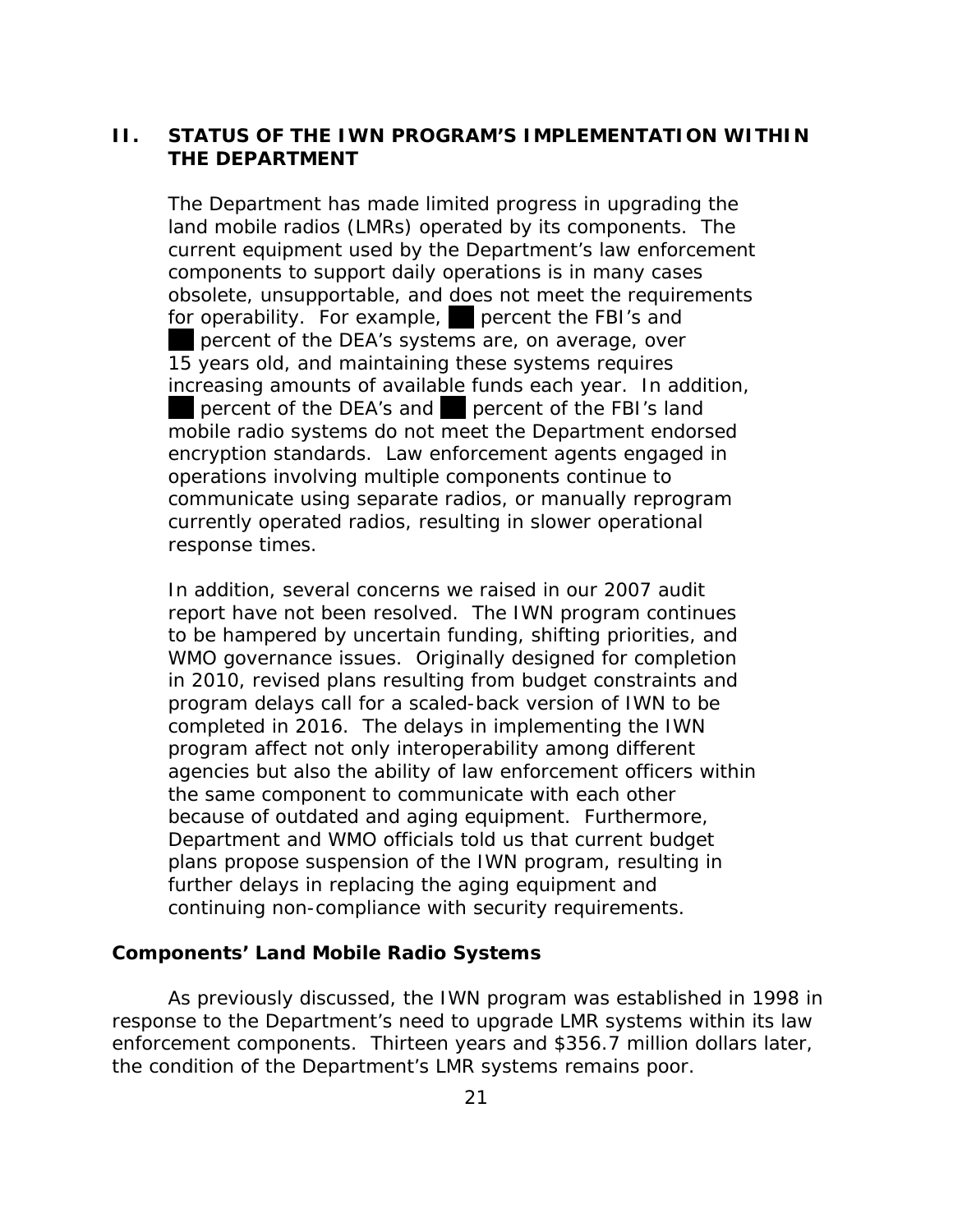In order to achieve interoperability, the components must upgrade their LMR systems. The components will first have to replace the radios and then upgrade the radio system infrastructure such as the repeaters, antennas, and base stations. According to Department officials, this is the current focus of the Department's IWN project. While we recognize the Department's funding constraints, we believe it is critical that the Department upgrade to reliable and secure communication systems.

# *Operability Has Not Been Achieved*

According to the Department its law enforcement missions require wireless communications that: (1) provide coverage wherever agents operate, (2) must be encrypted for security, (3) are reliable, (4) are interoperable with other federal, state, and local law enforcement agents, and (5) are flexible enough to meet the different missions. According to the Department, percent of FBI, percent of DEA, and percent of ATF LMR systems do not meet some or all of these requirements. WMO officials told us that since our 2007 audit, operational communications among individual components remains a challenge due to: (1) individual radio systems with limited compatibility and few common federal communications channels, (2) continued use of legacy equipment that does not meet security encryption requirements or industry standards and is not capable of overthe-air rekeying, and (3) components' systems reliance on different frequency ranges.

# Shortcomings of Legacy Equipment

In our 2007 report, we reported that the Department's wireless communication consisted of multiple LMR systems with infrastructure that is 15 to 20 years old. Over the years, the performance of these systems has degraded in terms of coverage, reliability and usability. During our review, we noted that of the Department's LMR system sites were no longer supported by the manufacturer, which means spare parts are difficult to find and maintenance is essentially a "custom service."

During our audit, we found that the LMRs operated by the Department's components have not been fully updated to meet the compliance standards established by the National Institute of Standards and Technology and NTIA. Additionally, we found that both the FBI and DEA rely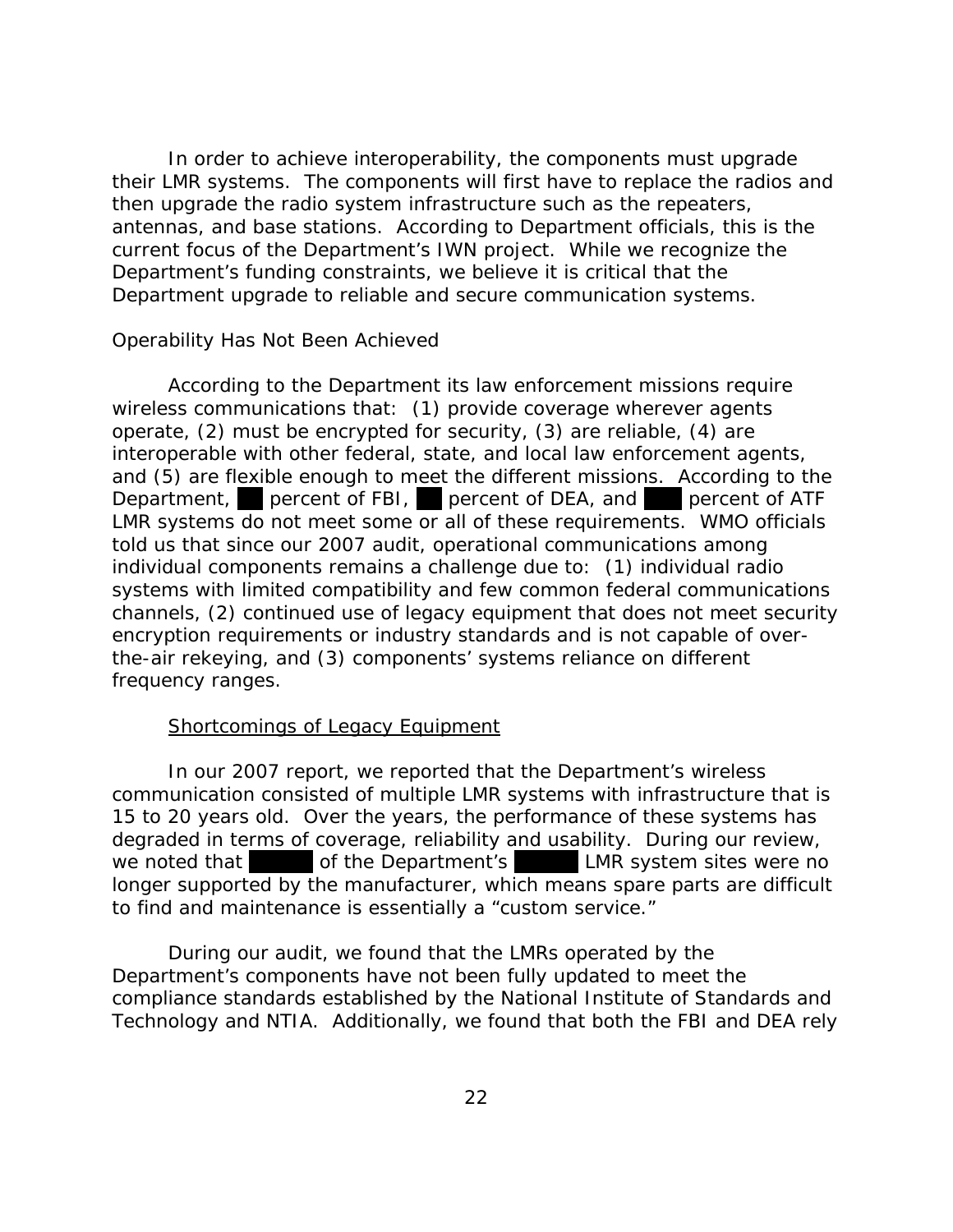significantly on legacy systems that are considered obsolete.<sup>19</sup> We found that both the FBI and DEA utilize systems that are, on average, over 15 years old. WMO officials told us that maintaining these systems requires increasing amounts of the available Law Enforcement Wireless Communications account funds each year.

We also found that the ATF, DEA, and FBI relied on systems in which communications made during operations were unsecure due to unencrypted communications equipment or the inability to periodically change the encryption key to ensure its security. Specifically, we found that of the ATF's systems met the Advanced Encryption Standard adopted by the U.S. Government in November 2001 to protect sensitive information, due to the fact that not all of their radios are capable of supporting the Advanced Encryption Standard.20 ATF continues to use the Data Encryption Standard on their systems to provide some level of protection for sensitive information. The new standard adopted by the Department recommends voice message encryption and the encryption key to be changed frequently for increased security. We found that percent of the DEA's and percent of the FBI's LMR systems did not meet that standard.

We also found that many of the LMR systems used by the ATF, DEA, and FBI could not perform over-the-air rekeying, the process where the encryption key in the system is changed remotely to allow continued security.<sup>21</sup> Without this feature, a technician must manually rekey the radios. As Exhibit 2 shows, the existing LMR equipment is outdated and suffers from significant functionality issues. A detailed discussion of the status of these components' LMRs follows.

<sup>&</sup>lt;sup>19</sup> For purposes of this audit, obsolete systems are systems that are no longer supported by the manufacturer or the manufacturer is unable to supply spare parts.

<sup>&</sup>lt;sup>20</sup> Advanced Encryption Standard is an algorithm capable of using cryptographic keys of 128, 192, and 256 bits to encrypt and decrypt data in blocks of 128 bits. It is considered more secure than Data Encryption Standard, which it replaced.

 $21$  Over–the-air rekeying would allow a law enforcement agent to receive an updated encryption code rather than requiring manual reprogramming by a radio technician.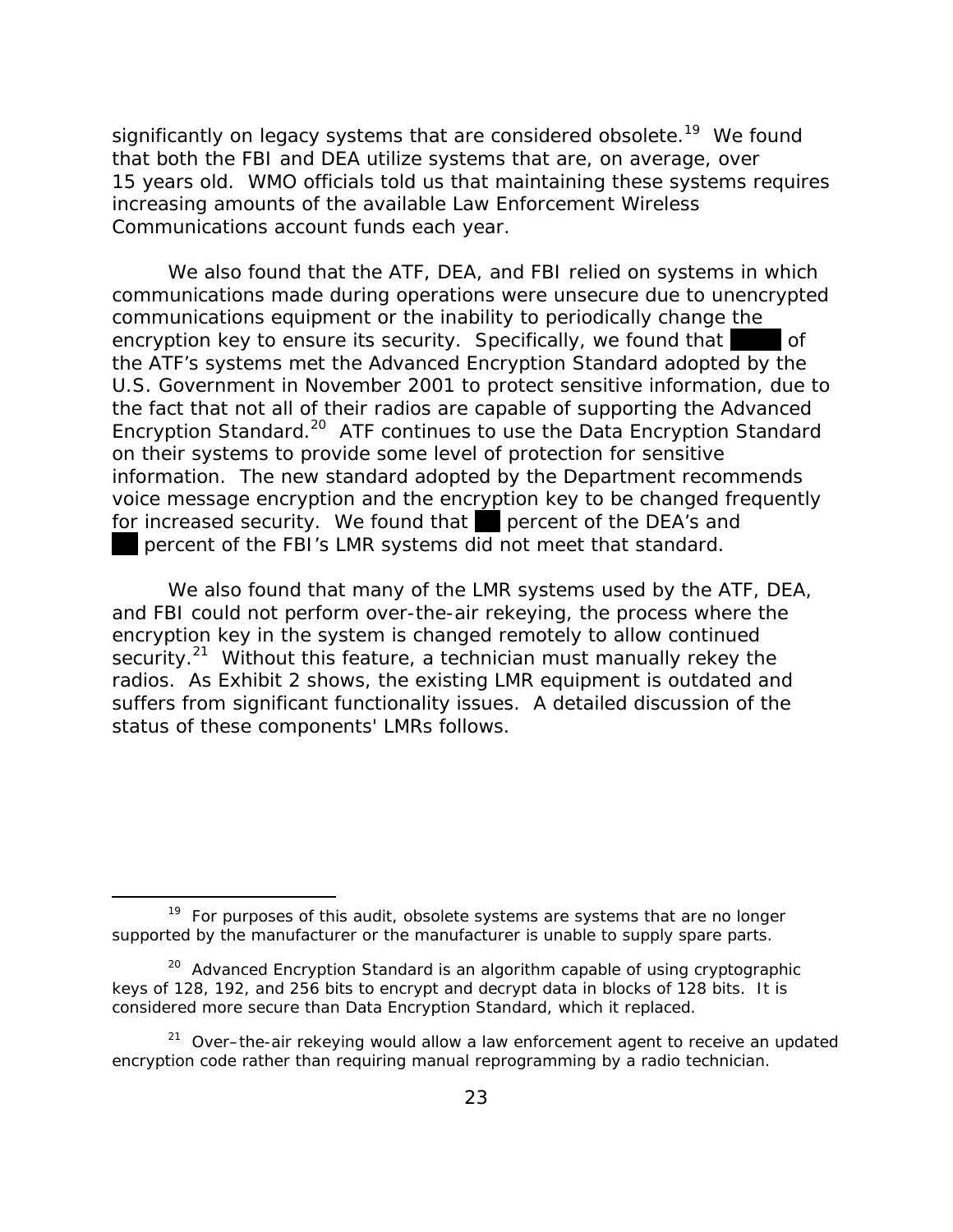**Exhibit 2 Current Condition of Components' LMR Systems As of August 2011** 

| Component  | Percent of<br><b>Systems</b><br>that are<br><b>Obsolete</b> |  |  | <b>Percent of</b><br><b>Systems</b><br>Lacking<br><b>Advanced</b><br><b>Encryption</b><br><b>Standard</b> |  |  | <b>Percent of</b><br><b>Systems</b><br>Lacking<br>Over-the-air<br><b>Rekeying</b> |  |  |
|------------|-------------------------------------------------------------|--|--|-----------------------------------------------------------------------------------------------------------|--|--|-----------------------------------------------------------------------------------|--|--|
| <b>FBI</b> |                                                             |  |  |                                                                                                           |  |  |                                                                                   |  |  |
| DEA        |                                                             |  |  |                                                                                                           |  |  |                                                                                   |  |  |
| <b>ATF</b> |                                                             |  |  |                                                                                                           |  |  |                                                                                   |  |  |

Source: The ATF, DEA and FBI

 *Federal Bureau of Investigation.* According to FBI officials, the FBI has component, and the average age of the FBI sites is 15 years old.<sup>22</sup> approximately 3,000 LMR system sites, more than any other Department Approximately of the FBI's LMR system sites are not supported by the manufacturer. According to FBI officials in charge of the tactical communications systems, percent of FBI radios are based on the Data Encryption Standard implemented by the National Institute of Standards and Technology in 1977.<sup>23</sup> However, as discussed above, the Department no longer endorses Data Encryption Standard because Advanced Encryption Standard provides better communications security. We believe the FBI should be using Advanced Encryption Standard because of its increased security. In addition, the sites that are not supported by the manufacturer also either lack the Advanced Encryption Standard or overthe-air rekeying capability or both.

 $22$  LMR system sites are anything but the radios. They include the base stations, repeaters, and towers. They are the basic backbone of the system and encompass all the things that make the radios work.

 $23$  Data Encryption Standard specifies a cryptographic algorithm for encrypting (enciphering) and decrypting (deciphering) binary coded information. The algorithm described in this standard specifies both enciphering and deciphering operations, which are based on a binary number called a key. A key consists of 64 binary digits ("0"s or "1"s) of which 56 bits are randomly generated and used directly by the algorithm.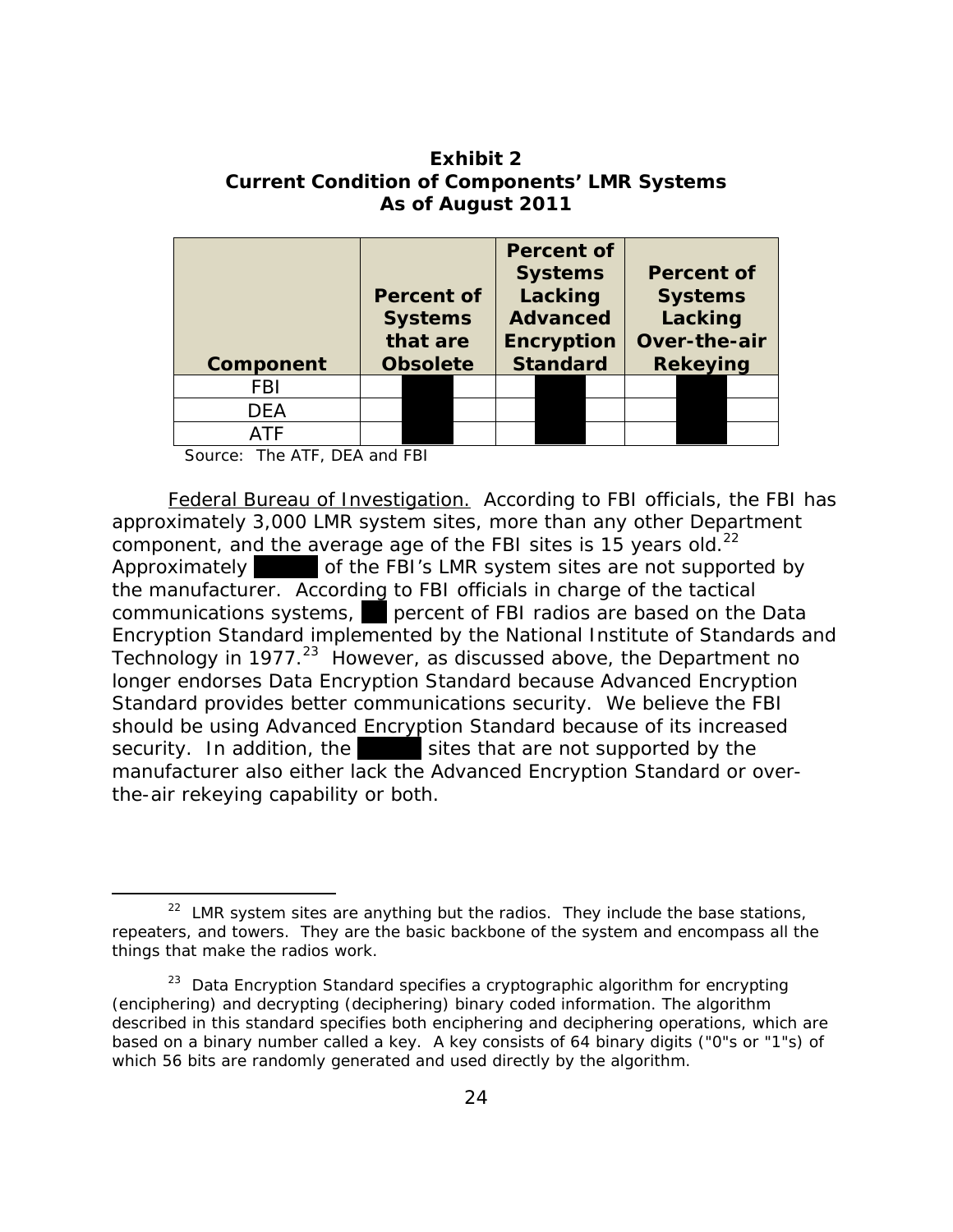*U. S. Marshals Service.* The USMS Deputy Assistant Director for Information Technology stated that the radios the USMS agents use are not interoperable. He said that the delays in implementing IWN impact investigations because the aging equipment is outdated and could fail during a critical stage in the investigation. He told us that the USMS has purchased radios without WMO approval because emergent needs for the equipment require the Marshals Service to buy it when necessary.

While the ATF, DEA, and FBI have their own legacy systems, the USMS primarily uses the FBI LMR system sites. However, the consolidation of USMS systems with FBI systems is not complete and continues to lack updated management documentation. USMS officials said that the FBI and USMS must rely on 10-year-old guidance to reach agreements in each USMS district and FBI office. According to USMS officials, a drawback to this consolidated system is that if the FBI believes it is being inconvenienced because the USMS is using its system, the FBI can prevent the USMS from using it. For example, a USMS official recounted a situation in Virginia, where the USMS and FBI share a LMR system. The FBI Telecommunications Manager required the USMS to ask permission each day the USMS needed to use the system. Ultimately, the FBI disabled five USMS radios because it said there was too much traffic. The USMS Chief Inspector for the Tactical Operations Division said that the USMS does not have another option and the current arrangement jeopardizes the safety of USMS agents. According to the FBI, several attempts were made by the FBI to identify the users and radios were only disabled after the USMS users failed to properly identify themselves.

*Drug Enforcement Administration.* The DEA currently has 800 LMR system sites in the United States, with an average age of 15.8 years. In addition, the DEA operates almost exclusively on ultra high frequency (UHF), which requires its personnel to use multiple radios or dual banded radios to communicate with agents from the other components who operate on a very high frequency (VHF). However, when excluding the three DEA LMR systems that were updated in 2009 as a result of the Hurricane Katrina natural disaster, the average age of its LMR systems jumps to over 18 years. Over two-thirds of the DEA's LMR systems are obsolete, operating on an analog rather than a digital frequency. Additionally, according to a WMO Assistant Deputy Director, the maintenance of DEA LMR systems is becoming increasingly difficult because even the system's manufacturer has difficulty finding parts to repair the systems.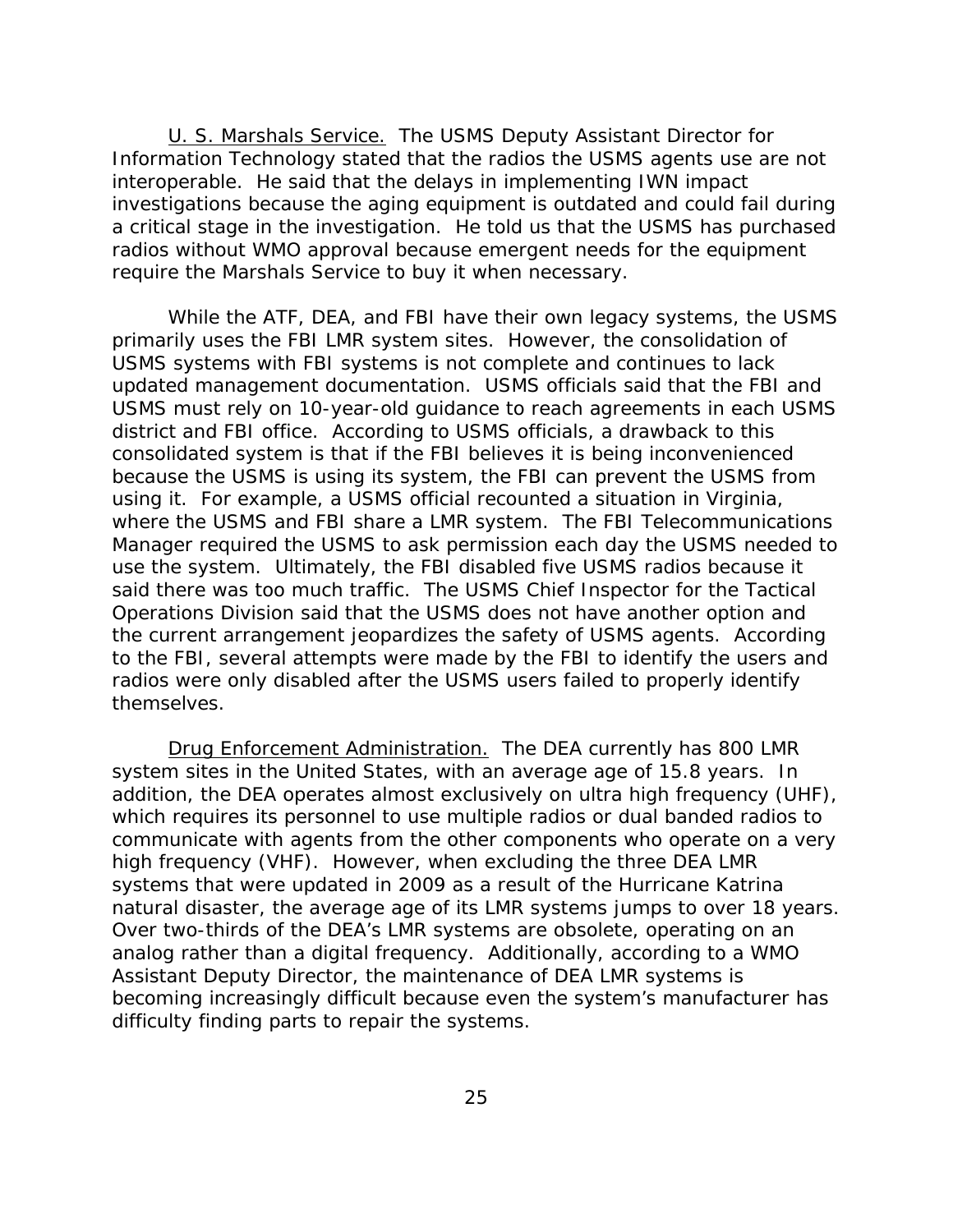According to DEA officials, three major DEA field offices - Chicago, Detroit, and St. Louis - are operating with systems over 25 years old. These three systems are still operating with analog equipment, which uses a continuous stream of electrical signals that are easily disrupted by storms and other atmospheric disturbances. While about one-third of the DEA's LMR system sites are digital, not all of the radios used to communicate with those LMR systems work because the DEA equipment is not compliant with the industry standard allowing interoperability between different radio and system manufacturer's equipment. DEA officials told us that in some offices, DEA agents have to carry three radios so that they can communicate with other agents from within the DEA and from other federal agencies because their differing UHF and VHF radio frequencies and equipment are incompatible. As a result, agencies working on joint operations with the DEA often have to lend radios for joint operations with the DEA. For example, ATF officials explained that when they work with the DEA, the ATF must lend radios to DEA agents because the DEA's radios are UHF and the ATF's radios are VHF. The current plan is for the DEA to transfer to VHF, but this transfer could take years and will require parallel systems until the transition is complete.

*Bureau of Alcohol, Tobacco, Firearms and Explosives.* The ATF maintains 300 LMR system sites. According to the ATF, percent of ATF base stations, percent of portable radios, and percent of mobile radios do not have the Advanced Encryption Standard capability.

According to ATF officials, when the FBI and ATF collaborate on cases, they share radios or would have to reprogram radios to the other component's frequency and also share encryption keys to establish secure communications. In contrast, the IWN program envisioned that radio capabilities would allow the agents to automatically establish secure talk groups. In other words, if the ATF needed to communicate with the FBI, both would be able to access a specific shared frequency and encryption key and communicate without exposing their conversation to unauthorized access, which happens when the communication channels are unencrypted.

#### Purchasing and Maintaining Legacy Systems

A large portion of the funding provided to the WMO is used to maintain the existing legacy LMR systems. While the plan is to eventually replace these legacy systems, the Department's law enforcement agents require functioning and reliable equipment now. We found that since FY 2005 the WMO has disbursed an increasing amount of the Department's wireless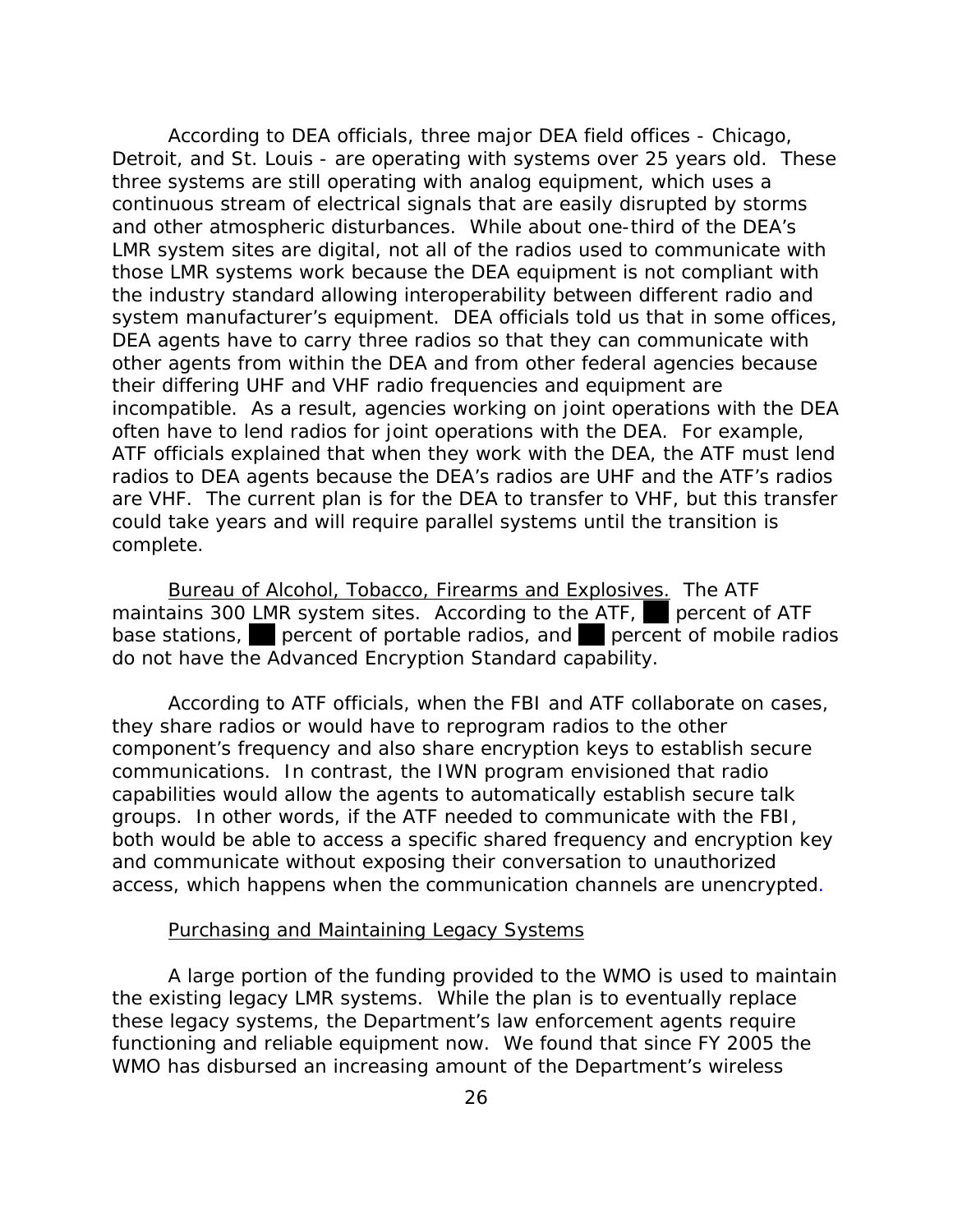<span id="page-34-0"></span>equipment funds to the components to maintain their legacy systems rather than to replace their systems with updated equipment. Exhibit 3 shows the WMO's breakdown of the LEWC account spending by category since FY 2005.



While the 2007 IWN plan projected spending \$200 million per year on IWN implementation, FY 2009 was the only year the LEWC budget reached that amount. However, in FY 2009 less than half of the funds were used for the IWN project. In contrast, since FY 2005 funds spent on legacy LMR systems accounted for more than half of the total spending. In fact, in 2008 the expenditures on legacy systems were 79 percent of available funds. As the legacy systems age, the cost to maintain them increases. This expense will continue because legacy systems will be required for operational reasons until the new system is operational nationally.

# **Implementation of the National Capital Region (NCR) Module**

The NCR is part of the IWN nationwide implementation. The NCR Module's system is being deployed by General Dynamics, the systems integrator, who was awarded the contract in April 2007. Harris Corporation provides the infrastructure equipment, such as the base stations and repeaters, and Motorola supplies the radios. The IWN system in the NCR did not receive government acceptance until January 31, 2011, although originally planned for October 29, 2010, because of conflicts between the Harris Corporation infrastructure and Motorola radios identified during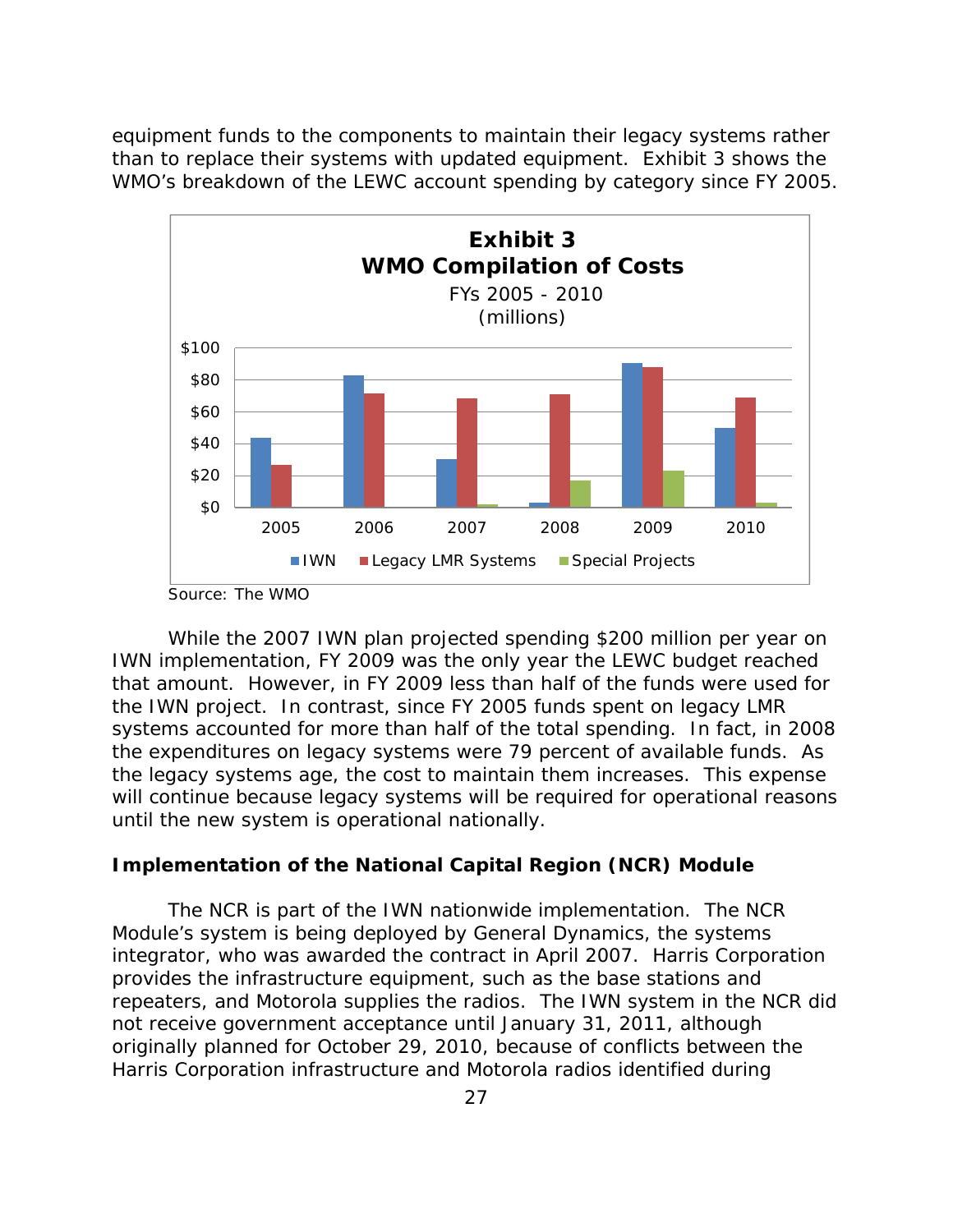Systems Acceptance Testing, and the re-introduction of the Operational Test and Evaluation period into the IWN program schedule.<sup>24</sup> The additional tasks extended the time required for IWN implementation for the NCR.

According to the Project Manager, during the October 2010 Systems Acceptance Testing, testing showed a system anomaly between the Harris Corporation infrastructure and Motorola radios. The Harris Corporation network was broadcasting different signal formats from the signal formats the Motorola radios use, which resulted in significant performance issues such as lost radio transmission signals. The WMO initially refused acceptance of the system. However, the WMO ultimately accepted the system after Motorola and Harris Corporation resolved the technical issues. The Project Manager told us that there remain insignificant technical issues, such as incomplete site security assessments and inability to perform local vulnerability scans, which are still being resolved.

The WMO Project Manager explained that the WMO removed the Operational Test and Evaluation period from General Dynamics's bid on the NCR deployment task in order to reduce costs. The WMO Project Manager told us that although the WMO engineering staff believed this was a bad idea, the Wireless Communications Board concurred with the decision. According to WMO project officials, the Wireless Communications Board's decision to perform the Operational Test and Evaluation in-house was made to reduce costs and allow objective testing of the contractor-developed system. WMO officials do not believe the decision to perform the Operational Test and Evaluation in-house affected the identification of the technical issue discovered during the week of the planned Initial Operational Capability. However, the project was delayed while Motorola and Harris Corporation worked to devise and implement their respective solutions to resolve the technical issue. $25$  In March 2011, the WMO began placing test users from each of the user organizations onto the system for a planned Operational Test and Evaluation period. As of October 2011, the system is

<sup>&</sup>lt;sup>24</sup> Systems Acceptance Testing is often the final step before rolling out a system. The focus is on testing the functionality and usability of the system in the operational environment.

Operational Testing and Evaluation is the formal testing conducted by technical users prior to deployment to evaluate the operational effectiveness and suitability of the system with respect to its mission.

 $25$  Initial Operational Capability is the first time the intended users are able to effectively use the system.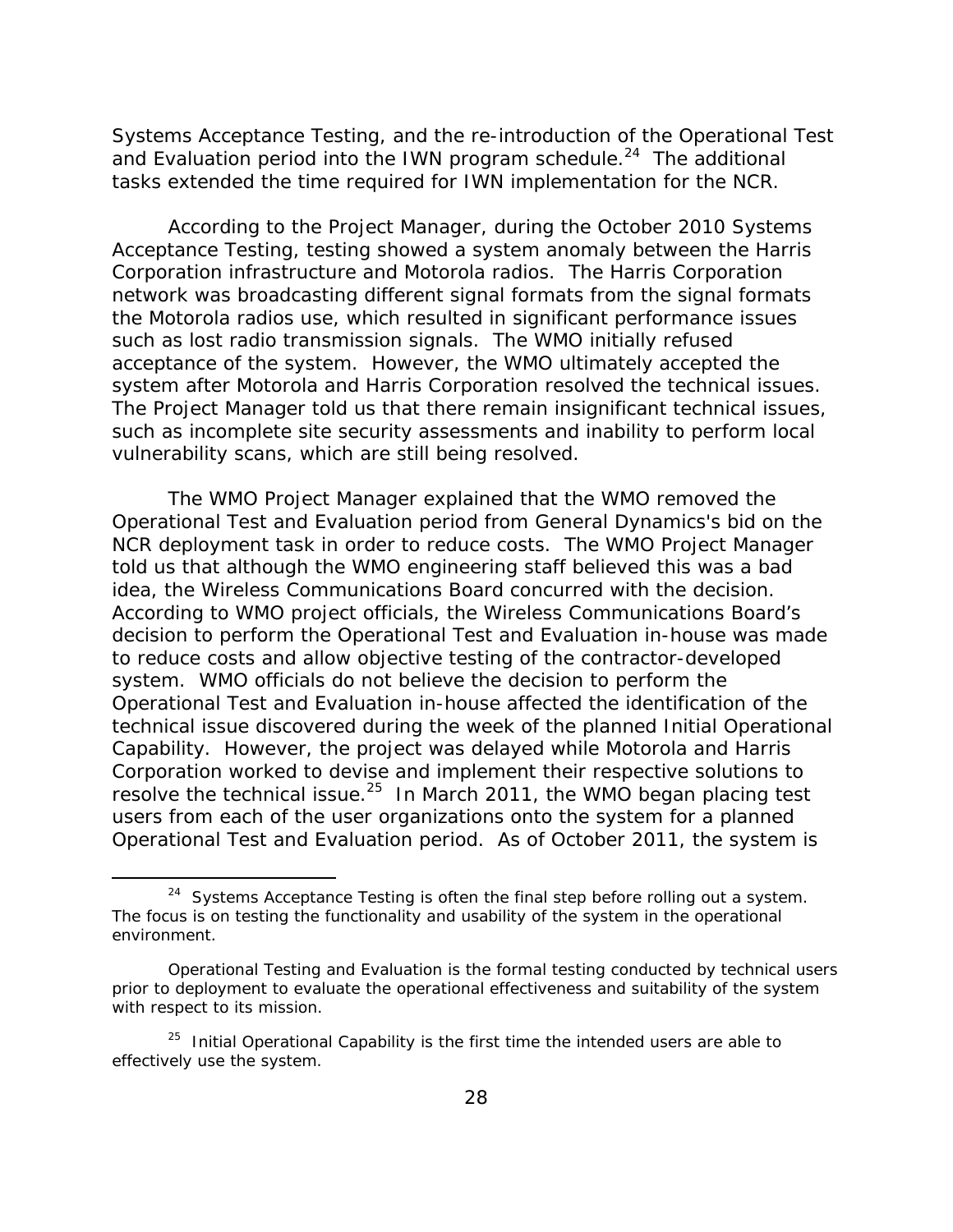still undergoing testing and resolution of technical issues identified during the testing.

The WMO Project Manager said he considers the IWN portion of the system to be fully operational because the interoperability issues between the Harris Corporation infrastructure and the Motorola radios have now been resolved. However, we do not believe that the NCR IWN can yet be considered fully operational because the Department is still testing NCR IWN and it has not yet been deployed to all users to ensure it performs as expected.

#### *Users' Concerns about the National Capital Region's Design*

During our audit, the components and the WMO expressed concerns about the design of the IWN system implemented in the NCR. Their concerns ranged from the lack of redundancy, which would allow continued usage in case of a partial system failure, to the absence of a consolidated dispatch center. In addition, some components told us that coverage issues have not been completely addressed. According to WMO officials, most of these design concerns result from the design decisions made by the Wireless Communications Board as a result of funding constraints and other considerations.

According to the Operations and Maintenance Section Chief, the WMO did not build circuit redundancy into the NCR sites, meaning that if a circuit was lost the system would have no backup plan. According to WMO officials, the NCR was instead designed with overlapping towers to allow for such redundancy, rather than relying on circuit redundancy. Again, this decision was made due to financial constraints as the Wireless Communications Board opted for the overlapping tower coverage, which was determined to be cheaper than circuit redundancy. In addition, the Operations and Maintenance Section Chief also told us that licenses, leasing sites, and funding were all constraints to implementing the optimal IWN system. He explained that local authorities approve licenses to put equipment on a tower or establish a base station. Since the government does not generally own towers, it must negotiate leases for the use of the towers and installation of other equipment. These leases can be very expensive and some sites have been eliminated due to funding concerns. The FBI's Radio Systems Development Unit Chief explained that redundancy and other similar measures are features that allowed some communications systems to continue to work during the September 11 attacks.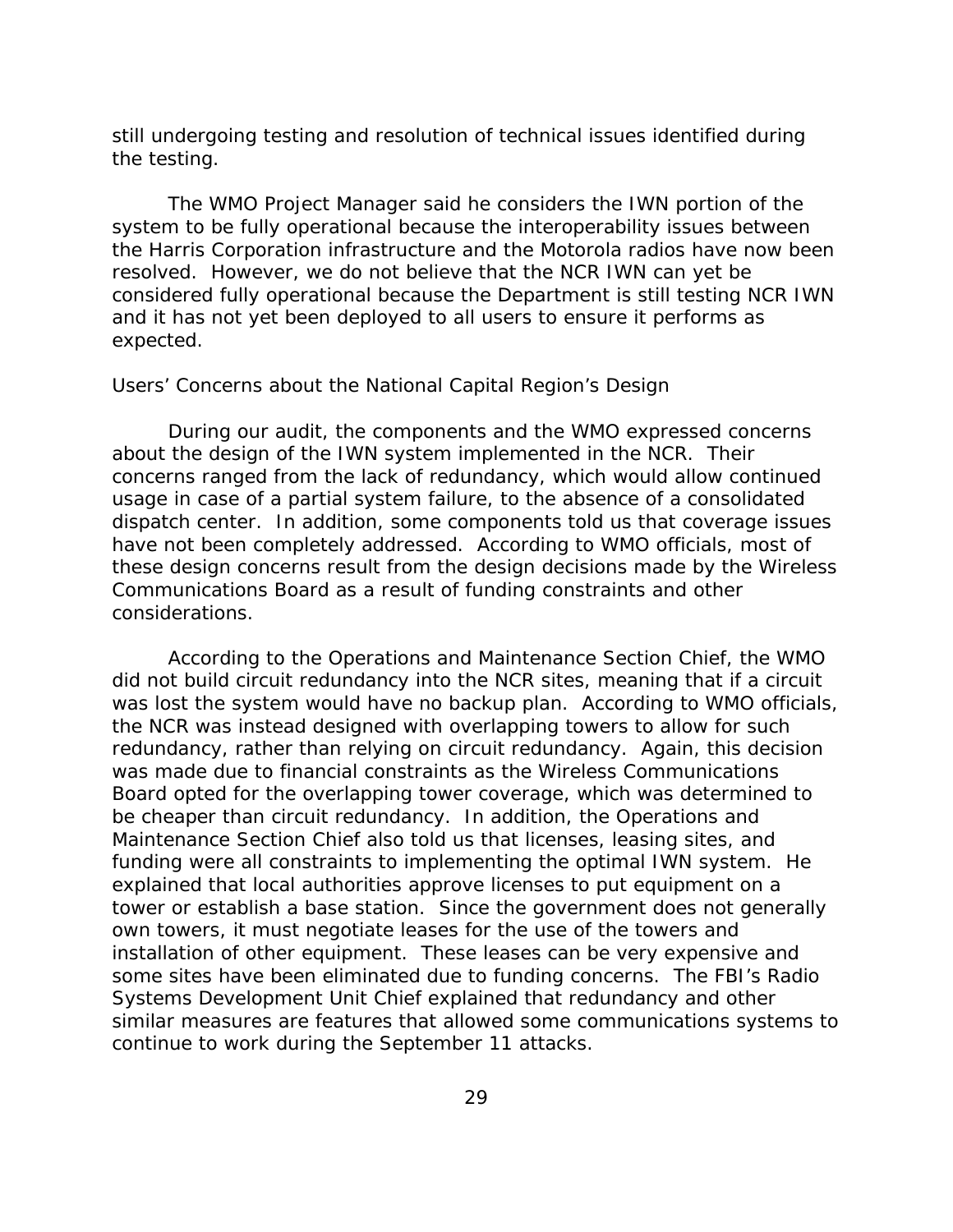FBI and USMS officials and the WMO engineer also stated that IWN does not have a consolidated dispatch center. A consolidated dispatch center is especially useful for communicating with large numbers of users instantly and in emergency situations. The USMS National Program Manager for Radio and Communications stated that the lack of a consolidated dispatch center is a problem because of increases in violence committed against agents in recent years and a crucial need for better communication capabilities. He stressed the importance of a consolidated dispatch center as part of the communications solution in that it provides access to multiple agents and increases the likelihood of prompt response in an emergency situation. Members of the WMO Project Management Team told us they agreed that this feature is required for successful interoperability solutions. The consolidated dispatch center issue was discussed during the November and December 2010 Wireless Communications Board Meetings when several issues regarding cost and security of individual components' radio transmissions were raised. According to WMO program officials, the Wireless Communications Board determined that the consolidated dispatch center was too costly and, given the limited funds available, will not be incorporated into the NCR module. They also cited the availability of individual component centers that they believe will fulfill this function.

A USMS official stated that there are many uncertainties with the NCR module because this is the first system Harris Corporation has built for the IWN project. ATF officials expressed concerns that agents in the NCR will use unsecured technology if radios become ineffective as ATF Washington Field Division's territorial boundaries extend beyond the area covered by the NCR. For example, agents driving out of radio range could end up using non-secure communication (cell phones). Similarly, the USMS National Program Manager for Radios and Communication told us that his biggest concern with the NCR's operability is uncertainty about how agents or others from outside of the NCR will be able to communicate with agents stationed within the NCR. This official said that as a result, the USMS has requested more radios than needed for its staff located in the NCR.

In addition, the components are not committed to transition to IWN within the NCR. According to the WMO, DEA, and USMS officials, the DEA and USMS are waiting to learn whether IWN will be built in the areas surrounding the NCR. USMS officials told us that the USMS will not transition if the areas of coverage are not better than their current coverage. The FBI's Radio Systems Development Unit Chief also told us that the FBI does not plan to transition for approximately 2 years, or sometime in 2013.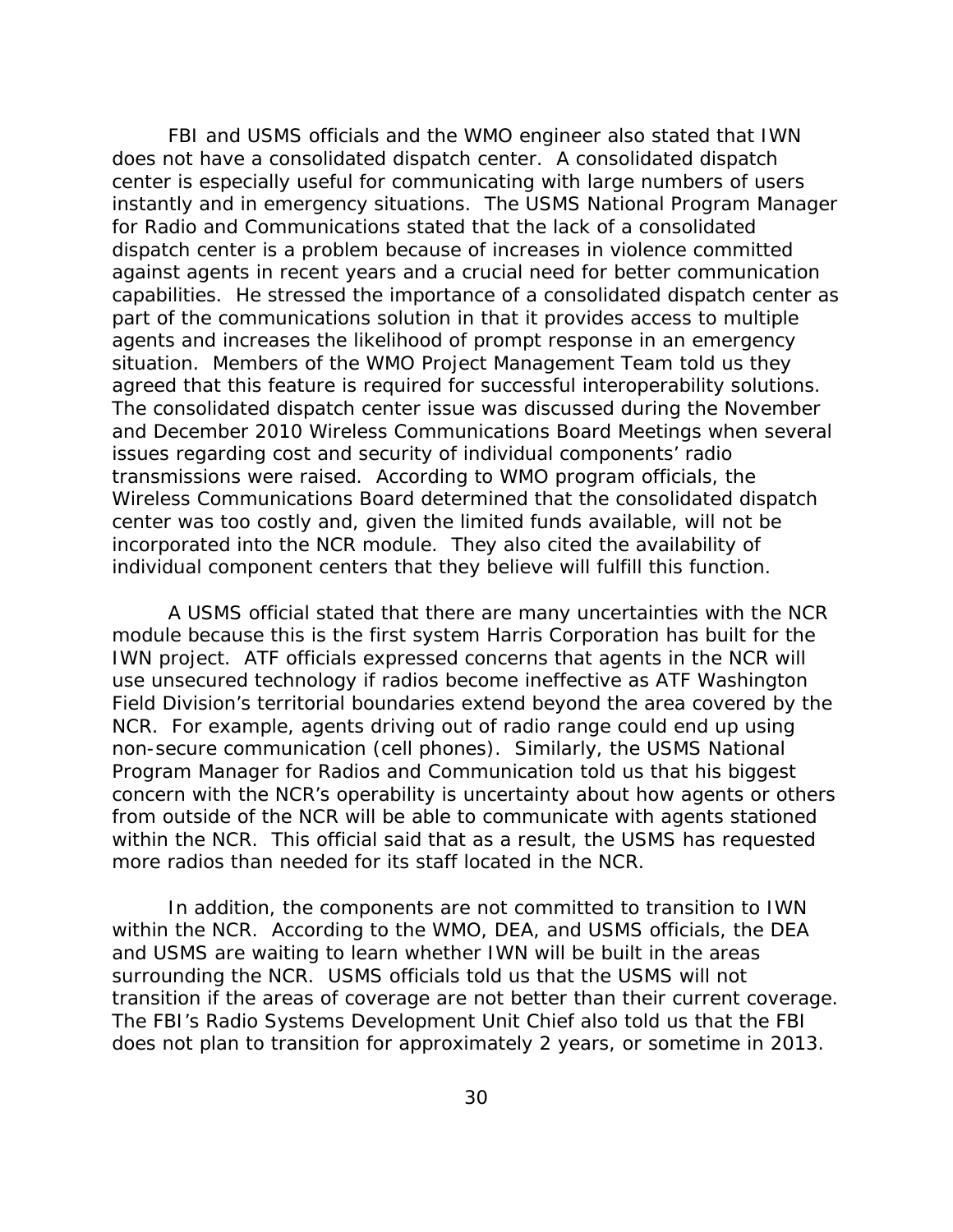As a result, both the IWN and legacy systems will need to be maintained and operated.

We understand the components' reluctance to commit to the new system until they are sure that it is functioning properly and is providing acceptable geographic coverage. The NCR operational area does not coincide with the operational boundaries of the components. Therefore, the usefulness of the NCR portion of IWN will be limited until the remaining portions of Region 1 are completed. However, we believe that the components' reluctance to commit to the new system is not affecting the progress of the program's implementation because the staggered transition to the new system was part of the IWN program plan.

The Omnibus Appropriations Act of 2009 required IWN to be certified by the Department Investment Review Board before funds were made available for FY 2009. The process required the Department Investment Review Board (Board) to certify that the program had appropriate program management and contractor oversight mechanisms in place, and that the program was compatible with the Department's enterprise architecture. The Board has certified the NCR portion of IWN with qualifications because currently there is no comprehensive funding model, contract strategic plan, or Disaster Recovery Plan, even though, according to the Board minutes, the Board first requested these items in October 2009. According to WMO officials, those items are currently in draft.

In March 2010, the Wireless Communications Board also requested that the WMO conduct and report on the results of contingency planning at each WCB meeting. Such contingency planning would demonstrate the Department's ability to deploy IWN without a systems integrator because program costs and budget constraints have made that necessary. According to the Wireless Communications Board, the contingency plan should demonstrate the Department's ability to deliver IWN solutions to the field working directly with LMR vendors. We found no evidence that the contingency plan was addressed at the later meetings, but we were told by the WMO's Chief of the Operations Section that a contingency plan is in draft.

Contingency planning reasonably anticipates future events that are not expected to occur but are possible. Should those events occur, a plan of action to respond effectively should be in place. Since the current plan is to continue IWN development without the systems integrator, we believe that it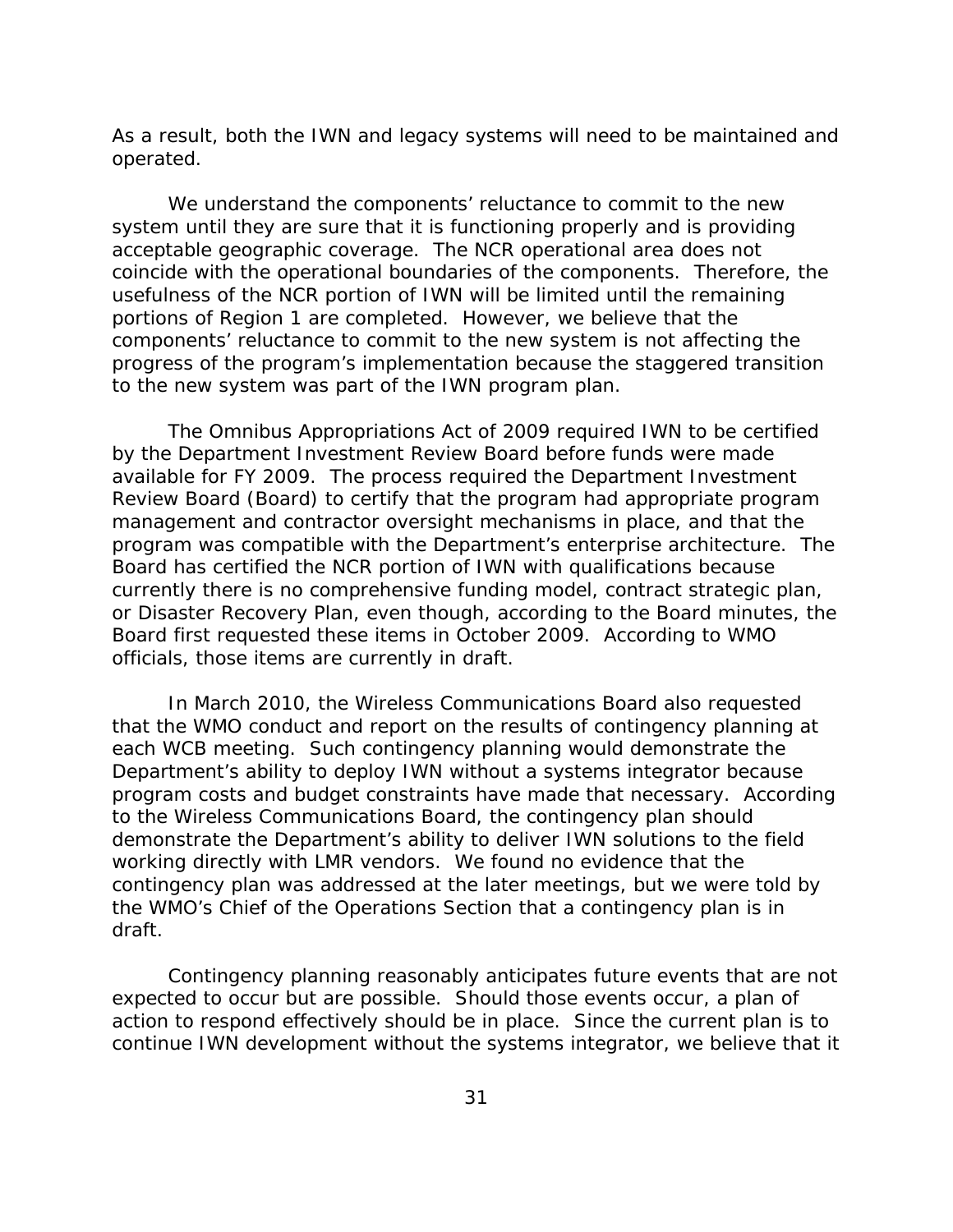is critical for the Department to demonstrate that it is capable of performing the functions previously performed by the systems integrator.

### **Other Issues Affecting the IWN Project**

Other management and project development issues plague the IWN program's implementation including: (1) frequent management turnovers at the WMO that have disrupted program development and resulted in confusion over program priorities and (2) funding delays that have extended the program timeframes and caused significant program changes. While the goal remains clear—to create a secure, interoperable communication system—how to accomplish this goal is anything but clear. These issues were also addressed in our 2007 report and continue to present challenges to the successful completion of the IWN program.

### *Governance Issues at the Wireless Management Office*

Since 1998, staff turnover at the WMO has presented a challenge to the IWN program. According to the WMO Budget and Finance Section Chief, there have been four Program Executives, eight Program Directors, three Deputy Directors (between 1998 and 2001 and again from 2003 to 2009, there was no Deputy Director), and four Assistant Deputy Directors.<sup>26</sup> The Program Executive also serves as the Deputy Chief Information Officer for Policy and Planning. As the IWN Program Executive, he provides high-level guidance and serves as the liaison for the IWN program within and outside the Department. The Program Director is responsible for the day-to-day management of the WMO and the IWN program. The Program Director position is rotated between the components every 18 months.

Department component officials expressed concern about the frequent changes in leadership at the WMO. Component officials told us that they were not always sure who was in charge at the WMO. Those same officials also stated that the lack of WMO oversight and structure was detrimental to the implementation of IWN. According to the USMS's National Program Manager for Radio and Communications, changes in key positions at the WMO resulted in a change in the direction of the program and administrative interaction between the components and the WMO.<sup>27</sup> For example, after one

<sup>&</sup>lt;sup>26</sup> The Assistant Deputy Director position was added to the new structure in 2010.

 $27$  Examples of administrative interaction include the process for requesting funding by the components and allocation of components' budgets and Operations and maintenance costs.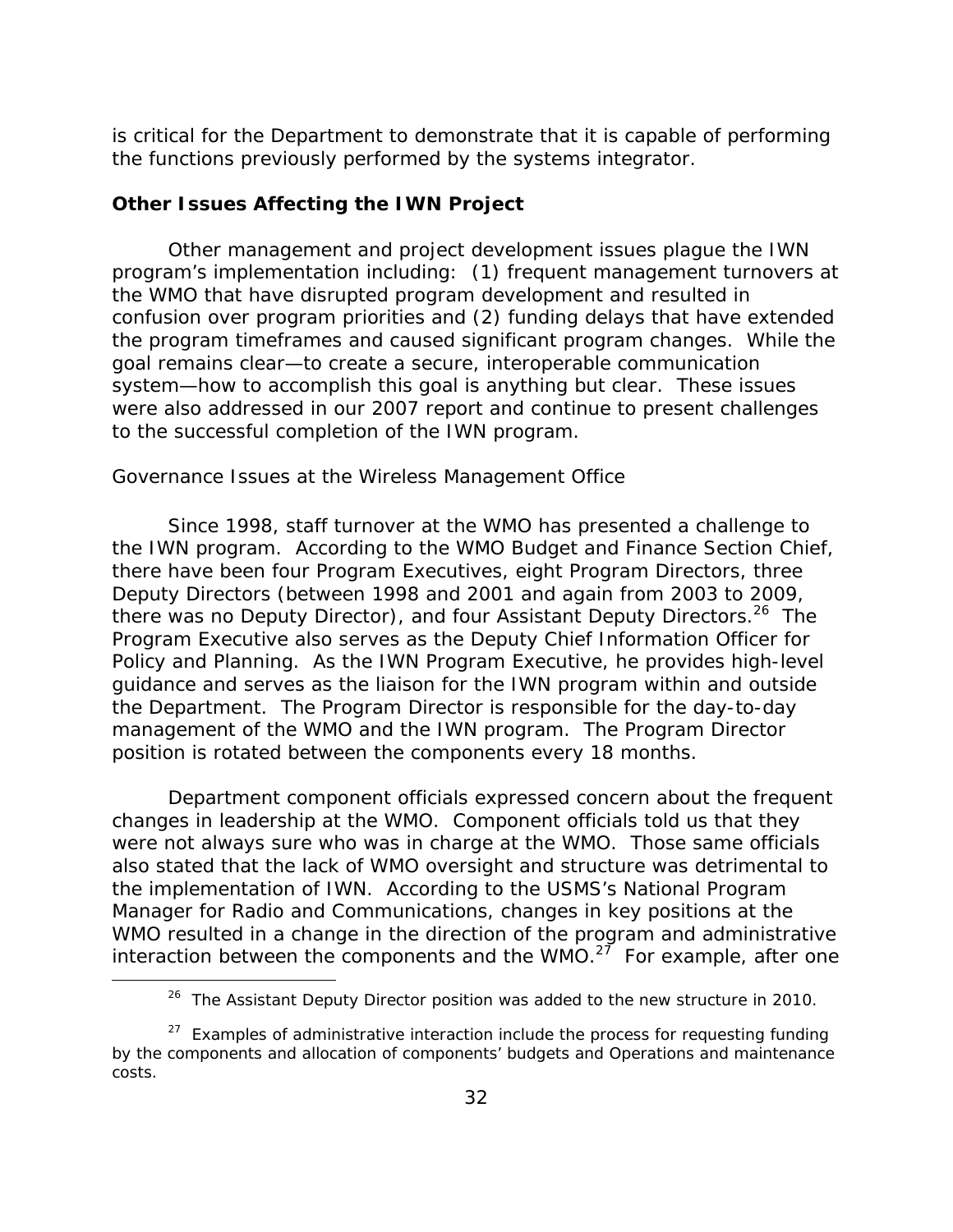change in leadership, a decision was made to request vendor proposals for the development of the IWN plan. After competing the IWN development contract for 3 years, General Dynamics was selected as the system integrator. Recently, due to ongoing budget constraints, the Department issued stop work orders on two task orders to General Dynamics and the use of a systems integrator has now been abandoned.

We found that the frequent changes at the WMO affect program continuity and direction. As a result, we believe the long-term planning for the IWN program has suffered and has been exacerbated by the components' frustration with the lack of leadership at the WMO.

#### *Extended Timeframes and Project Delays*

In our 2007 report, we found that the lengthy IWN development and implementation process had left the components waiting for upgraded communications equipment. We found that 3 years later, the components continue to wait. Although the original CTA plan recommended an aggressive implementation schedule that would complete IWN's implementation in 2010, this plan was not adopted. The Department's 2010 IWN plan currently estimates a scaled back implementation to be completed in 2016. Despite these issues, the Department's law enforcement agents' need for reliable communications equipment is now over 13 years old.

According to the Department's Chief Information Officer, the Department considers the IWN program a high priority, yet funding limitations have contributed to implementation delays. Although the cost to implement IWN was estimated at \$5 billion in 2003, the Department has only received about \$375 million for implementation. In addition, the cost of maintaining the components' aged legacy LMR systems further strains the Department's ability to adequately fund the IWN program. Since FY 2005, the Department has spent over \$395 million to maintain legacy LMR systems.

#### *Changing Plans and Priorities*

We determined that since the initial project began in 1998, there have been a number of plan changes and shifts in priorities. As we found in our 2007 audit, establishing the requirements and designing a system that met the needs of a diverse group of users proved troublesome and time consuming because the users had conflicting priorities and all users believed that their needs were the most important. We found that little has changed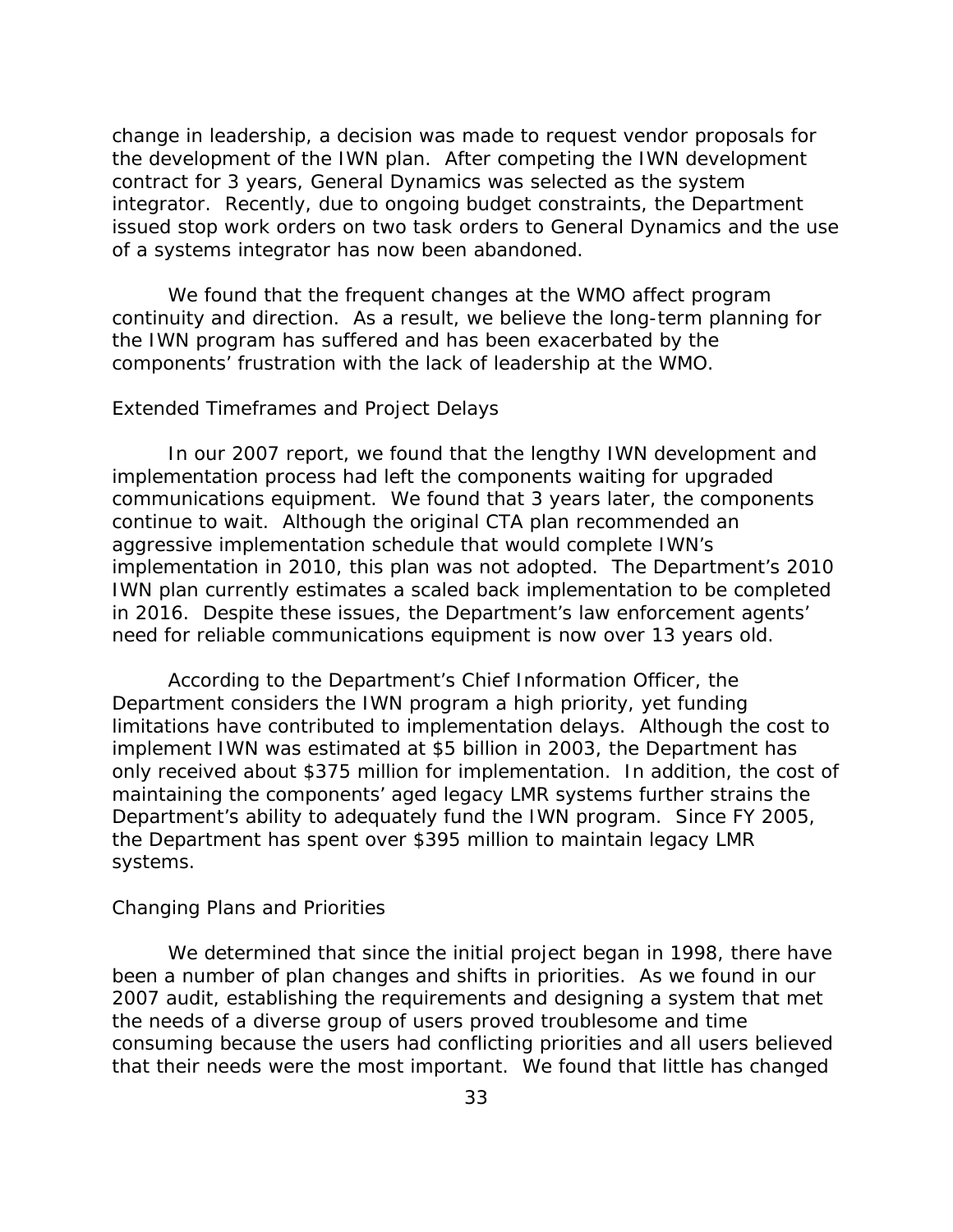since our 2007 audit. In addition, we found that the WMO's lack of a stable management structure further contributed to an inability to manage the shifting priorities for the program and an unclear chain of command.

In addition, we found that while the operability of the Department's existing legacy systems are declining, the conditions of the legacy systems varied by geographic area, which resulted in different priorities for IWN implementation. For example, the DEA considers the cities of Chicago, Detroit, and St. Louis to be priority geographic areas for upgrades because the LMR systems were installed in 1985 and have not received upgrades. However, the FBI, ATF, and USMS's systems in the same areas are in better condition. As a result, differences in priorities among the components continue to play a major role in the delays in development of the revised IWN program. The WMO as part of JMD has no operational responsibility or authority over the components. As a result, the WMO is placed in a position to plan and implement a program for four components that may each have very different ways of doing things and different priorities. The components are accustomed to designing and funding their own LMR systems and some of the components have continued to resist the WMO efforts to create a unified communication system for the four components. We believe that the resistance of some of the components has contributed to the Department's slow development and implementation of IWN, which has increased the likelihood that the Department will not be able to successfully implement IWN as planned.

#### *Incomplete IWN Plans for Deployment*

During its history, the WMO has partially implemented two IWN deployment plans. As discussed above, the WMO implemented the first deployment plan beginning in 2009 across the NCR, which is part of Region 1. As we discuss below, as a result of the funding reductions that occurred in FY 2010, the WMO has adopted a revised plan to continue the deployment of IWN throughout the United States.

#### **IWN Implementation Across the Nation**

In 2008, the IWN implementation plan was projected to cost \$1.2 billion over 6 years, and it divided approximately 2,400 total radio system sites across the nation into six regions as shown in Exhibit 3. According to the IWN plan, each region was to be segmented into modules, with an average of 14 modules per region. The deployment of IWN was projected to occur in a concurrent and overlapping manner, with the last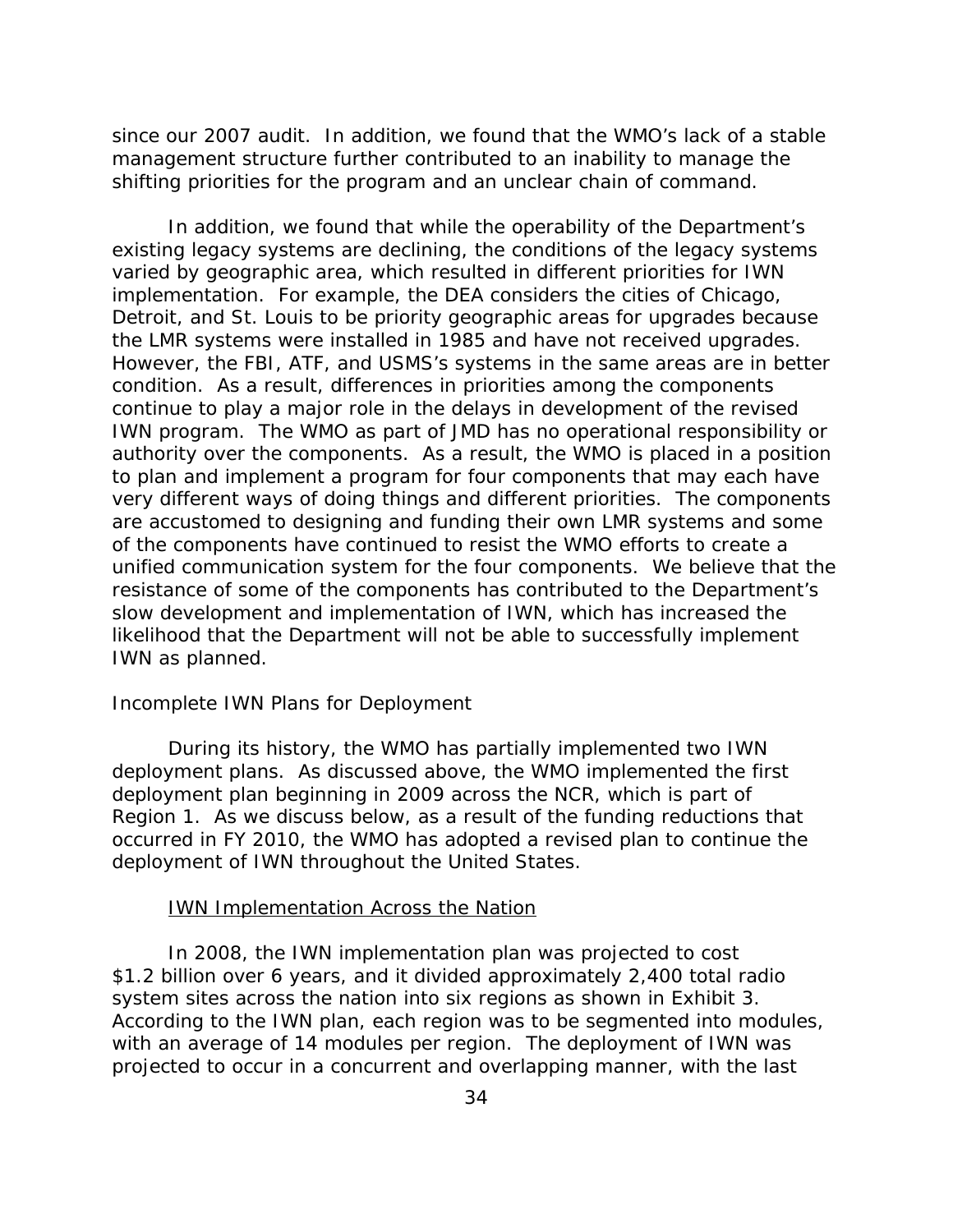module completed by approximately 2015. However, the NCR is the only module deployed since the Seattle/Blaine pilot project due to the lengthy IWN development and implementation process undertaken after the pilot project.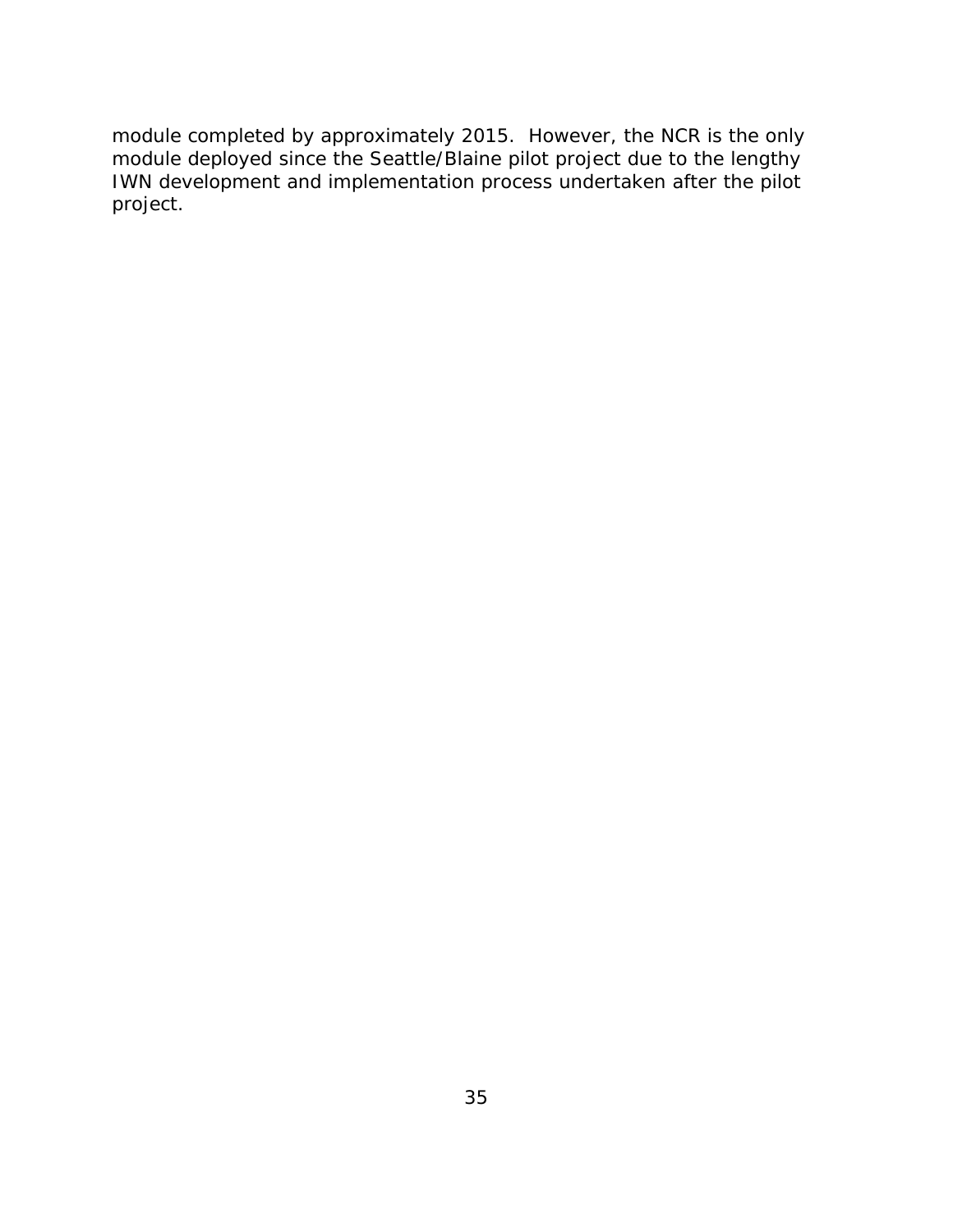### **Exhibit 4 The Department's Projected Cost to Implement IWN Across the Nation as of 2008**

| <b>Region</b><br><b>I</b> dentifier | <b>Region Name</b>                                     | <b>Included States</b>                                                                                                                                                                                 | <b>Planned</b><br><b>Budget</b><br>(millions) |
|-------------------------------------|--------------------------------------------------------|--------------------------------------------------------------------------------------------------------------------------------------------------------------------------------------------------------|-----------------------------------------------|
| 1                                   | Mid-Atlantic and<br>Midwest <sup>28</sup>              | District of Columbia, Illinois,<br>Indiana, Kansas, Maryland<br>Michigan, Minnesota, Missouri,<br>Nebraska, North Dakota, Ohio,<br>South Dakota, Virginia, West<br>Virginia, Wisconsin, Kentucky, Iowa | \$304                                         |
| 2                                   | West                                                   | American Samoa, California, Guam,<br>Hawaii, Nevada, Northern Mariana<br>Islands                                                                                                                       | \$149                                         |
| 3                                   | Northeast                                              | Connecticut, Delaware, Maine,<br>Massachusetts, New Hampshire,<br>New Jersey, New York,<br>Pennsylvania, Rhode Island,<br>Vermont                                                                      | \$177                                         |
| 4                                   | Southwest                                              | Arizona, New Mexico, Oklahoma,<br>Texas                                                                                                                                                                | \$187                                         |
| 5                                   | Southeast                                              | Alabama, Arkansas, Florida,<br>Louisiana, Mississippi, North<br>Carolina, Puerto Rico, South<br>Carolina, US Virgin Islands,<br>Georgia, Tennessee                                                     | \$223                                         |
| 6                                   | Northwest                                              | Alaska, Colorado, Idaho, Montana,<br>Oregon, Washington, Wyoming,<br>Utah                                                                                                                              | \$80                                          |
|                                     | <b>National Elements</b><br>and Training <sup>29</sup> |                                                                                                                                                                                                        | \$29                                          |
|                                     | <b>Integrator Program</b><br>Management <sup>30</sup>  |                                                                                                                                                                                                        | \$51                                          |
|                                     | Total                                                  |                                                                                                                                                                                                        | \$1,200                                       |

Source: The WMO LEWC Budget

<sup>28</sup> The National Capital Region is a part of Region 1.

<sup>29</sup> The IWN plan designated National Elements and Training costs to cover the development of items such as test plans, systems operations centers, regional management centers, test labs, operations support, etc., at a national level.

<sup>30</sup> Integrator Program Management costs are designated to cover General Dynamic's program management support in the design and deployment of the IWN system, which includes subject matter expertise in areas of program management, engineering, operations, and logistics support.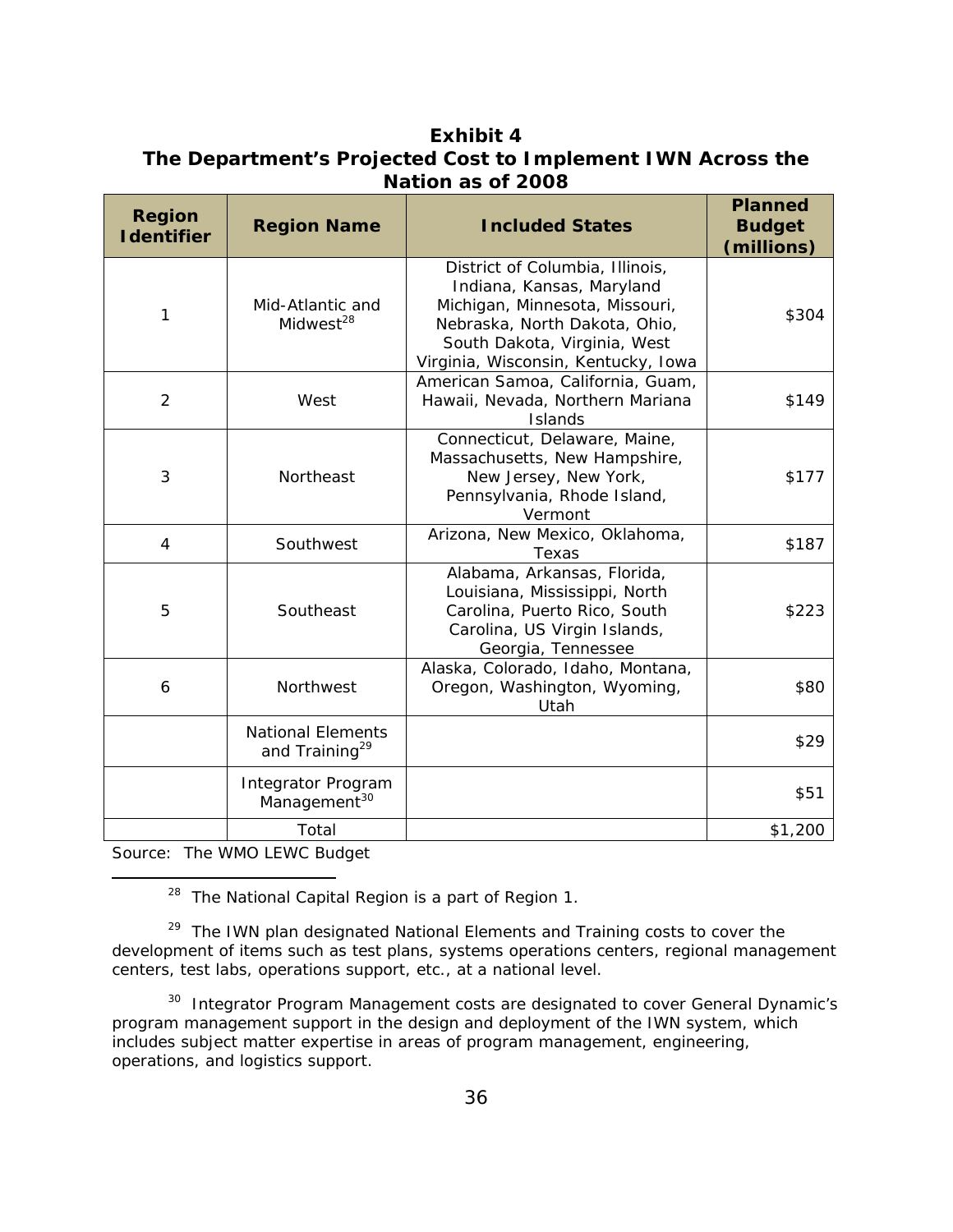We found that since its inception, the IWN program has not received adequate funding to complete the planned implementation. Our 2007 audit found that through FY 2006 approximately \$772 million was appropriated to the Law Enforcement Wireless Account. However, nearly two-thirds of the \$772 million was spent on legacy system maintenance. When the Department developed the plan in 2008, with an expected cost of \$1.2 billion, it expected funding of about \$200 million per year for IWN alone to adequately fund the implementation. Instead, the Department received approximately \$100 million for IWN implementation in FYs 2009 and 2010. As a result, in early 2010, the Wireless Communications Board determined that, with the funding available, IWN's implementation would follow a 12 to 15 year development plan. However, the IWN Program Executive disagreed, stating that this timeframe was too long. As a result, according to the Department's Chief Information Officer, the Department's components developed an alternative plan, discussed in the following section, to maximize available funding for the most important geographic areas.

IWN funding cuts continue in FYs 2011 and 2012. The Department's FY 2011 budget request included \$208 million for IWN, legacy equipment, and special projects, which was cut in half in the Department's final \$100 billion budget. The President's proposed FY 2012 budget includes \$103 million in funding designated for legacy equipment maintenance only. The Administration proposes suspending the IWN program development, and it has concluded that the Department's current reexamination of its communication requirements and gaps will serve as the basis for assessing whether different alternatives can address the Department's communication needs. The President's 2012 Budget, in recommending the suspension of the IWN program, cited current technology alternatives, such as 3G and 4G Long Term Evolution (LTE) along with the National Public Safety Broadband Plan in development, which are available today and did not exist when IWN was originally conceived.<sup>31</sup> Many believe that LMR systems will be replaced by some type of secure broadband system. However, technology that will fulfill the needs of law enforcement agencies has yet to be refined.

As part of the Department's response to the FY 2011 budget cut for the IWN program and the proposed suspension of funding in FY 2012, the Department has issued a stop work order on two task orders under the

 $31$  3G and 4G LTE are the  $3<sup>rd</sup>$  and  $4<sup>th</sup>$  generation Long Term Evolution of the wireless networks and the National Public Safety Broadband plan is part of the Administration's efforts to make the internet available nationally.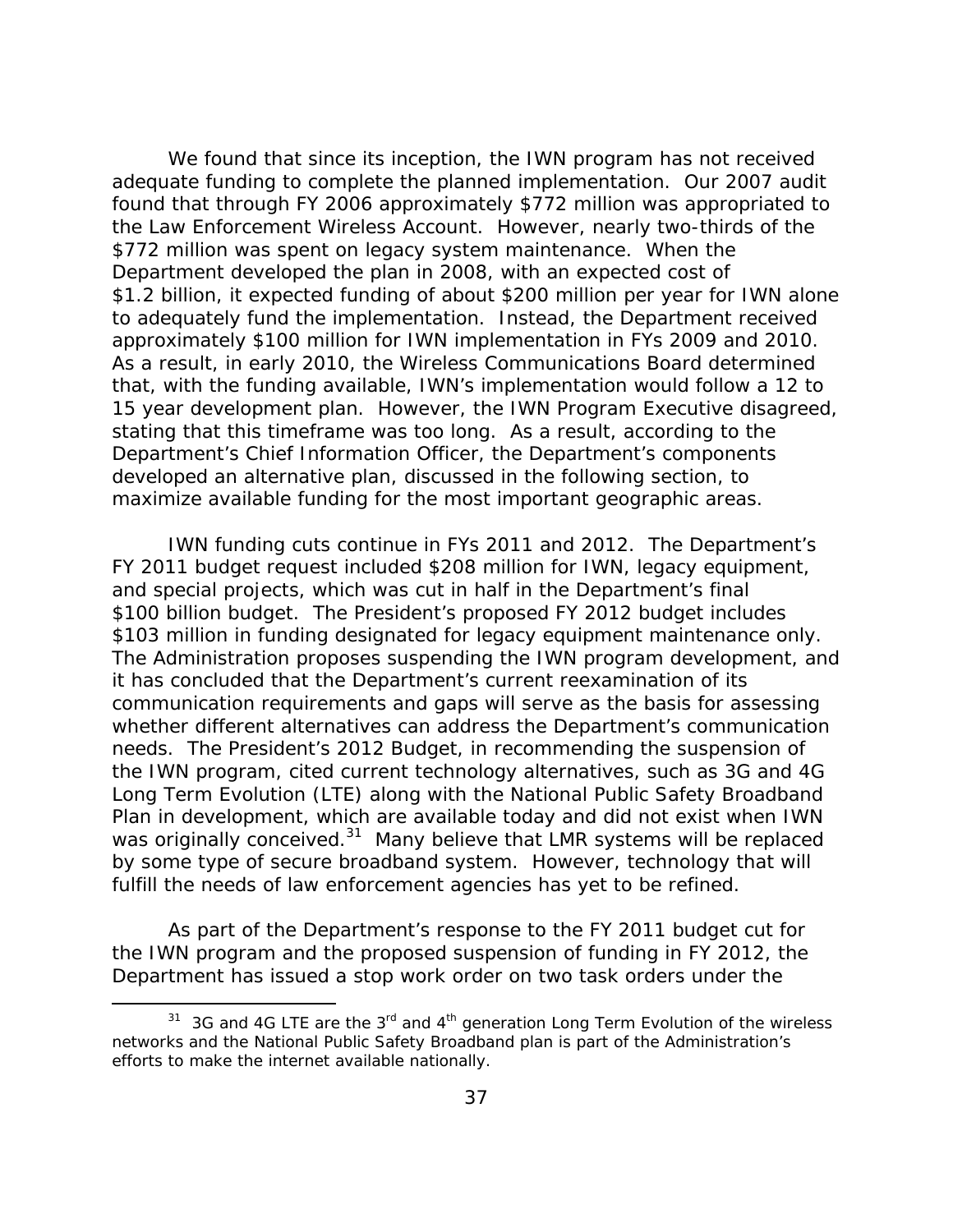General Dynamics contract. The Department's Chief Information Officer told us that the current plan is to continue with a scaled down version of the IWN program concentrating primarily on completing implementation in the area around the NCR and replacing law enforcement agents' radios.

#### Alternative IWN Implementation Solution

As previously stated, the initial implementation plan required annual funding of \$200 million for implementation. However, the WMO never received this level of funding and the Wireless Communications Board decided to revise the plan. The Program Executive said that since early 2010, a new approach for IWN's implementation has been under development by the Wireless Communications Board and the components to explore various implementation plans to obtain "the most bang for the buck''.

According to a June 2010 Department report to Congress, the WMO was revising the IWN cost model depicted in Exhibit 4 to address funding and implementation schedule scenarios that go beyond the originally contemplated 6 year plan. Given budget constraints, the Department's components proposed spending \$100 million annually over 6 years (initially) on an alternative IWN solution to address high priority issues that include:

- 1. Providing new radios to field agents that are secure (with Advanced Encryption Standard), digital, and backward-compatible with legacy radio systems; will function on both conventional and trunked narrowband systems; and support interoperability with state and local law enforcement. The budget for the new radios is \$240 million.
- 2. Completing the narrowbanding of remaining conventional FBI wideband sites across the United States and upgrading radio channel capacity to accommodate DEA and ATF users, where needed (USMS personnel predominantly already use FBI radio systems). The budget for the narrowbanding and additional capacity at the FBI LMR sites is \$60 million.
- 3. Continuing the design and development of a nationwide trunked LMR system, consistent with the first module implemented in the National Capital Region, by focusing first on high-risk, major metropolitan areas with higher concentrations of agents. The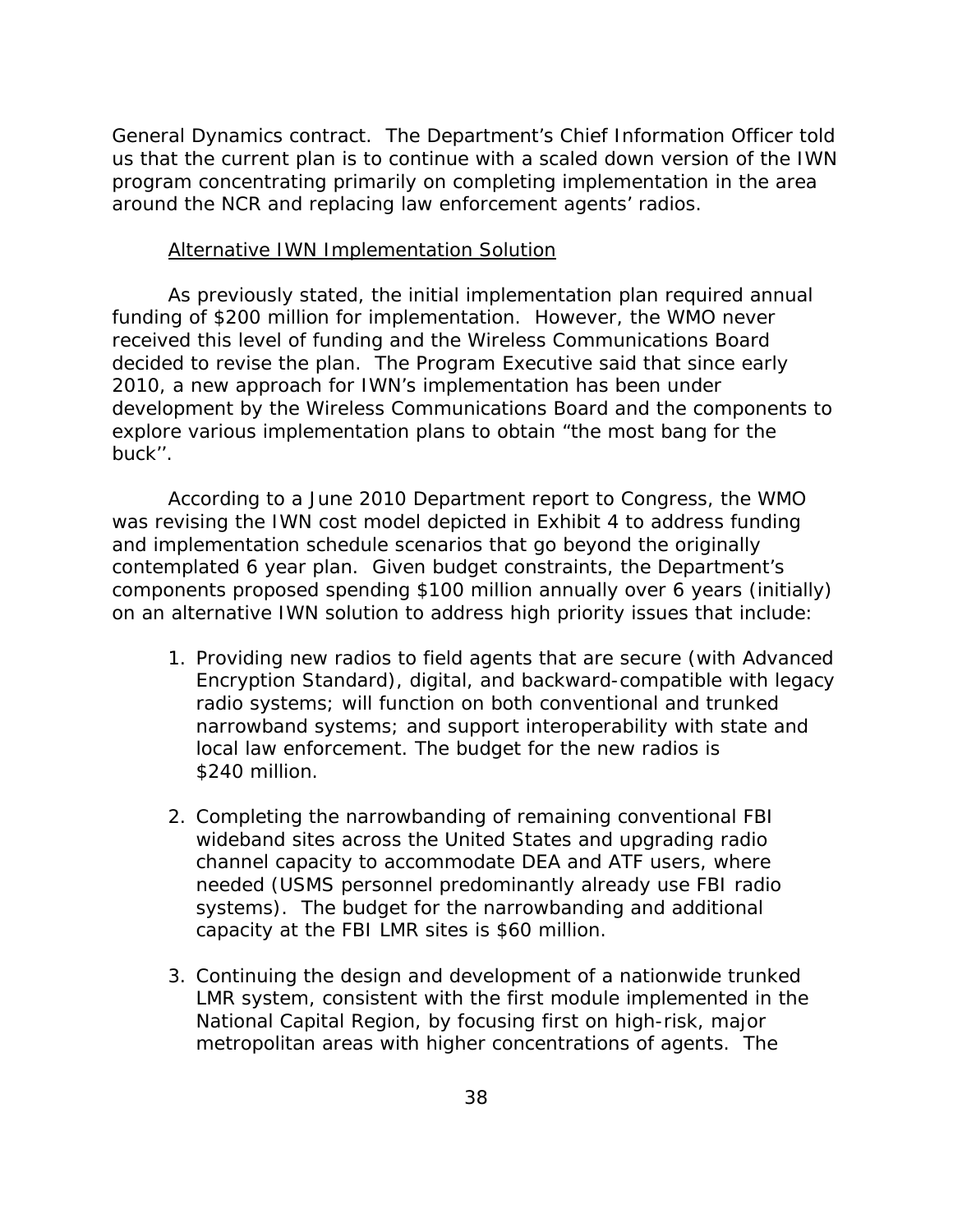current budget for the upgraded trunked LMR system at selected metropolitan areas is \$300 million.

The WMO has presented the approach to the Department Investment Review Board on multiple occasions. During its October 2010 meeting, the Department Investment Review Board provided certification with qualifications, but required the following program support for final certification. Specifically, the Department Investment Review Board required that the WMO:

- 1. Develop a Risk Mitigation Plan that identifies component-level resource dependencies and obtains component commitment to provide those resources.<sup>32</sup>
- 2. Report quarterly to the Department Investment Review Board on the status of the use of incentive-based task orders and the financial impact of these task orders. $33$
- 3. Brief the Deputy Attorney General regarding the interoperability of the IWN solution with state and local law enforcement and first responders, and the costs and sources of funding to implement and support the interoperability links.

These qualifications were addressed in the June 9, 2011, Department Investment Review Board meeting and closed. However, according to the Investment Review Board's meeting minutes, there are continuing concerns about significant project issues. The Investment Review Board expressed concern with the effort that has been required to address the technical problems with the NCR deployment, perception on the Hill that this project is a sole-source procurement, and inaccurate time estimates for key milestone completion.

### **Issues with IWN Oversight**

In addition to the implementation issues with IWN, we determined that the IWN program oversight is deficient. While there are a number of

 $32$  Since the Department has increased its reliance on the components to provide expertise and personnel to complete the IWN program, the Department Investment Review Board wanted to ensure that these resources were available and committed.

 $33$  The WMO plans to use performance based contracting where appropriate and recognize the quality and timeliness of the contractor's performance through incentives.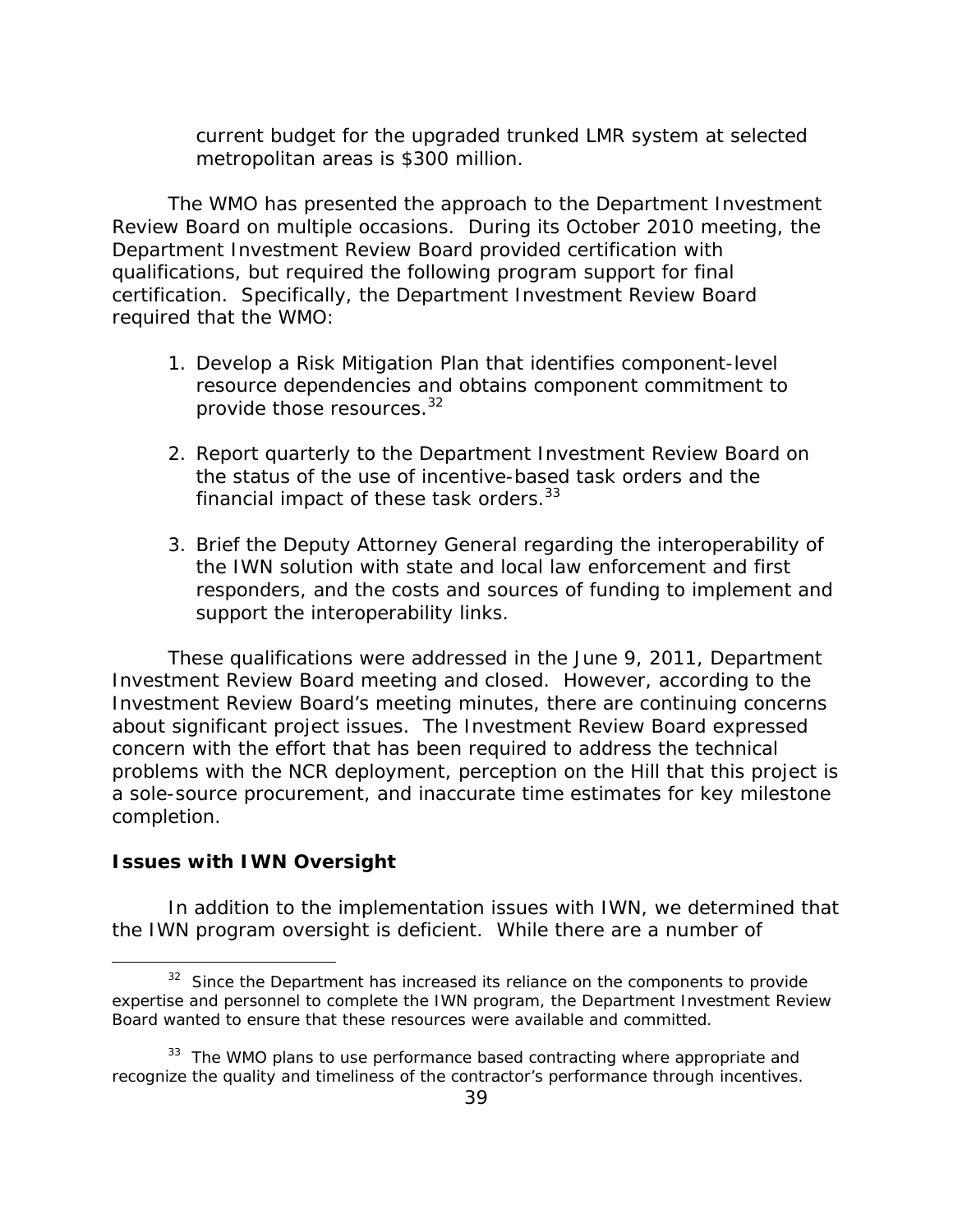oversight mechanisms in place to ensure that program development and implementation are monitored, these mechanisms did not function as planned. The oversight mechanisms that were in place for the IWN program included the Earned Value Management (EVM) review, the federal IT Dashboard, the Independent Validation and Verification (IV&V) and the independent baseline review. We discuss each of these below.

#### *Earned Value Management*

 schedule status of a project to the established cost and schedule baselines. In July 2010, the Department's EVM Manager conducted the annual The EVM process is required by the Office of Management and Budget for major information technology projects. EVM is designed to help manage project risks by evaluating progress, and allowing the analysis of project cost and schedule performance trends. EVM compares the current cost and Surveillance Review of the IWN program. During the review, the Department's EVM Manager reviewed the WMO's EVM documentation to determine compliance with all 32 American National Standards Institute/EIA – 748 EVM Guidelines. As of August 2010, the WMO was in compliance with the guidelines. According to the Department EVM Manager, a formal report is not issued unless there are compliance issues. If compliance issues are identified, the Department's EVM Manager issues a corrective action request and the component must then develop a plan to resolve the outstanding issues.

The Department EVM Manager stated that all personnel costs that have a direct impact on IWN development should be reflected in the performance baseline. This includes all contractor and government program management personnel costs. There are other costs, such as "level of effort" program management activities that also should be captured in the performance baseline. However, the Section Chief for the WMO stated that the WMO has not yet totaled the costs of staff and contractor labor. As a result, even though IWN was reported as being compliant with the EVM requirements, it has not been in compliance with respect to financial reporting.

#### *Accurate Cost Data Not Available*

As of April 2011, the total cost of the IWN program since its inception in 1998 was not available. Cost information provided by the WMO contained expenditure data beginning in 2005, but the program planning and pilot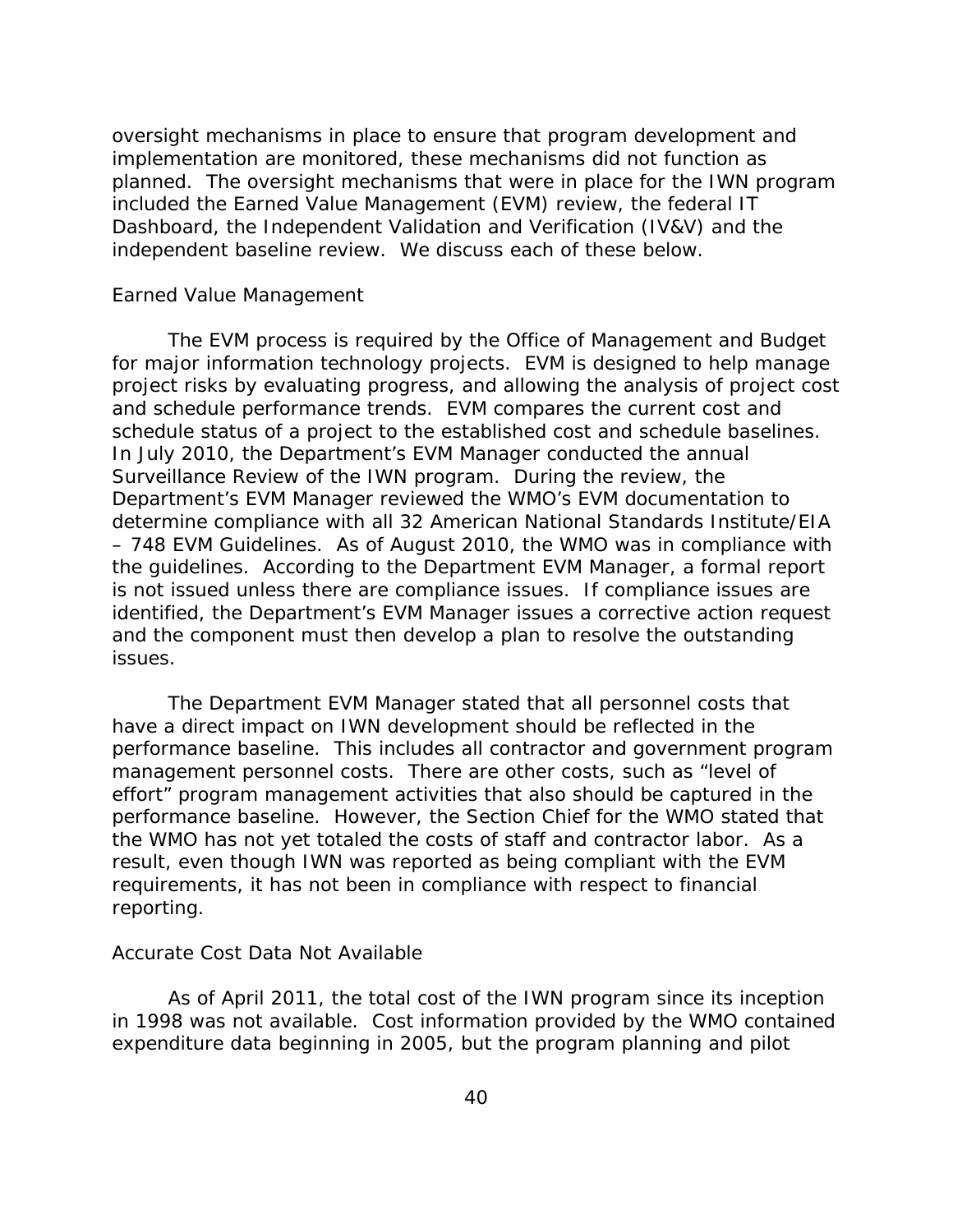program occurred prior to 2005. $34$  In addition, we determined that the classification of costs did not accurately capture total IWN expenditures. According to WMO officials, they have changed the classification categories to improve the way they capture IWN expenditures.

The Department's Law Enforcement Wireless Communications (LEWC) account supports the operations and maintenance of the Department's legacy LMR systems, special projects, and the IWN program. Exhibit 5 illustrates summary data provided by the WMO for expenditures from 2005 to 2010.

| <b><i>VINIO COMPHATION OF EXPENSES</i></b><br>2005-2010<br>(millions) |            |                                     |                                   |              |  |
|-----------------------------------------------------------------------|------------|-------------------------------------|-----------------------------------|--------------|--|
| Year                                                                  | <b>IWN</b> | <b>Legacy LMR</b><br><b>Systems</b> | <b>Special</b><br><b>Projects</b> | <b>Total</b> |  |
| 2005                                                                  | 43.8<br>\$ | 26.7<br>\$                          |                                   | 70.5<br>\$   |  |
| 2006                                                                  | 82.7       | 71.7                                |                                   | 154.4        |  |
| 2007                                                                  | 30.7       | 68.4                                | \$2.1                             | 101.1        |  |
| 2008                                                                  | 2.9        | 71.3                                | 16.8                              | 91.0         |  |
| 2009                                                                  | 90.8       | 88.0                                | 23.2                              | 202.0        |  |
| 2010                                                                  | 50.1       | 69.0                                | 2.9                               | 122.0        |  |
| Total                                                                 | \$301.0    | \$395.1                             | \$45.0                            | \$741.1      |  |

**Exhibit 5 WMO Compilation of Expenses** 

Source: WMO Cost Tracking Spreadsheets

The WMO's classification of expenses does not provide an accurate picture of actual IWN expenditures to date. Although the LEWC account classifies expenditures for each of the categories in Exhibit 5, IWN cost data can be included in more than one category. For example, special projects included expenditures for the legacy systems as well as for IWN-compatible radios. In addition, all personnel and program management costs were categorized as legacy systems expenses, even though many of these costs were IWN related. According to our analysis of IWN expenditures, Exhibit 6 presents a more realistic account of the costs by category. However, in our judgment this still does not reflect actual IWN costs.

<sup>&</sup>lt;sup>34</sup> According the WMO, the Cost Tracking Spreadsheets we reviewed were prepared by the WMO to augment the Department's Financial Management Information System data reports.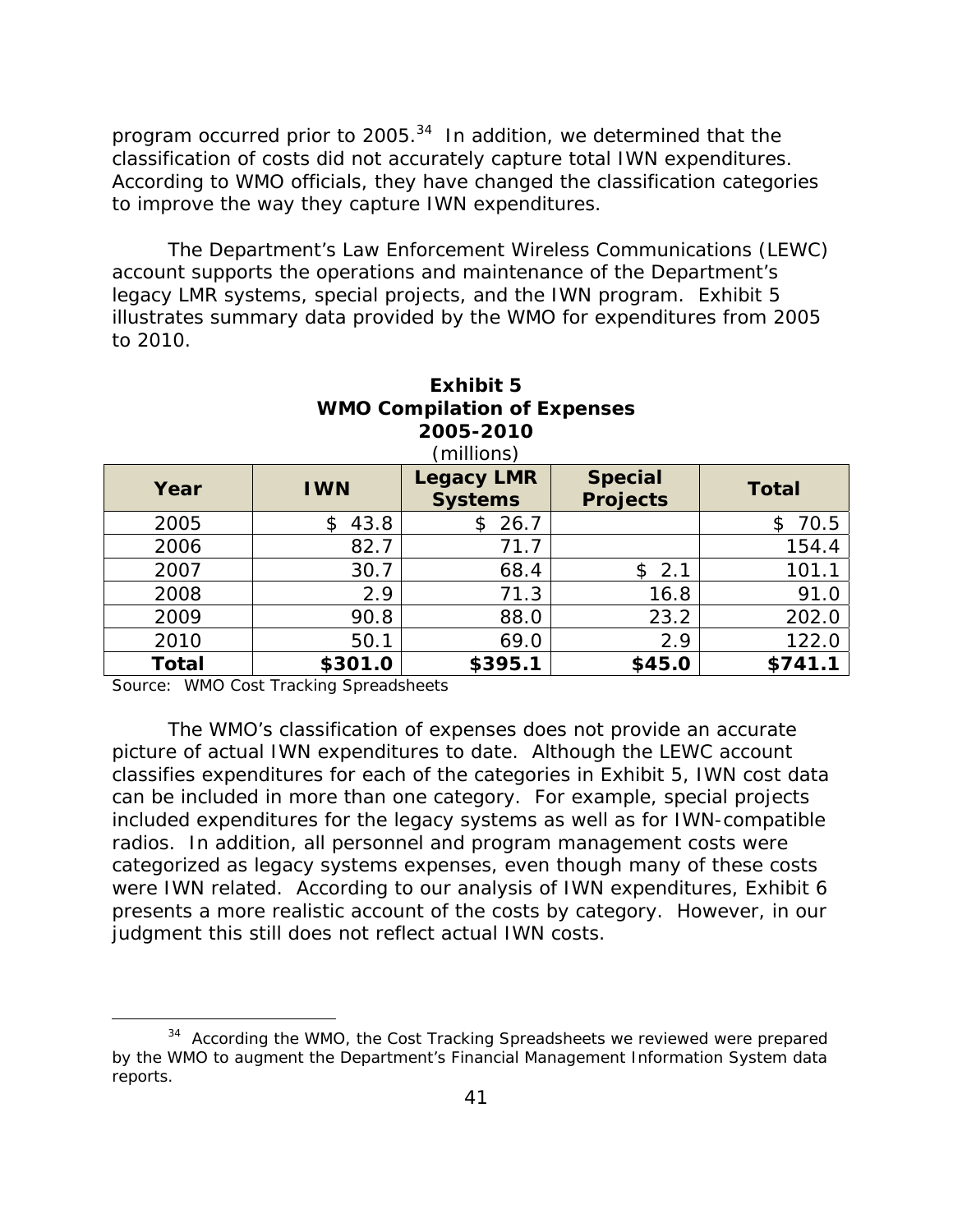| Year         | <b>IWN</b> | Legacy<br><b>LMR</b><br><b>Systems</b> | <b>Special</b><br><b>Projects</b> | Personnel/<br>Program<br>Management | <b>Total</b> |
|--------------|------------|----------------------------------------|-----------------------------------|-------------------------------------|--------------|
| 2005         | 43.8<br>\$ | \$24.6                                 |                                   | \$2.2                               | 70.6<br>\$   |
| 2006         | 82.7       | 55.4                                   |                                   | 16.3                                | 154.4        |
| 2007         | 31.1       | 66.4                                   |                                   | 3.6                                 | 101.1        |
| 2008         | 9.9        | 71.2                                   |                                   | 9.9                                 | 91.0         |
| 2009         | 103.0      | 57.4                                   | \$23.0                            | 18.6                                | 202.0        |
| 2010         | 50.1       | 58.5                                   | 2.9                               | 10.5                                | 122.0        |
| <b>Total</b> | \$320.6    | \$333.5                                | \$25.9                            | \$61.1                              | \$741.1      |

## **Exhibit 6 OIG Compilation of Expenses 2005-2010**

Source: WMO Cost Tracking Spreadsheets

In addition, the WMO is unable to quantify the amount of funding spent on IWN by the individual components. As the manager of the Department's funds for wireless communications, the WMO is also responsible for providing the components with the funds needed to maintain the legacy systems. In this capacity, the WMO transfers these funds to the components but has no oversight over the actual expenditures. As a result, the components may be using these funds to purchase radios that are IWN compliant and related equipment. $35$  If the components are purchasing radios that are IWN complaint and equipment with legacy systems funds then the IWN spending is understated, while the legacy LMR systems spending is overstated.

We found cost discrepancies when comparing special project costs reported by the WMO and the Special Projects Section Chief. When we reported these discrepancies to the Section Chief, he stated that the discrepancies relate to how he and the WMO define special projects. The Special Projects Section Chief said that special projects are related to interoperability, reconstitution of damaged equipment, augmentation of systems in perceived high threat regions, and special event preparation. For example, he explained that the costs reported by the WMO most likely reflect radio and equipment purchases outside of what he considers a special

<sup>&</sup>lt;sup>35</sup> Radios that are IWN compliant refer to the radios the Department purchased that are P25 compliant and designed to operate on the new IWN system. These radios are generally Motorola radios due to the Department's requirement that the radios be backward compatible with the existing legacy systems.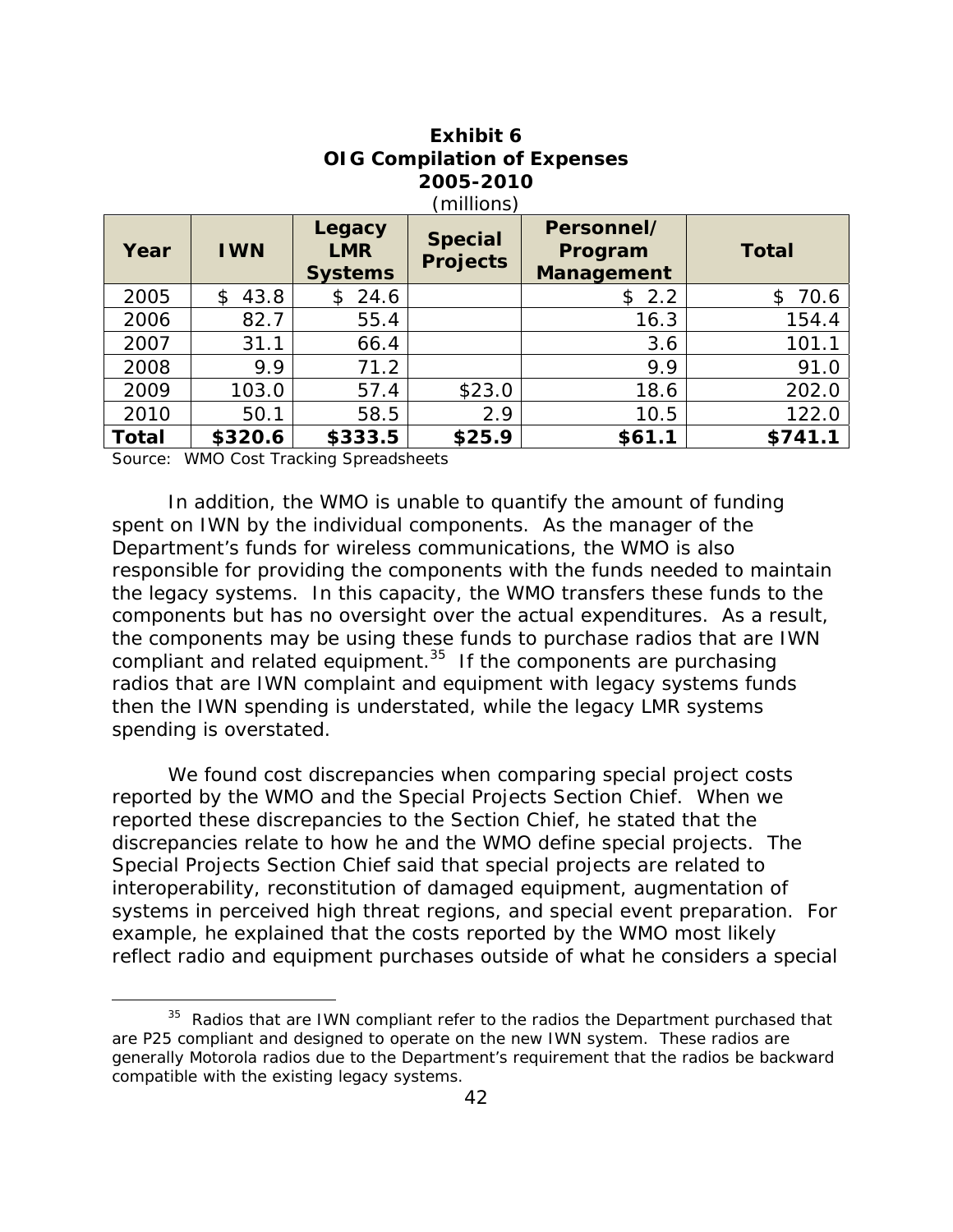project. As a result, there are IWN costs being included in the special projects category as well.

We concluded that based on the account descriptions, many of the accounts could have costs related to the IWN program. For example, modular subscriber expenses are for radios used in the IWN system. Funding for Program Management and IWN operations and maintenance also include costs that are part of maintaining IWN. In addition, special projects costs include radios used for agents. We requested the WMO's accounting policies and manuals that explain the cost categories for the LEWC or how costs are to be entered. We were told that such policies or manuals do not exist. Therefore, there is no clear separation of IWN expenses from other LEWC expenses. As a result, it is impossible to determine the true cost of the IWN program.

For example, the WMO Section Chief for Program Management told us she is the lead person responsible for capturing costs for the NCR with the help of contractors and that they are working to identify costs not previously captured. She also told us that the WMO is unsure of the true costs of NCR at this point because the information reported only included contractor costs. Contractor costs are not considered true costs because the systems integrators were doing more than NCR work. During our audit, the WMO was still trying to determine NCR costs, including capturing costs of staff time not been previously identified. The Section Chief also stated that, as a very early estimate of the cost of NCR, the WMO spent \$32 million on the systems integrator and \$32 million on equipment. However, this \$64 million total does not include government or contractor labor, which the WMO has yet to compile.

Inadequate tracking of IWN costs can mislead and misinform stakeholders. Costs from other WMO accounts can easily be confused with IWN expenses. The WMO should establish and adhere to an accounting policy and develop a manual explaining how costs should be entered into its accounting system. In addition, the WMO should exercise more oversight over the component's expenditures for the legacy systems to ensure that the costs are properly categorized.

### *Dashboard Reporting*

As part of the government's transparency initiative, the government created an online report for major information technology programs called "The IT Dashboard." The IT Dashboard is a government wide report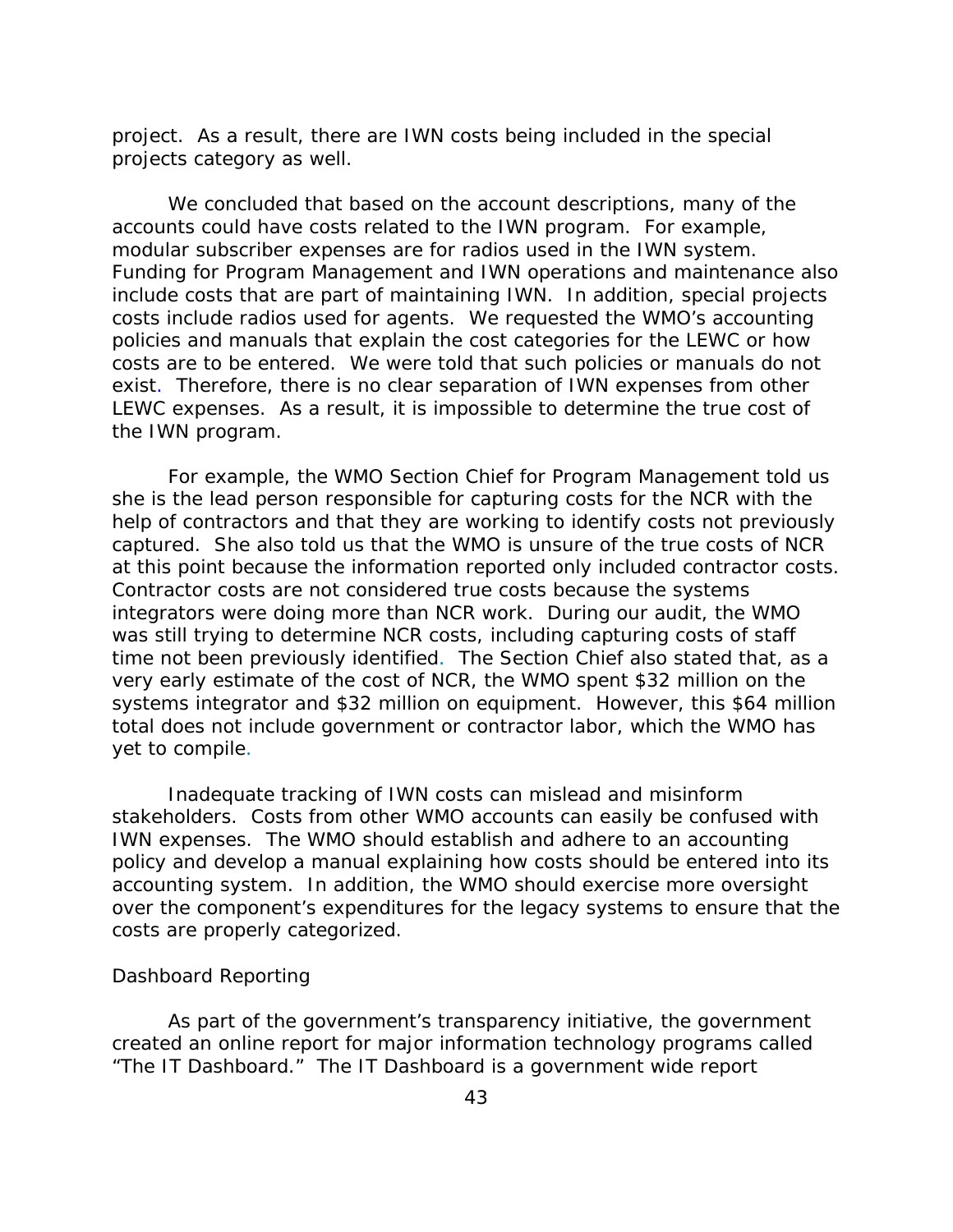designed to show the current status and cost of information technology projects. It displays information on cost, schedule and performance information. After a program is entered onto the IT Dashboard, agency Chief Information Officers are responsible for updating cost, schedule and performance data on a monthly basis.

The IT Dashboard indicates that \$99.4 million has been expended on the IWN program since its investment start date, October 1, 2008. However, IWN's development actually began 10 years earlier. Therefore, program costs incurred prior to October 1, 2008 are not reported in the IT Dashboard report. In addition, the costs reported on the IT Dashboard only shows costs beginning in 2008 and do not approximate the costs reported by the WMO as previously shown in Exhibit 5.

We also found that the IWN program was re-baselined in 2008. Re-baselining usually occurs when a project's progress – cost and schedule – deviates significantly from the original plan and the remaining time and funds are not sufficient to complete the project. The Department EVM Manager stated that if the WMO plans to implement its new approach, they would need to re-baseline the project again. This re-baselining of the IWN program is irrelevant since the IWN program was eliminated from the IT Dashboard report on May 25, 2011, because the investment was eliminated from the FY 2012 budget request.

### *Independent Verification and Validation Recommendations Implementation Delayed*

In September 2009, Booz Allen Hamilton was awarded a \$1.6 million contract to perform an IV&V of the NCR implementation plan. The goal of the IV&V contract was to ensure that the design and deployment of the NCR would meet the users' needs and was well engineered. The contract consisted of a comprehensive review of the stakeholder and user requirements, system design, and system deployment to ensure that the system is complete, encompassing, and meets all of the requirements.

In July 2010, the Booz-Allen Hamilton IV&V team delivered its Final Design Report for the NCR. The report noted that there was no slack time in the schedule, and Booz Allen Hamilton officials said in the report that the schedule was likely to get more compacted as implementation proceeded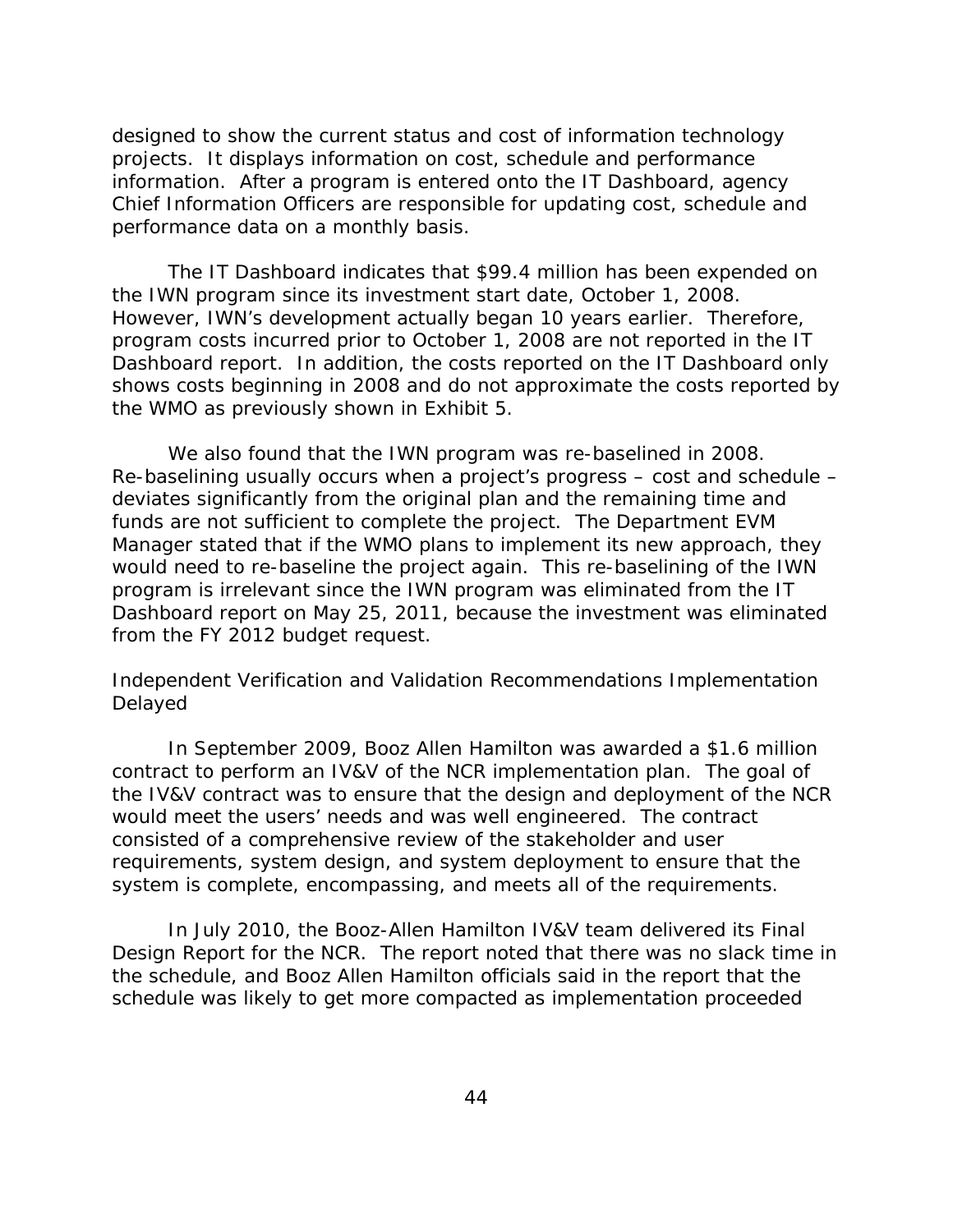due to unexpected issues and delays.<sup>36</sup> The implication was that previously planned tasks would either be omitted or pushed into future phases, deleted or revised so less was delivered, or implementation would be delayed. During implementation of a major project, there are usually unforeseen problems or developments that can cause delays or require adjustments. Therefore, time is usually built into the project to resolve these issues without delaying the delivery of the final product. The Final Design Report contained approximately 200 program and technical recommendations. The report also identified design issues including a lack of redundancy and backups to ensure communication in case of a partial system failure.

A WMO official stated the WMO formally responded to the recommendations from Booz Allen Hamilton in an email accepting the recommendations. However, according to the official, the WMO did not inform Booz Allen Hamilton that the WMO had no plans to incorporate the recommendations into the NCR plan because the WMO believed that many of the recommendations were related to program management, rather than technical issues.

Failure to implement the critical risks identified by the IV&V contractor may be detrimental to the IWN program. The IWN program could fail to deploy due to bottlenecks or serious constraints that were overlooked. Therefore, we believe the WMO should coordinate with Booz Allen Hamilton to resolve the critical recommendations identified in the IV&V report.

### *Integrated Baseline Review and Risk Tracking Not Conducted*

According to the Federal Acquisition Regulation 34.202, when an EVM is required, the government will conduct an Integrated Baseline Review. The purpose of the Integrated Baseline Review is to verify the technical content and whether the related performance budgets, resources, and schedules are realistic. The Integrated Baseline Review is intended to provide a mutual understanding of the inherent risks in offerors' or contractors' performance plans and the underlying management control systems.

The Integrated Baseline Review should provide enough information to assist in developing a plan to handle these risks. $37$  The WMO did not

 $36$  Slack time is time built into a project to cover unexpected delays without delaying the project delivery.

 and the government, of the — (1) Ability of the project's technical plan to achieve the  $37$  The Integrated Baseline Review is a joint assessment by the offeror or contractor,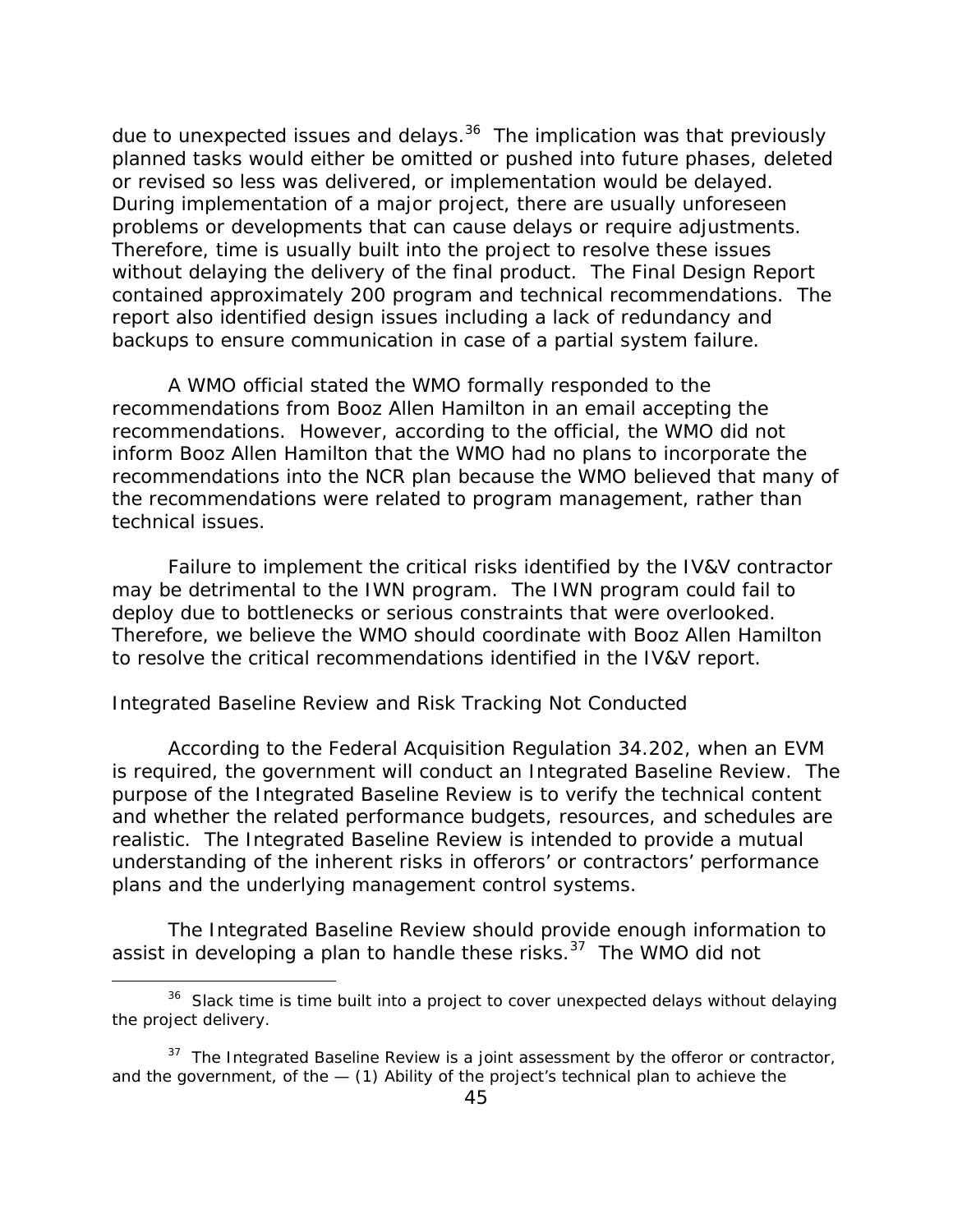for a formal review. conduct an Integrated Baseline Review for the NCR because WMO representatives said that other meetings were held that eliminated the need

While we were told during our audit that risks were not formally tracked, the WMO has re-implemented risk management for the IWN program. The WMO has also issued a formal Risk Management Plan, dated August 4, 2011, which is intended to identify and manage program, project and operational risk that could negatively impact the cost, schedule, or performance of the projects the WMO manages. We believe that these efforts are a positive step in risk management for the IWN program.

#### *Deficient Contract Used to Purchase Radios*

An integral part of the IWN program was consolidating the purchase of tactical communications equipment within the Department to eliminate duplication of effort and achieve cost savings. In October 1998, the Attorney General created the WMO within the Justice Management Division to serve as the central purchasing agent for all Department tactical communications equipment.

systems integrator, General Dynamics, an 8.5 percent markup.<sup>38</sup> According to the Chief Information Officer, the Department chose to purchase radios for the IWN program from Motorola rather than pay the Consequently, in 2009 and 2010, the WMO relied on the DEA to use an existing contract with Motorola to purchase radio equipment for all Department components.

Unlike the WMO's contract with General Dynamics, which was the product of a competitive bidding process and was negotiated specifically for the IWN program, the DEA contract identified Motorola as the sole supplier of maintenance services and associated equipment to ensure the continued

<sup>38</sup> These radios were purchased specifically for the NCR implementation, which is the current region being deployed under the IWN program.

objectives of the scope of work; (2) Adequacy of the time allocated for performing the defined tasks to successfully achieve the project schedule objectives; (3) Ability of the Performance Measurement Baseline to successfully execute the project and attain cost objectives, recognizing the relationship between budget resources, funding, schedule, and scope of work; (4) Availability of personnel, facilities, and equipment when required, to perform the defined tasks needed to execute the program successfully; and (5) The degree to which the management process provides effective and integrated technical/schedule/cost planning and baseline control.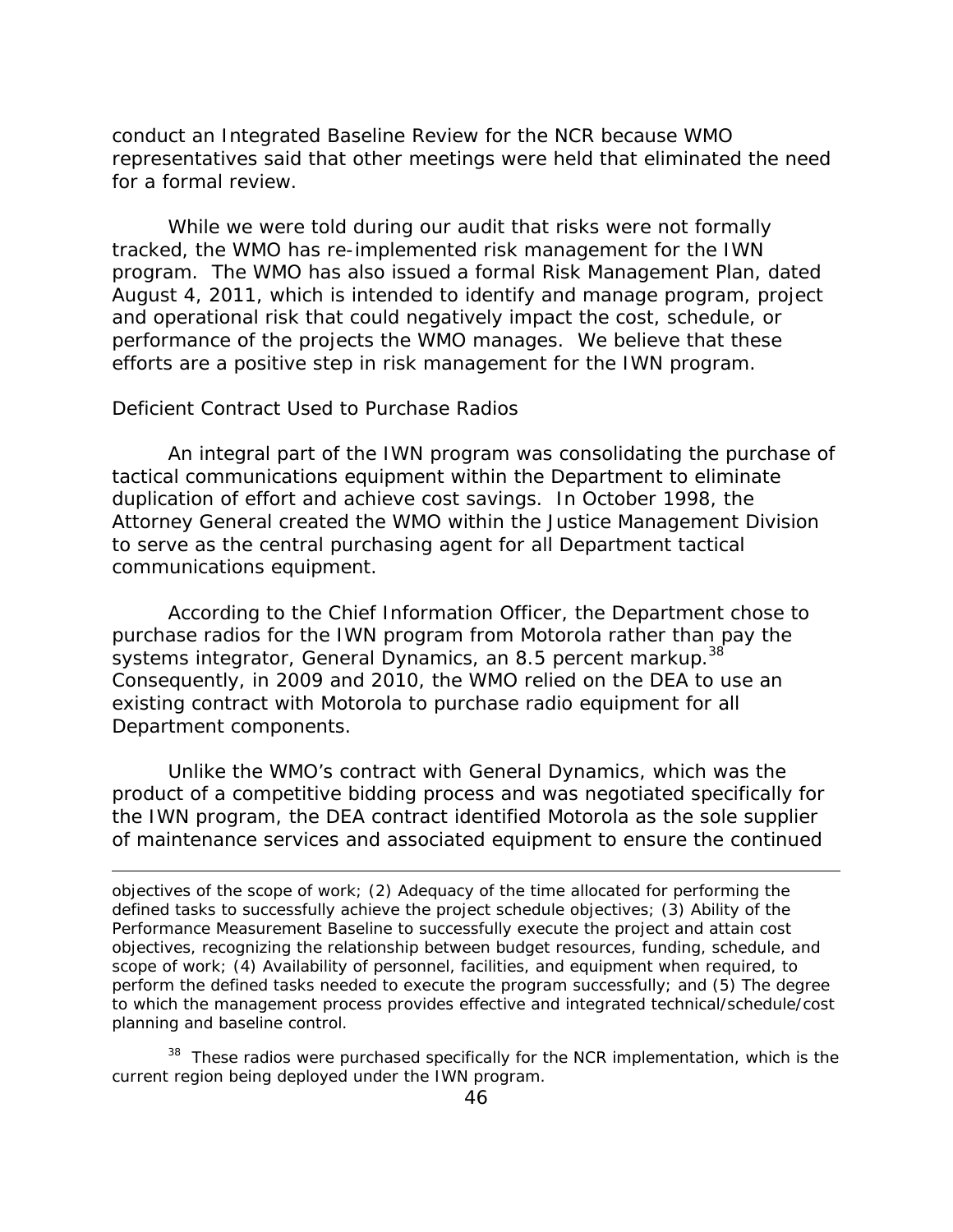operation of DEA's existing LMR systems. The DEA contract, awarded in FY 2009 and valid for 5 years, had an estimated value of \$500 million. In total, under the Motorola contract the DEA purchased radios at a cost of \$58,080,335 for the entire IWN program in FY 2009, and the WMO transferred \$28,175,087 to the DEA to purchase IWN radios under this same contract for FY 2010. A WMO Deputy Director told us that the DEA would continue to have the responsibility to procure future radio purchases for the IWN program because there is enough money on the contract to make all future purchases.

In addition, a WMO official told us that the DEA contract was used because the WMO Contracting Officer would not have been responsible for the radio purchases in FY 2010. According to the Chief Engineer, most of the radio purchases made for FY 2010 were for new agents and these purchases were made by the components rather than the WMO. Further, the purpose of the contract—to obtain support for DEA legacy networks—did not include the procurement of IWN related equipment for DEA and other Department components. Nevertheless, the DEA contract was used to purchase radio equipment specifically for the IWN program.

Although the radios purchased under the DEA contract were dual compatible and could be used for either IWN or legacy systems, the radio purchases for the IWN program, specifically the NCR, were not used to maintain the legacy network, which was the purpose of the original DEA contract.

According to meeting minutes, the Wireless Communications Board also agreed to have DEA purchase radios for the components; however, we did not find any documentation from Wireless Communications Board directing the DEA to purchase radios for other Department components. The WMO Assistant Deputy Director told us the Wireless Communications Board agreement occurred without written direction because the WMO was running out of time to obligate funds before the end of the fiscal year. He also stated that the WMO planned to use the DEA contract for future radio purchases so it made sense to continue using the existing DEA contract.

In addition, WMO staff and component officials cited administrative problems with the DEA contract with Motorola, including that it lacked appropriate signatures for authorization and therefore was not properly executed.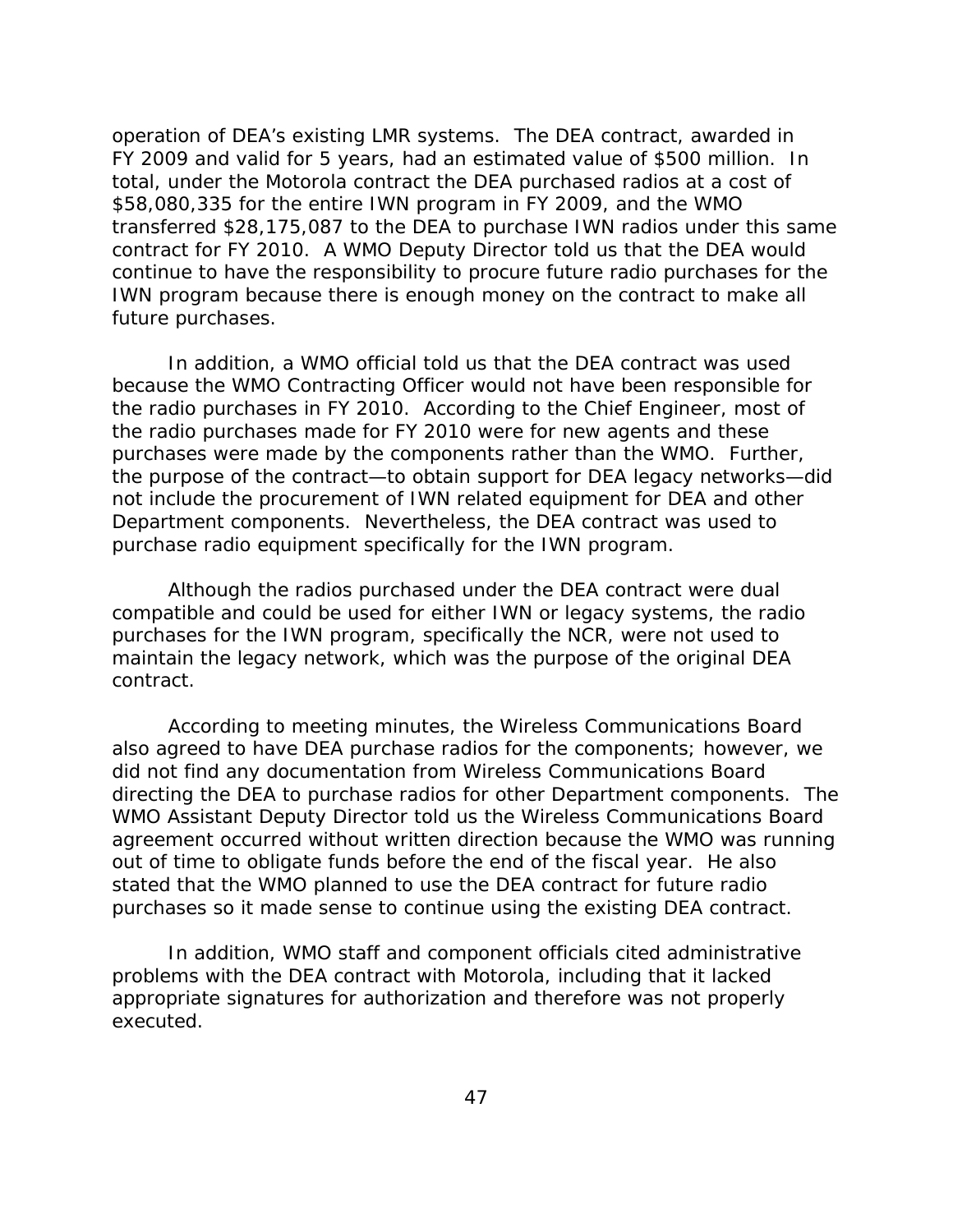In the course of our audit, in December 2010, we issued a Management Advisory Memorandum to Justice Management Division officials because we were concerned that that the WMO had purchased over \$86 million in IWN equipment through a deficient DEA contract that lacked the appropriate Department signatures and did not authorize the purchase of IWN equipment. In addition, we were concerned that the WMO may be violating procurement regulations by not using fair and open competition to procure radios. We also were concerned that by using the DEA contract with Motorola, the WMO is not centrally managing program spending, as mandated.

In its response to our Management Advisory Memorandum, the Department conceded that the contract was in fact deficient, but that the WMO was not aware of the deficiency and thus the use of a deficient contract was not intentional. They also indicated that the contract deficiencies have been remedied and the contract continues to be used for radios purchased for the IWN program. We believe that as long as the WMO gives the DEA this procurement responsibility for radio purchases, the WMO, which is responsible for fiscal oversight of IWN funds, will not have the necessary oversight and control that it needs to monitor IWN funds.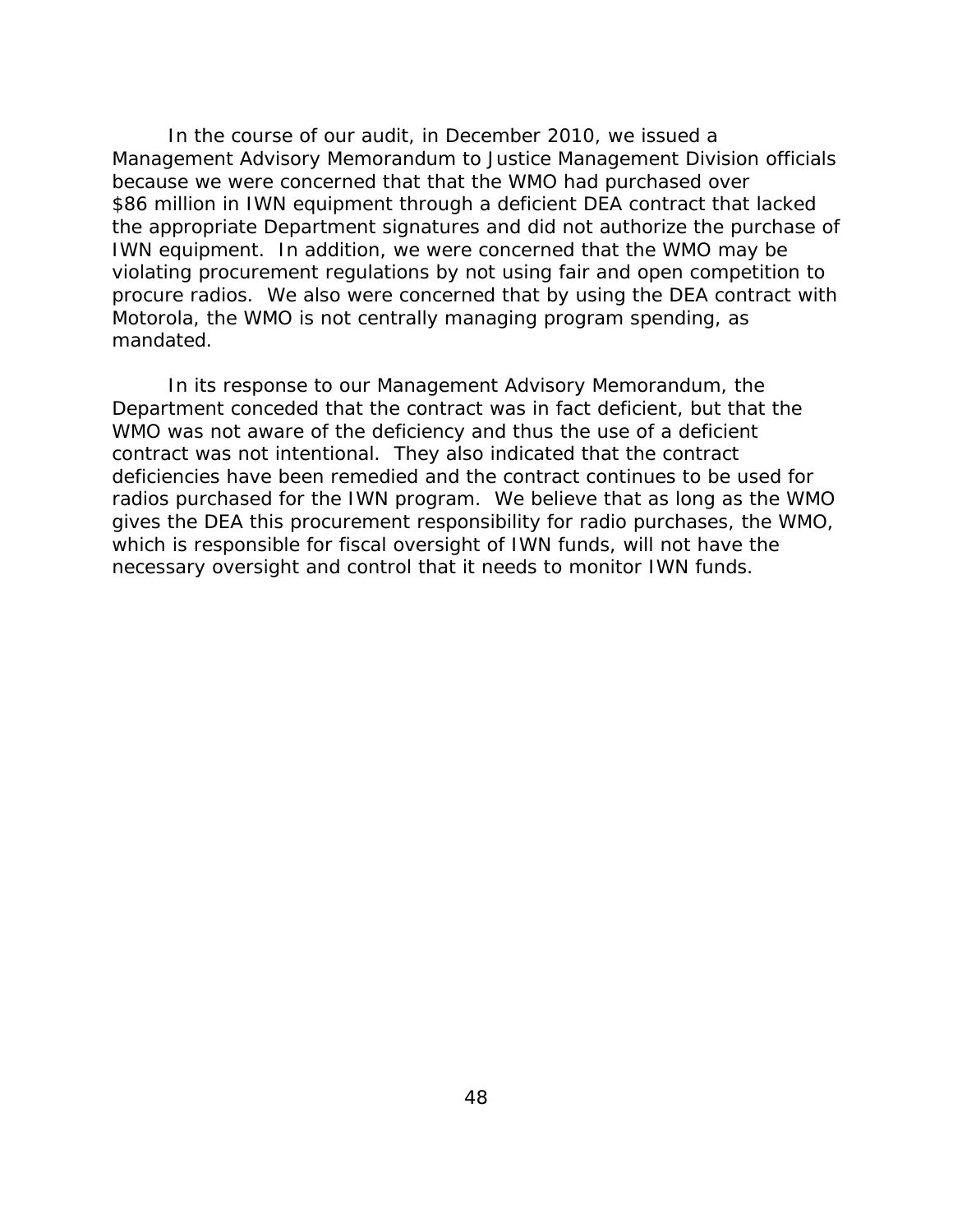### **III. STATUS ON DEPARTMENT'S COMPLIANCE WITH THE NTIA NARROWBANDING MANDATE**

The Department is not fully compliant with the National Telecommunications and Information Administration (NTIA) mandated narrowbanding requirements and faces increasing difficulty maintaining access to wide band frequencies. Insufficient funding and logistical issues plague the Department's implementation of the NTIA mandate. The effects of the Department's failure to meet the mandate have been minimal thus far. However, the Department may face increasing difficulty utilizing its assigned frequencies if narrowbanding is not completed.

#### **NTIA Narrowbanding Mandate**

In October 1993, the NTIA mandated all federal radio frequency spectrum users enhance spectrum efficiency usage within the increasingly congested land mobile bands by transitioning their land mobile radio (LMR) channels to narrower, more efficient channels. By reducing channel bandwidth, the NTIA expected to double the available spectrum and encourage the development and use of new technologies that will further promote efficient spectrum use, be less susceptible to interference, and provide enhanced capabilities. This process is commonly known as "narrowbanding."

The NTIA concluded that efficiency could nearly double spectrum availability under the narrowbanding process. Under the mandate, very high frequency (VHF) operations had until January 1, 2005, and ultra high frequency (UHF) operations had until January 1, 2008, to convert from wideband (25 kHz channels) to narrowband (12.5 kHz channels). The NTIA's Office of Spectrum Management oversees the federal portion of the mandate.

According to a Department representative on the NTIA's Interdepartment Radio Advisory Committee (IRAC), the status of the Department's compliance with the mandate is of concern to NTIA because the Department is one of the few federal agencies that is not fully narrowbanded.39

<sup>&</sup>lt;sup>39</sup> The IRAC is a committee within the NTIA that helps the Assistant Secretary of Commerce assign frequencies to U.S. Government radio stations; and develops and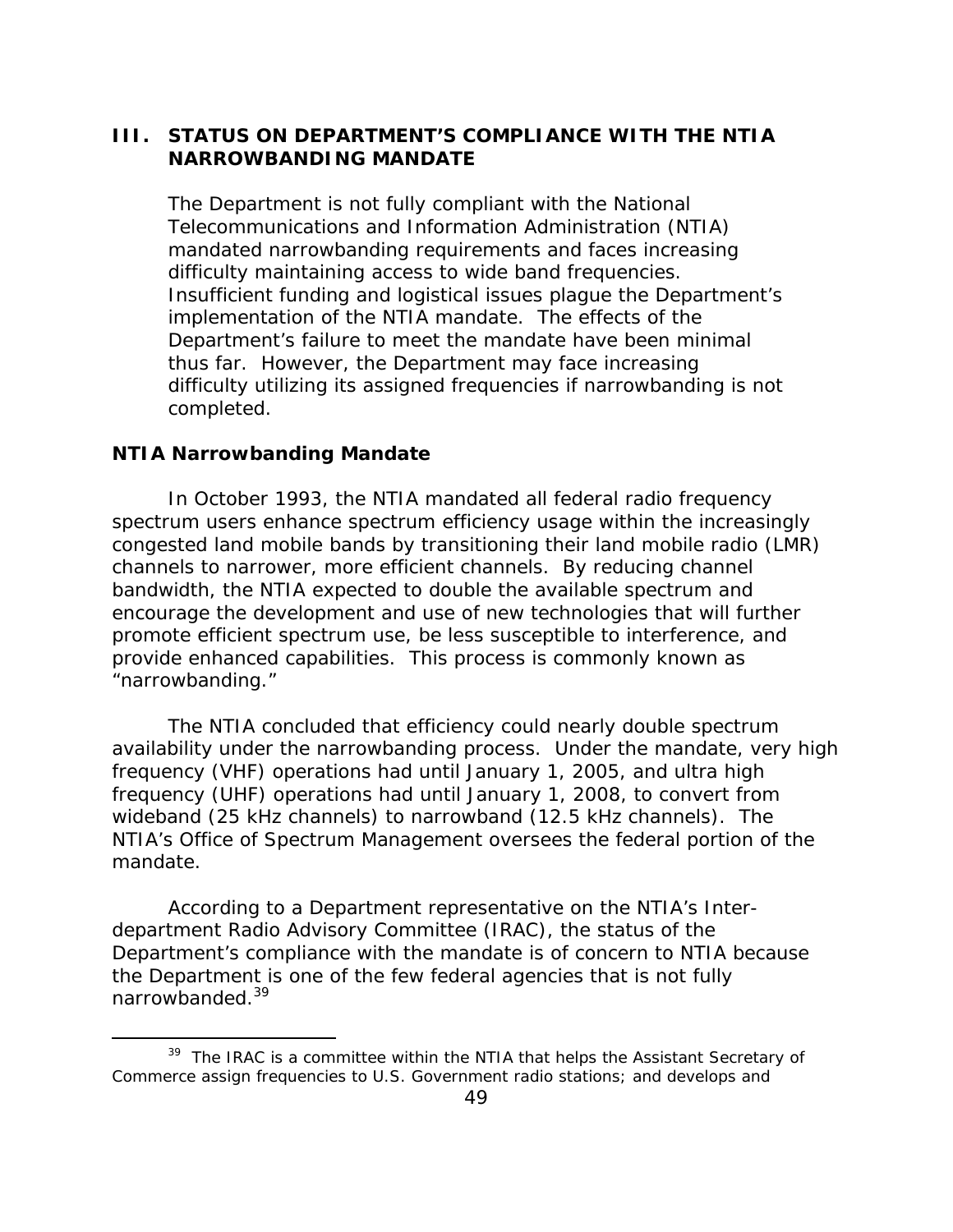#### **Spectrum Management**

As previously stated in our 2007 report, the IWN program incorporated the NTIA requirements. However, the Department has not fully complied with the mandate. The WMO Chief Engineer who oversees the Department's compliance with the NTIA mandate cited as problem areas both funding and logistical issues. He told us that the Department is the largest land mobile band user in the government. To fully comply, the Department needs to replace the radios as well as the LMR systems. He noted for example, a case in Mexico that affected 6,000 radios when the Department needed to switch frequencies. The Department told the users when the new frequency would become operational and provided instructions on how to reprogram the 6,000 radios to the new frequency.

The Department's IRAC representative believes that the components are not yet compliant because they do not have the funding to upgrade their systems. He also told us that he believes the way to achieve compliance is through IWN since the IWN program will include the narrowband requirement. The IRAC representative said that within the Department, the ATF is compliant because it was part of Treasury when Treasury fulfilled the mandate. He also told us that the FBI is the least compliant with the NTIA mandate because it has the most overall wideband assignments among the Department's components.

Department officials stated that the Department is the least compliant of all federal departments but acknowledged that it has more VHF channels to convert to narrowband than other federal agencies. Our 2007 report noted that of the 24 agencies with over 64,000 VHF channels, the Department had 23 percent of these licenses. The IWN program grew out of the Department's need to comply with the narrowband mandate. However, the delays in the IWN program have resulted in significant delays in complying with the NTIA mandate. Exhibits 7 and 8 summarize the Department's overall and major components' progress in meeting the VHF and UHF narrowband requirements, respectively.

executes policies, programs, procedures, and technical criteria pertaining to the allocation, management, and use of the spectrum.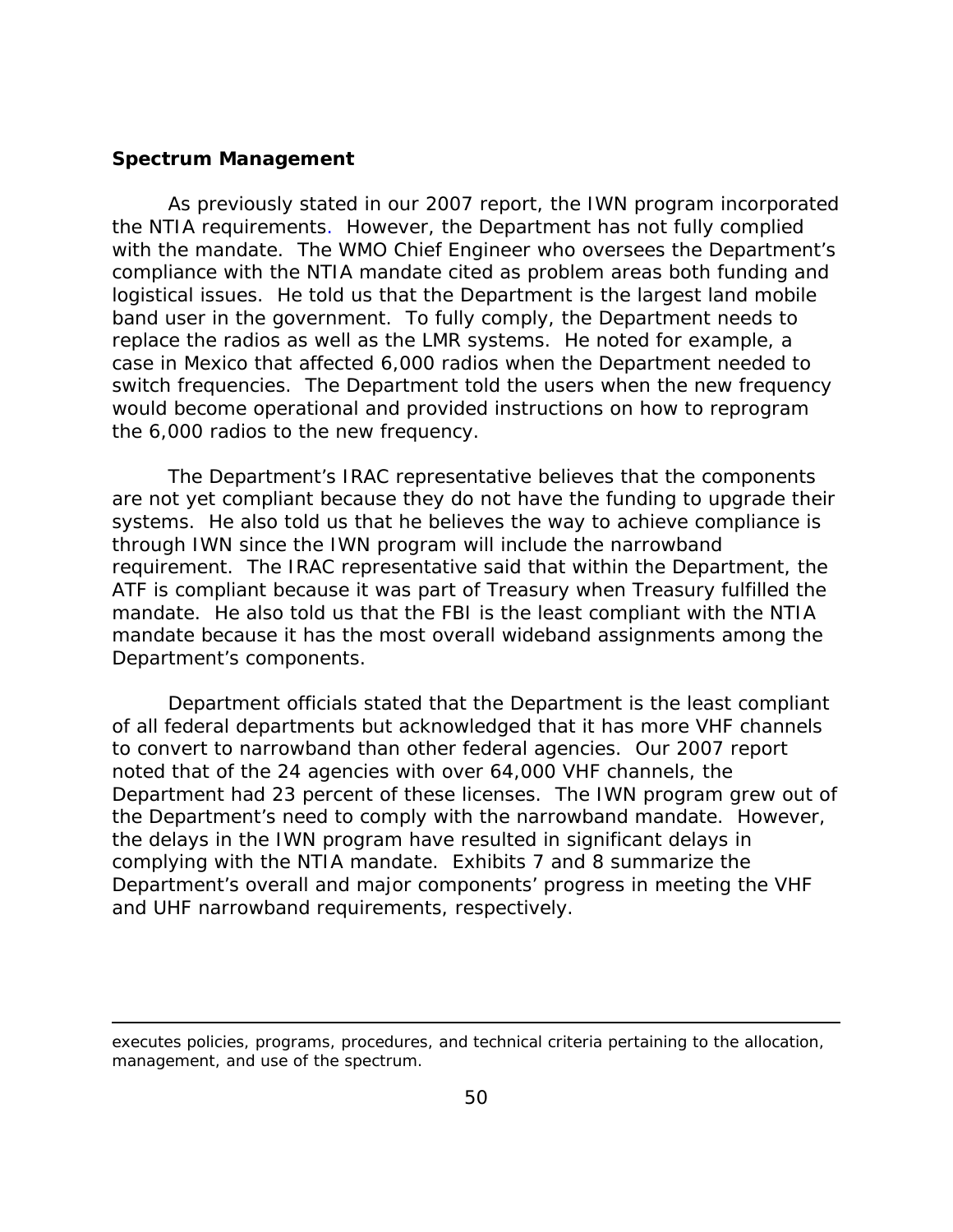### **Exhibit 7 VHF Narrowband Status As of August 25, 2011**

|                     | <b>Narrowband</b>  | Wideband           | <b>Total</b>       | <b>Percent</b>      |
|---------------------|--------------------|--------------------|--------------------|---------------------|
| <b>Bureau</b>       | <b>Assignments</b> | <b>Assignments</b> | <b>Assignments</b> | <b>Narrowbanded</b> |
| <b>ATF</b>          |                    |                    |                    |                     |
| <b>DEA</b>          |                    |                    |                    |                     |
| <b>FBI</b>          |                    |                    |                    |                     |
| <b>USMS</b>         |                    |                    |                    |                     |
| Other <sup>40</sup> |                    |                    |                    |                     |
| TOTAL               |                    |                    |                    |                     |

Source: The WMO**[LES]** 

### **Exhibit 8 UHF Narrowband Status As of August 25, 2011**

| Component    | <b>Narrowband</b><br><b>Assignments</b> | Wideband<br><b>Assignments</b> | <b>Total</b><br><b>Assignments</b> | <b>Percent</b><br><b>Narrowbanded</b> |
|--------------|-----------------------------------------|--------------------------------|------------------------------------|---------------------------------------|
| <b>ATF</b>   |                                         |                                |                                    |                                       |
| <b>DEA</b>   |                                         |                                |                                    |                                       |
| <b>FBI</b>   |                                         |                                |                                    |                                       |
| <b>USMS</b>  |                                         |                                |                                    |                                       |
| Other        |                                         |                                |                                    |                                       |
| <b>TOTAL</b> |                                         |                                |                                    |                                       |

Source: The WMO**[LES]** 

The NTIA allows agencies 180 days to resolve a conflict between a narrowband agency and a wideband agency attempting to operate on the same frequency. The IRAC representative told us that it is up to individual radio users to resolve communications problems, such as interrupting each other's conversations when attempting to use the same frequency, between narrowband and wideband users. However, the IRAC representative said the onus is on the wideband agency to resolve the issue because after the 180-

<sup>&</sup>lt;sup>40</sup> The "Other" category includes channels for designated Law Enforcement Incident Response, the High-Risk Metropolitan Area Interoperability Assistance Project, and nonoperational use. We also included IWN Northwest, IWN San Diego, Bureau of Prisons and Justice Management Division assignments in this category.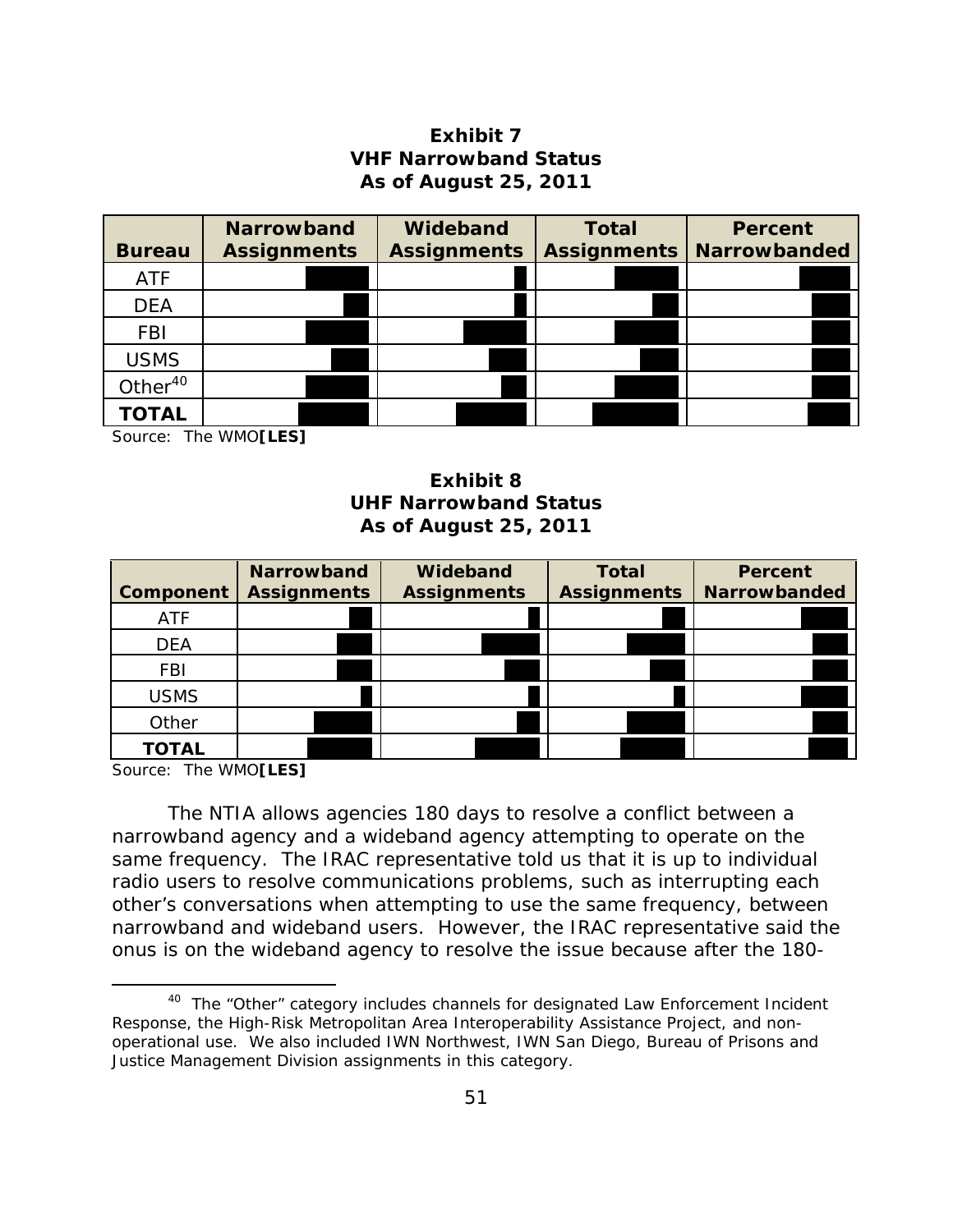day period, the NTIA can order the wideband agency to cease operations on the narrowband agency's frequency.

We were advised that since 2007, only one conflict over a narrowbanding issue between the Department and another agency has not been resolved. The IRAC representative told us that in this case, the DEA was operating on a wideband frequency and the Department of Defense was operating on the same frequency in narrowband. He said the Department of Defense did not follow the policy to use alternative frequencies if they were available. However, the dispute went to the NTIA and IRAC. The NTIA met with the Department and the Department of Defense to resolve the issue and ruled that the Department of Defense could not use its equipment on the frequency until 2011. The IRAC representative said that he was informed that the Department will be narrowbanded on that frequency by 2011 but he told us he still has doubts because of limited funding for the IWN program.

### **Conclusion**

Our 2007 report concluded that the IWN program was facing significant challenges and there was a high risk that the IWN program would not be implemented as originally envisioned. We noted that after more than 6 years of development and an investment of more than \$195 million, the Department had received little more than one pilot system. The causes of the program's high risk for failure included uncertain funding to complete the program, disparate departmental funding mechanisms, a fractured IWN partnership, and the lack of an effective governing structure for the program. Four years later, the successful completion of the IWN program is still uncertain. While there were four causes of the possible IWN program failure in 2007, the primary cause now is the lack of funds to complete the IWN implementation in a reasonable period. The Department continues to react to funding uncertainties and cutbacks by revising the IWN plan to meet the available funding and program priorities. Through FY 2011 despite the fiscal uncertainties and resulting plan changes, the Department has implemented the IWN concept in the Seattle/ Blaine area (the Northwest) and is in the process of deploying the NCR.

It remains critically important that the Department's law enforcement officers and agents have a reliable, safe, secure, and efficient way to communicate. Yet, the Department has not achieved communication interoperability with other federal, state, and local law enforcement agencies even though the IWN program has been underway for over 10 years. Joint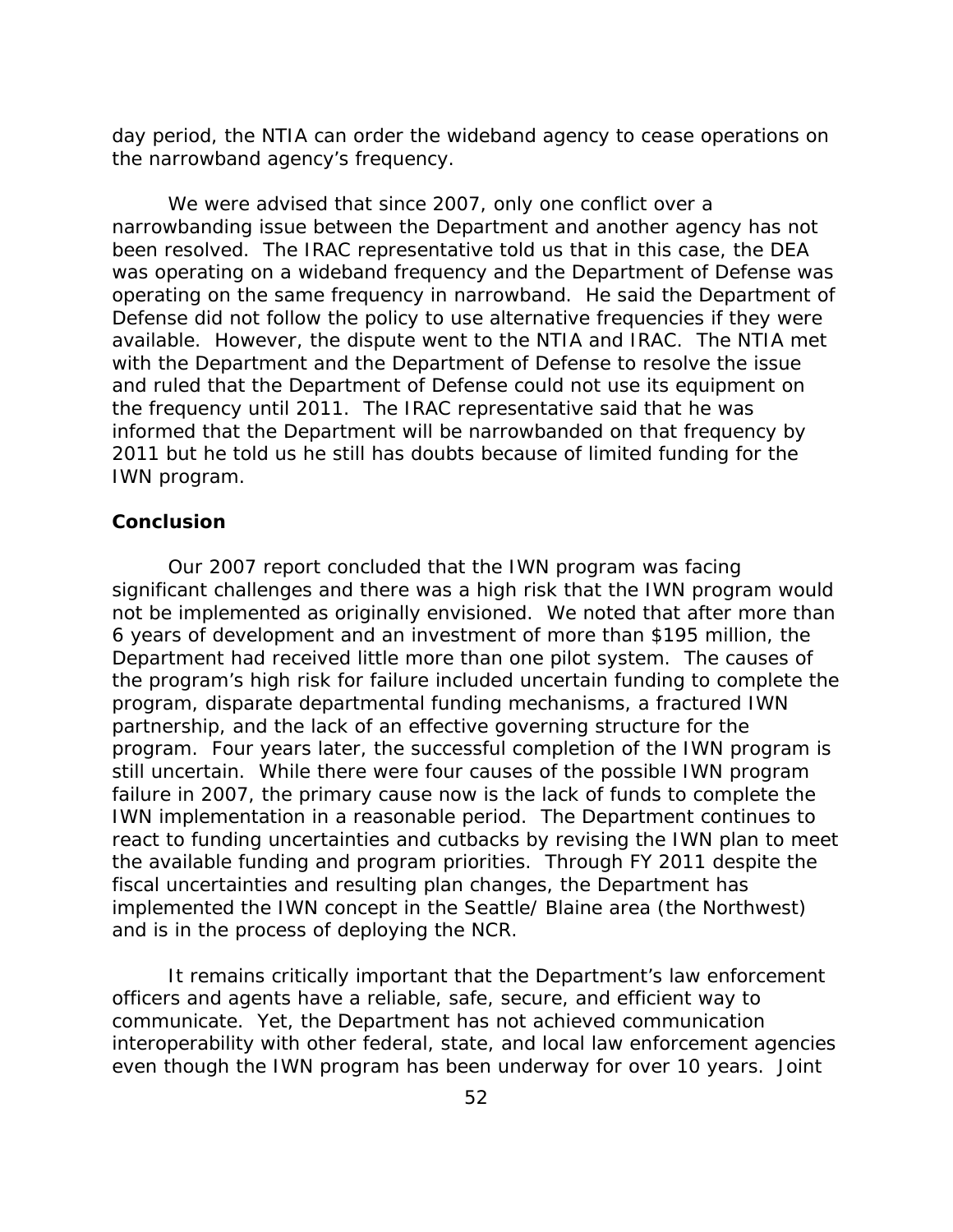development of IWN with the Treasury and DHS has not been successful and there is no longer a pursuit of an "Integrated Wireless Network" outside the Department. Although the agencies did develop a new agreement in 2008 to resolve the issues we identified in our prior report, we found that the 2008 agreement has not accomplished the intended goal of an integrated system. As a result, the Department and DHS are pursuing their own solutions to their wireless communication needs.

The Department continues to rely on the IWN program to upgrade the disparate and aging LMR systems in the Department's four law enforcement components. This upgrade is intended to provide a unified and functional system for the Department's law enforcement agents. In addition, the upgrade would address security concerns by upgrading the current system to the required Advanced Encryption Standard and allow for over the air rekeying encryption to ensure continued security of agents' communications. However, we determined that the Department has made minimal progress in implementing IWN, primarily because of inconsistent funding and shifting priorities. While planning and development of IWN began over 10 years ago, the Department has only been able to implement the Seattle/Blaine pilot project and is implementing the National Capital Region module as of September 2011, leaving most of the Department's law enforcement agents operating on legacy LMR systems.

We also found that the Department is still not fully compliant with the NTIA's narrowband mandate. The Department planned to incorporate the narrowband requirements as part of its upgrade of the aging LMR systems, however, delays in upgrading the LMR systems have also delayed the Department's implementation of the NTIA's narrowband mandate.

In addition, the planned suspension of the IWN program due to FY 2012 funding cuts further jeopardizes the planned upgrades to the Department's aging LMR systems and the nationwide implementation of the IWN project. As a result, law enforcement and emergency personnel will continue to use inadequate, incompatible, and outdated equipment, resulting in slower operational response times and potentially jeopardizing the lives of law enforcement and emergency personnel and the people they have sworn to protect.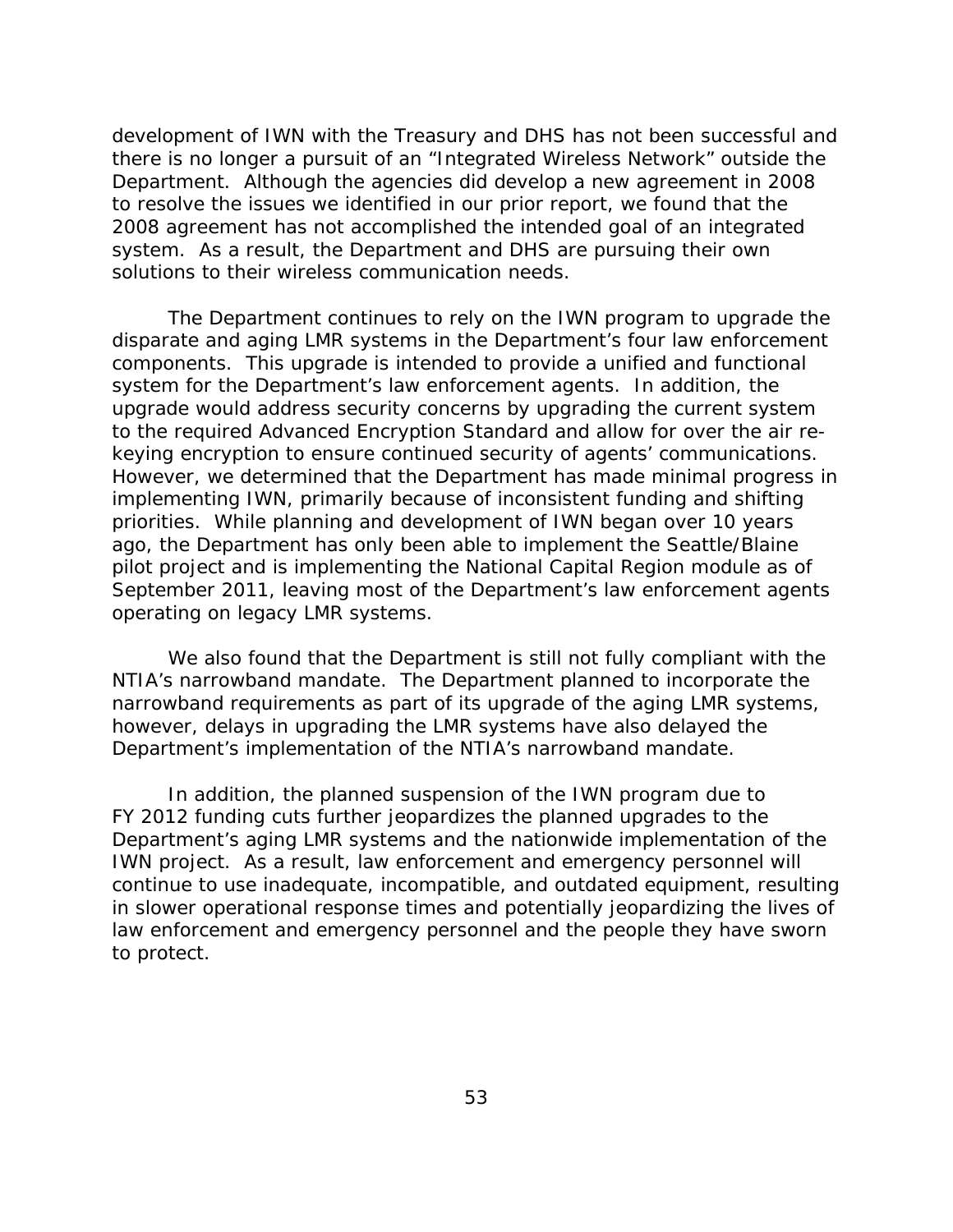### **Recommendations**

We recommend that the Department:

- 1. Develop a detailed Interoperability Plan that establishes the Department's role and plan for ensuring that federal, state, and local agents and first responders are able to communicate effectively.
- 2. Accurately track and identify the costs associated with the IWN program and accurately reflect these costs in program reporting.
- 3. Ensure that the WMO provides more oversight over all tactical communication purchases, as directed by Congress, to ensure the costs are properly categorized.
- 4. Review and resolve the critical findings and recommendations identified in the Booz Allen Hamilton IV&V report.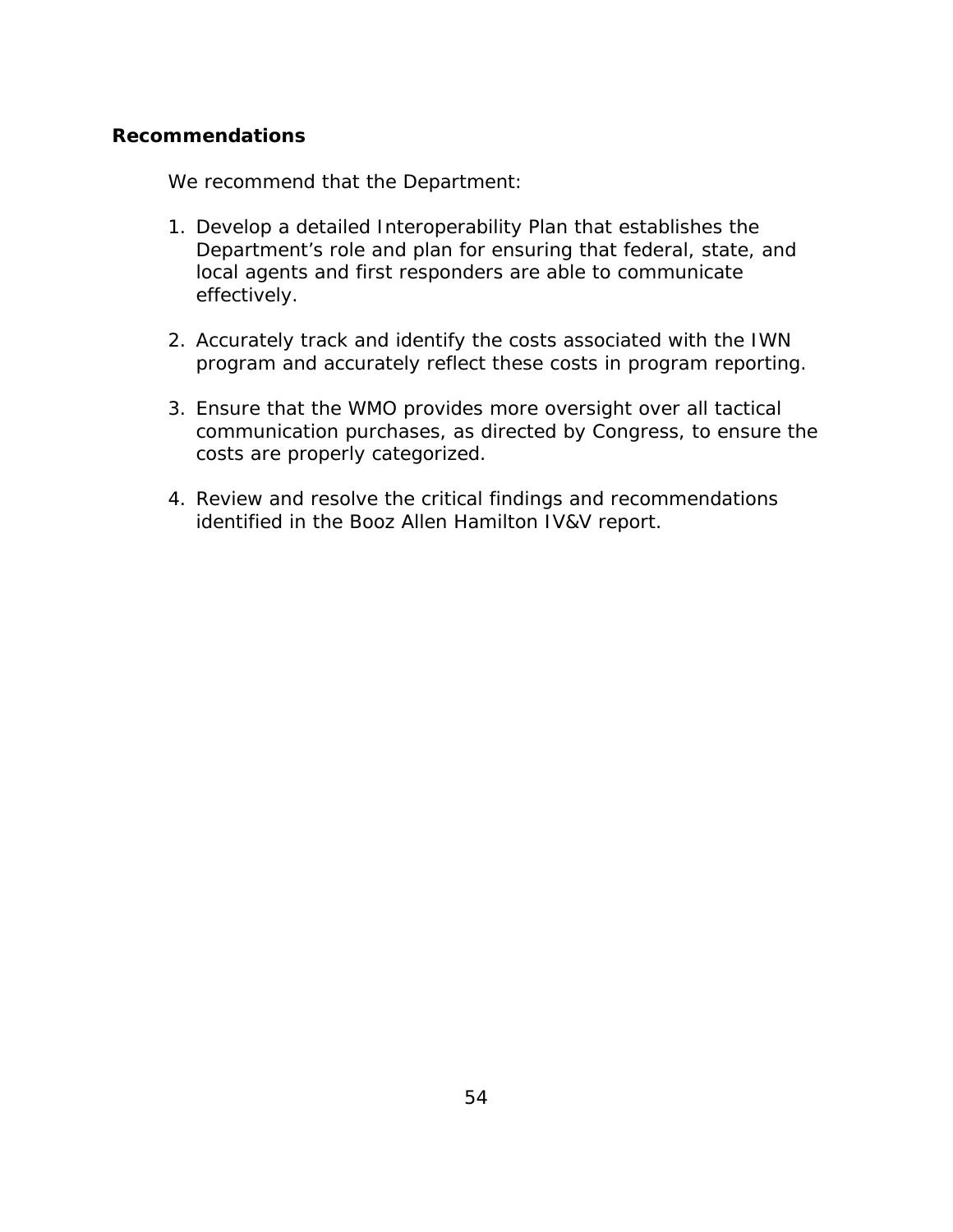## **STATEMENT ON INTERNAL CONTROLS**

As required by the Government Auditing Standards, we tested, as appropriate, internal controls significant within the context of our audit objectives. A deficiency in an internal control exists when the design or operation of a control does not allow management or employees, in the normal course of performing their assigned functions, to timely prevent or detect: (1) impairments to the effectiveness and efficiency of operations, (2) misstatements in financial or performance information, or (3) violations of laws and regulations. Our evaluation of the Justice Management Division Wireless Management Office's (WMO) internal controls was not made for the purpose of providing assurance on its internal control structure as a whole. WMO management is responsible for the establishment and maintenance of internal controls.

As noted in the Findings and Recommendations section of this report, we identified deficiencies in the WMO's internal controls that are significant within the context of the audit objectives and based upon the audit work performed that we believe adversely affect the WMO's ability to accurately track costs and risks. The WMO is unable to quantify the amount of funding spent on IWN by the individual components. The WMO oversees and directs the Department of Justice's consolidated approach to wireless communications and centrally manages wireless communications funds. The WMO is also responsible for providing the components with the funds needed to maintain the legacy systems. In this capacity, the WMO transfers these funds to the components but has no oversight over the actual expenditures. As a result, the components may be using these funds to purchase radios for the IWN program and related equipment. If the risks are not tracked, the WMO may not be aware of the major risks are and therefore cannot take the appropriate steps to avoid any risk triggers.

Because we are not expressing an opinion on the WMO's internal control structure as a whole, this statement is intended solely for the information and use of the WMO. This restriction is not intended to limit the distribution of this report, which is a matter of public record.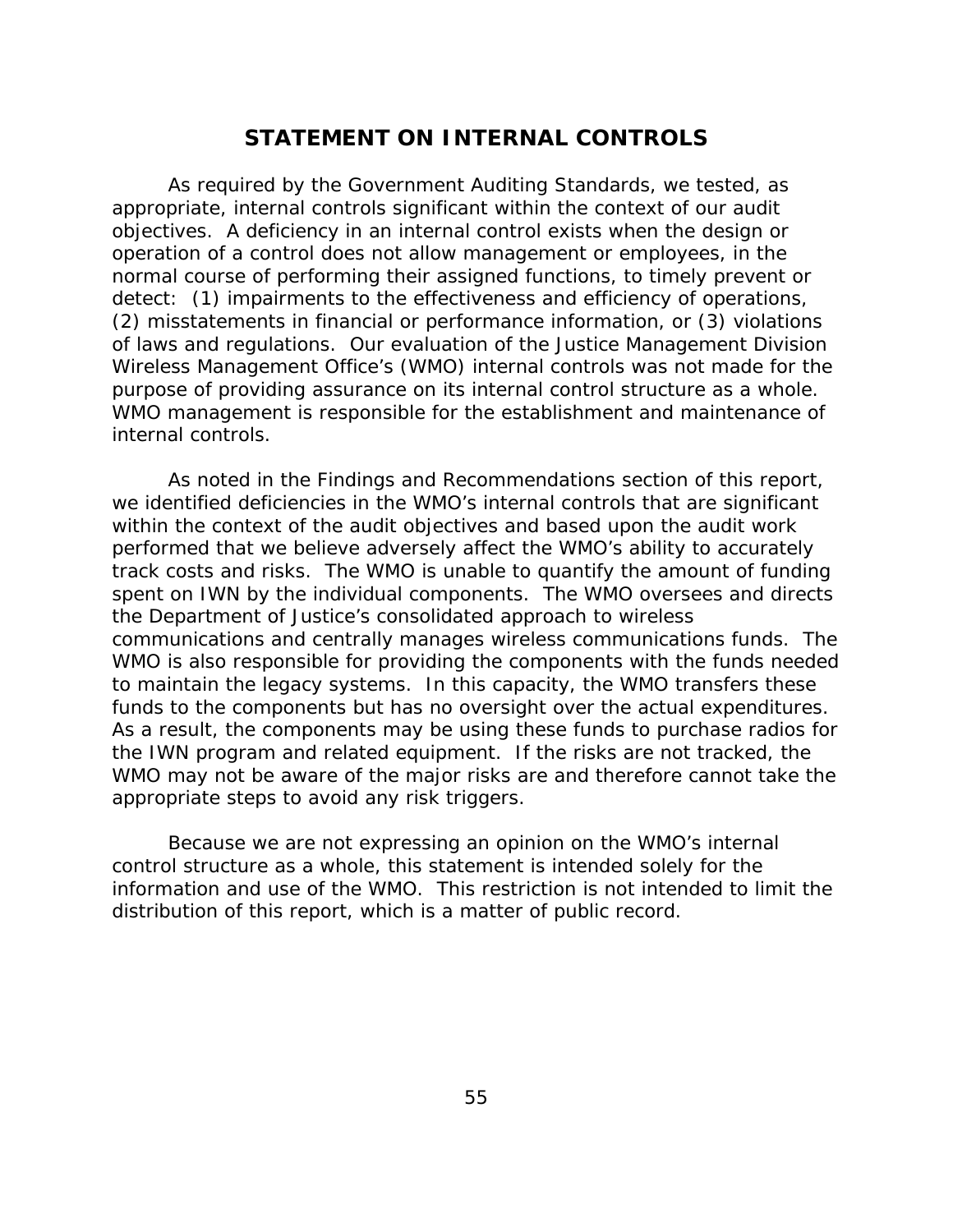## **OBJECTIVES, SCOPE, AND METHODOLOGY**

### **Objectives**

The objectives of the audit were to: (1) assess the progress made in the implementation of the Department of Justice's Integrated Wireless Network (IWN) program since our last audit, (2) assess whether the Department of Justice's (Department) communication systems comply with the National Telecommunications and Information Administration's (NTIA) requirements, and (3) assess the Department's implementation of our previous recommendations.

### **Scope and Methodology**

We conducted this performance audit in accordance with generally accepted government auditing standards. Those standards require that we plan and perform the audit to obtain sufficient, appropriate evidence to provide a reasonable basis for our findings and conclusions based on our audit objectives. We believe that the evidence obtained provides a reasonable basis for our findings and conclusions based on our audit objectives.

To assess the implementation of IWN, we examined documents provided to us by Department officials, including the memorandums of understanding between the Department, Departments of Treasury and Homeland Security; IWN Program and Strategic Plans; Wireless Communications Board minutes, Department Investment Review Board Meeting summaries, quarterly reports to Congress, and other pertinent documents.

We conducted fieldwork at the Department's Wireless Management Office in Fairfax, Virginia, and at other various offices of the Justice Management Division in Washington, D.C. We interviewed officials from the Bureau of Alcohol, Tobacco, Firearms and Explosives; the Federal Bureau of Investigation; the U.S. Marshals Service; and the Drug Enforcement Administration who serve on the Wireless Communications Board and the Wireless Working Group. We also interviewed representatives for the Departments of Treasury and Homeland Security. In addition, we met with an Office of Management and Budget representative to discuss the Administration's National Broadband Plan.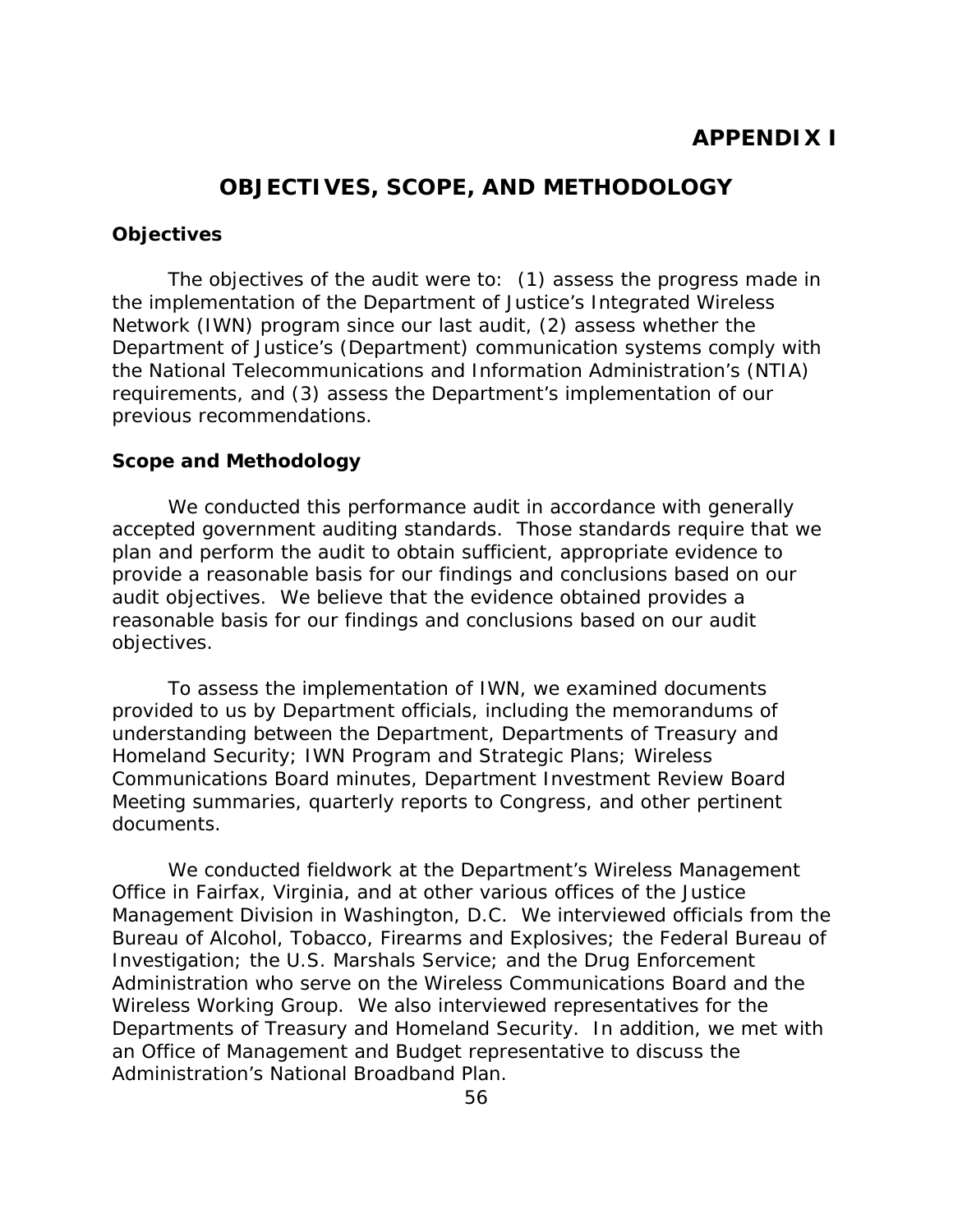We assessed the progress of the National Capital Region IWN implementation and the plans for continued nationwide implementation. We also assessed the Department's compliance with the NTIA narrowbanding requirements and revised security requirements.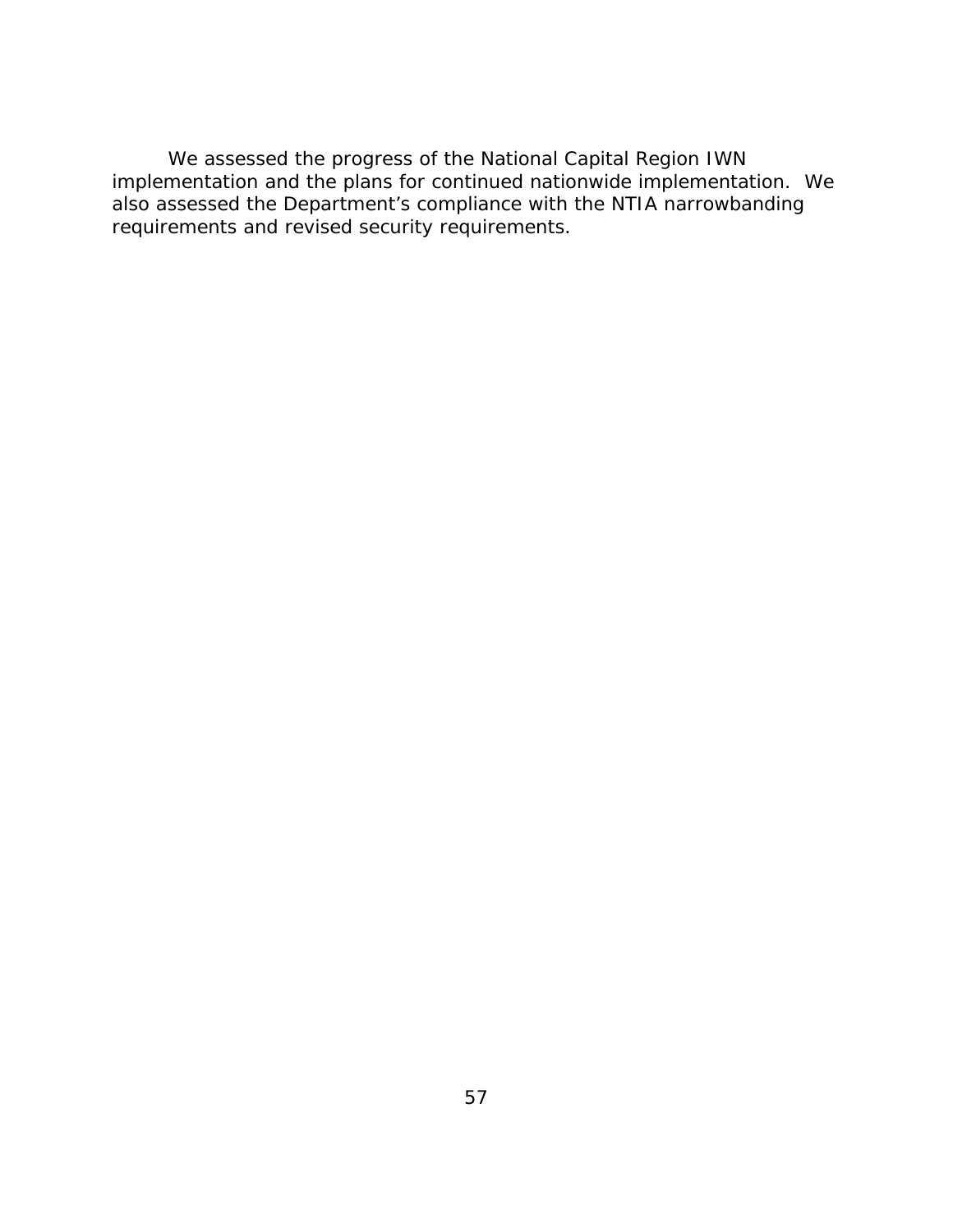# **APPENDIX II**

## **ACRONYMS**

- ATF Bureau of Alcohol, Tobacco, Firearms and Explosives
- DEA Drug Enforcement Administration
- DHS Department of Homeland Security
- EVM Earned Value Management
- FBI Federal Bureau of Investigation
- FY Fiscal Year
- GAO Government Accountability Office
- IRAC Interdepartment Radio Advisory Committee
- IV&V Independent Verification and Validation
- IWN Integrated Wireless Network
- LEWC Law Enforcement Wireless Communications
- LMR Land Mobile Radio
- **NCR** National Capital Region
- NTIA National Telecommunications and Information Administration
- OIG Office of the Inspector General
- **UHF** Ultra High Frequency
- USMS United States Marshals Service
- VHF Very High Frequency
- **OMW** Wireless Management Office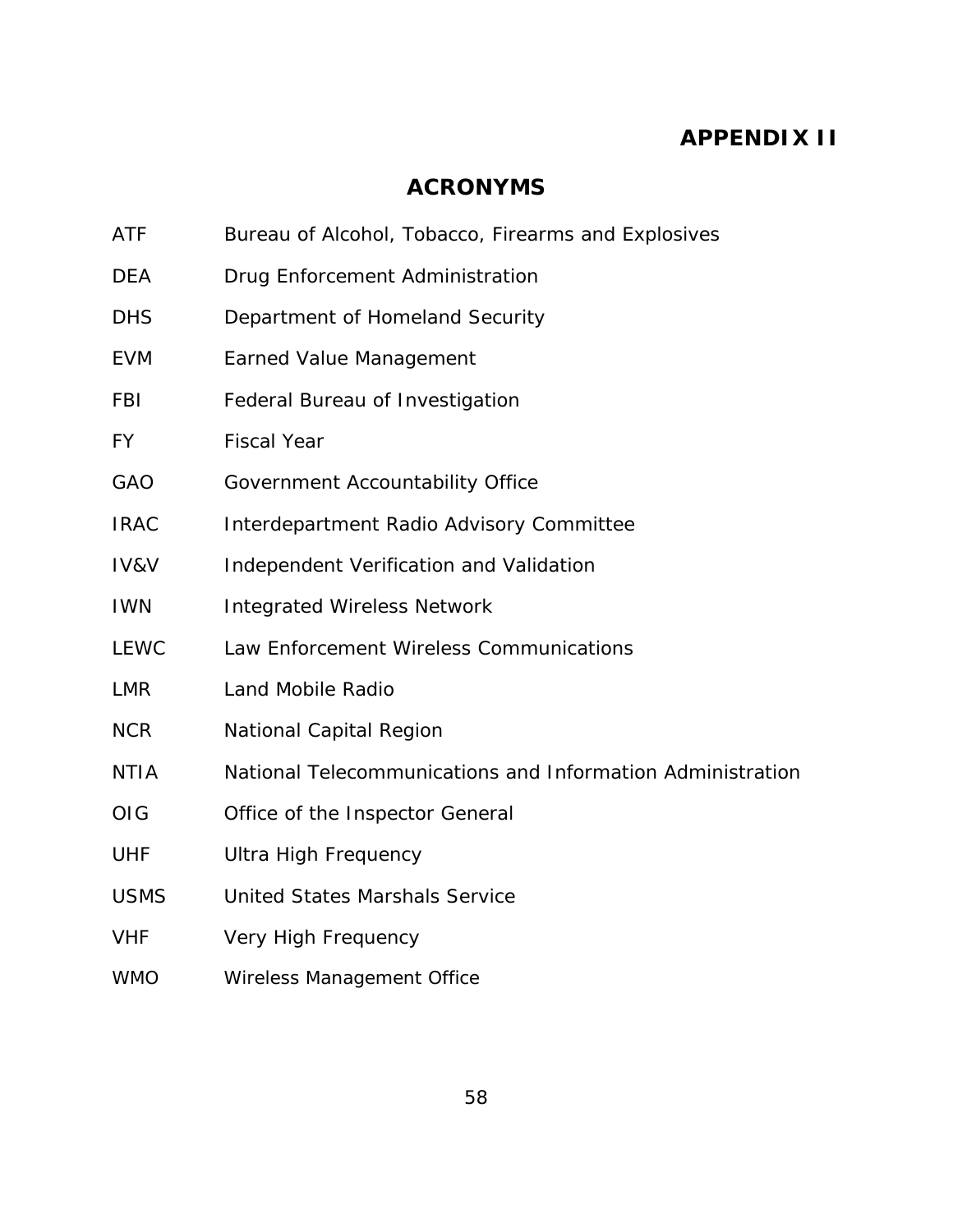### **APPENDIX III**

## **DEPARTMENT OF JUSTICE RESPONSE TO THE DRAFT AUDIT REPORT**



U.S. Department of Justice

Washington, D.C. 20530

DEC 3 0 2011 MEMORANDUM

TO: Raymond J. Beaudet Assistant Inspector General for Audit

FROM: FOR Lee Lofthus Machel H. allen Assistant Attorney General for Administration

SUBJECT: Response to Draft Audit Report of the Department of Justice's Implementation of the Integrated Wireless Network

This responds to the Draft Audit Report, *Audit of the Department of Justice 's Implementation of the Integrated Wireless Network* (Report). While we concur with the recommendations and much of the Report's discussion of the facts. we provide the following general comments and concerns.

The Report states that the Integrated Wireless Network (lWN) program has not achieved the results that the Department originally intended when the Department began developing it in 1998. comparing the Department's achievements to the original goals established then. The original IWN objective was a nationwide interoperable broadband voice and data network servicing the Departments of Justice. Treasury and Homeland Security. with an estimated total cost of \$5 bil1ion. However. as the report acknowledges. changing circumstances have required the Department to significantly change the scope and deployment approaches for the IWN program. What has not changed is the Department's commitment to implementing a reliable. secure. interoperable Land Mobile Radio system for its tactical wireless communications.

It is important that the lWN project be measured against its current objectives rather than an initial - but not finalized - plan no longer being pursued for both technological and funding reasons. Despite the challenges to the project noted in the Report. the Department has achieved significant improvements in the wireless communications capabilities delivered to our law enforcement agents. The Department has expanded the Northwest communication system from a pilot to an operational system in use by the states of Washington and Oregon. In addition, the West coast system provides voice communications in San Diego and in the lmperial Counties in southern California, and deployment of the system within the National Capital Region is underway. All three of these systems support users from the Department of Justice and elements of the Department of Homeland Security. In addition, the High-Risk Metropolitan Area Interoperability Assistance Project provides 29 metropolitan cities with interoperability channels for use by federal law enforcement and homeland security agencies.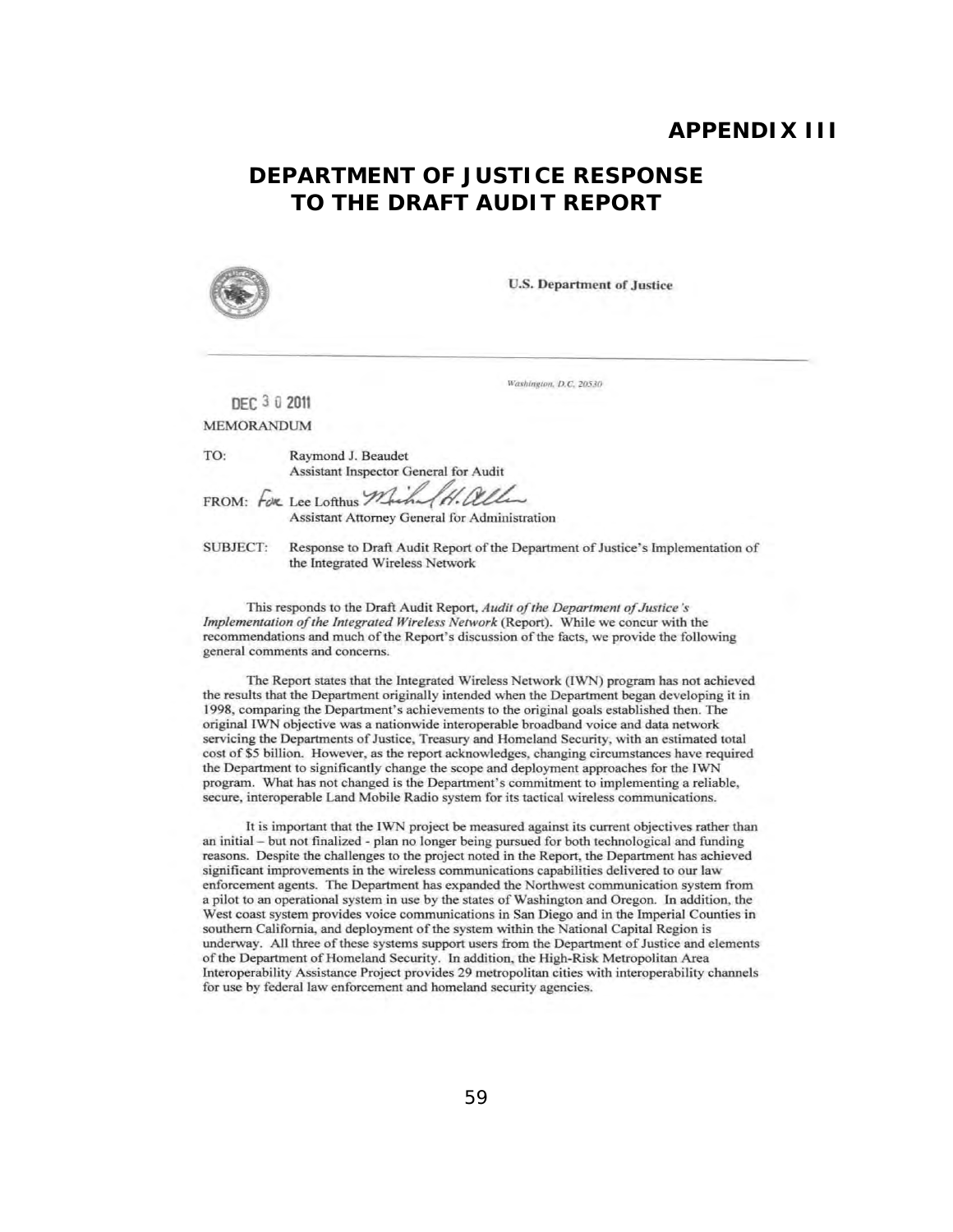The Report opines on various deficiencies in the Department's tactical wireless communications systems and related issues, without clarifying whether the deficiencies were attributable to the conduct of the project or to broader external circumstances.  $(E, g)$ , "The Department has made limited progress in upgrading the Land Mobile Radios (LMRs) operated by its components," Report at 21.) The Department acknowledges and agrees that there are many issues with its wireless communications systems that it is addressing. Nonetheless, it is important to note that the project from its outset was sweeping in terms of its organizational dimensions (i.e. crossing agencies as well as levels of govemment), had significant technical complexity, and would require an extended multi-year timetable for implementation. Moreover, the project does not exist in a static environment - it faced, and still faces, the aforementioned complexities in an extremely dynamic environment in terms of significant technology changes, evolving law enforcement demands, and fiscal constraints. The inherent complexities of the project and its changing external circumstances have been the major factors influencing the project's progress to date.

I am concerned the report contains statements attributed to WMO staff or individuals outside the WMO suggesting that key processes were not performed or that critical system capabilities were arbitrarily left out. As one example, the Report indicates that "FBI and USMS officials and the WMO engineer also stated that IWN does not have a consolidated dispatch center." Report at 29. This was an intentional configuration decision, as we informed you previously, based on an evaluation of risk, cost and the in-house dispatch capabilities available. There are multiple ways a system can be configured, and rather than make it appear as though the project team erred, the OIG Report should have recognized this was a deliberate configuration decision pursuant to a rigorous change management process. Another example is the Report's discussion of the fact that the operational test and evaluation of the NCR systems was removed from the contractor's proposal and was instead performed in-house against the views of engineering staff. Report at 28. Again, this was a sound, deliberate decision: the inhouse team was able to perform operational testing that more accurately reflected real-life law enforcement conditions than the test script proposed by the contractor. Finally, the report also cited a manager's statement that the WMO did not build circuit redundancy into the NCR sites, meaning that if a circuit was lost the system would have no backup plan. Report at 29. In fact, as the report later mentions, NCR was designed with overlapping towers to allow for such redundancy, rather than relying on circuit redundancy. The Wireless Communications Board opted for the overlapping tower coverage because such coverage was determined to be more than adequate and offered tremendous cost savings when compared to circuit redundancy. This critical fact is lost in the Report.

As a general matter, given the large number of possible technical solutions and configuration decisions routinely encountered with systems such as IWN, it is not unexpected that individuals at different levels of the project may prefer one technical solution versus another. I fully expect our senior Project managers will weigh alternatives and make configuration choices throughout the IWN project. Thus, it would have been valuable for the auditors to discuss the aforementioned decisions in depth with the Director of the WMO. Further, we note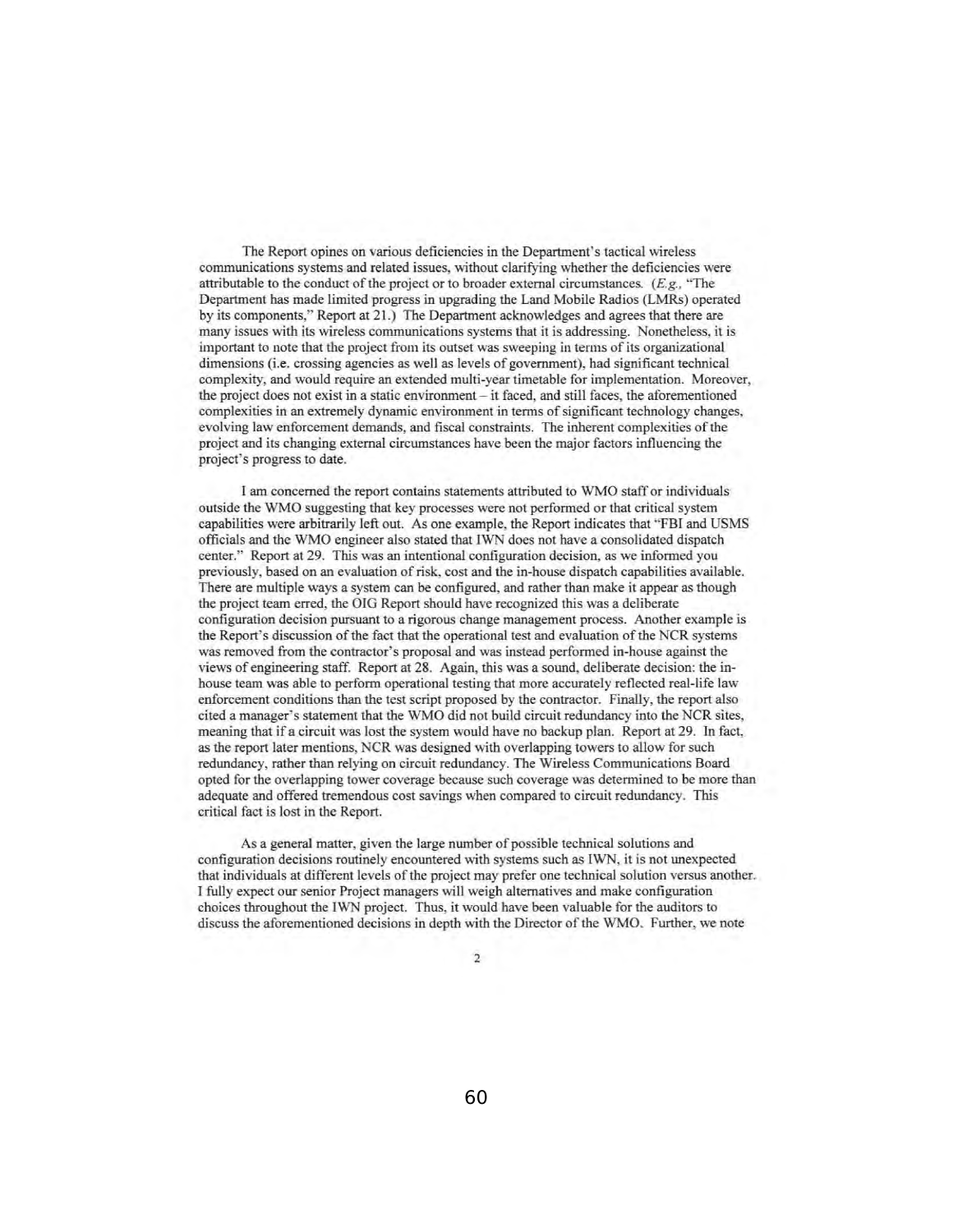that while the report included the differing views on the project decisions, it did not demonstrate shortcomings with the decisions made by the Department.

Similarly, I have concerns with the Report's commentary about the Department using the DEA maintenance and equipment contract with Motorola, rather than the systems integration contract with General Dynamics, for the purchase of radios for the Department. For example, the Report notes that the General Dynamics contract was the result of competition, while the Motorola contract was a sole source, which seems to suggest that the Department may have paid more than necessary for the Motorola radios.

In fact, using the DEA contract, which was a valid procurement option for the Department, saved approximately \$9 million over a two year period. In addition, as General Dynamics itself recognized, only Motorola radios are currently capable of meeting the Department's requirements. General Dynamics, like the DEA, would have been required to negotiate a sole source contract with Motorola had we pursued the radio purchase under the General Dynamics contract.

In addition, the Report makes observations and draws conclusions regarding particular radio buys based on its assessment of whether the transaction involved the purchase of"IWN radios." The Department only purchases radios that are interoperable with both the newer P-25 infrastructure (such as the IWN system within the NCR) and legacy systems. In other words, every LMR subscriber radio the Department purchases can be used on either IWN or legacy systems. There is no IWN-specific radio.

As a related point, the Report indicates the DEA contract was only to be used for legacy system radios, implying that the purchase of radios that would be, or could be, used also on the IWN system was not within its scope. This is not accurate. The DEA Contract's Scope of Work states clearly that it is available to be used for upgrades and new technology, stating, "P25 is evolving and the Government reserves the right to procure available compatible products." The fact that radios purchased under the DEA contract for use in legacy systems also could be used on the IWN system does not mean the radios were outside the contract's scope.

Finally, the Report commented upon the WMO's responsibility to oversee, control and monitor funds, and questions the WMO's use of a law enforcement component's existing contract, or the issuance of an order by another component's contracting officer. As we noted in response to the OIG's *Management Advisory Memorandum,* the salient point is that the WMO's management authorizes, oversees, and is responsible for *all* radio purchases, regardless of the contractual vehicle or component in which the contracting officer is assigned, and no expenditure of funds is made without WMO management's approval and oversight.

#### Response to Specific Recommendations

Below are our responses to the Report's four recommendations.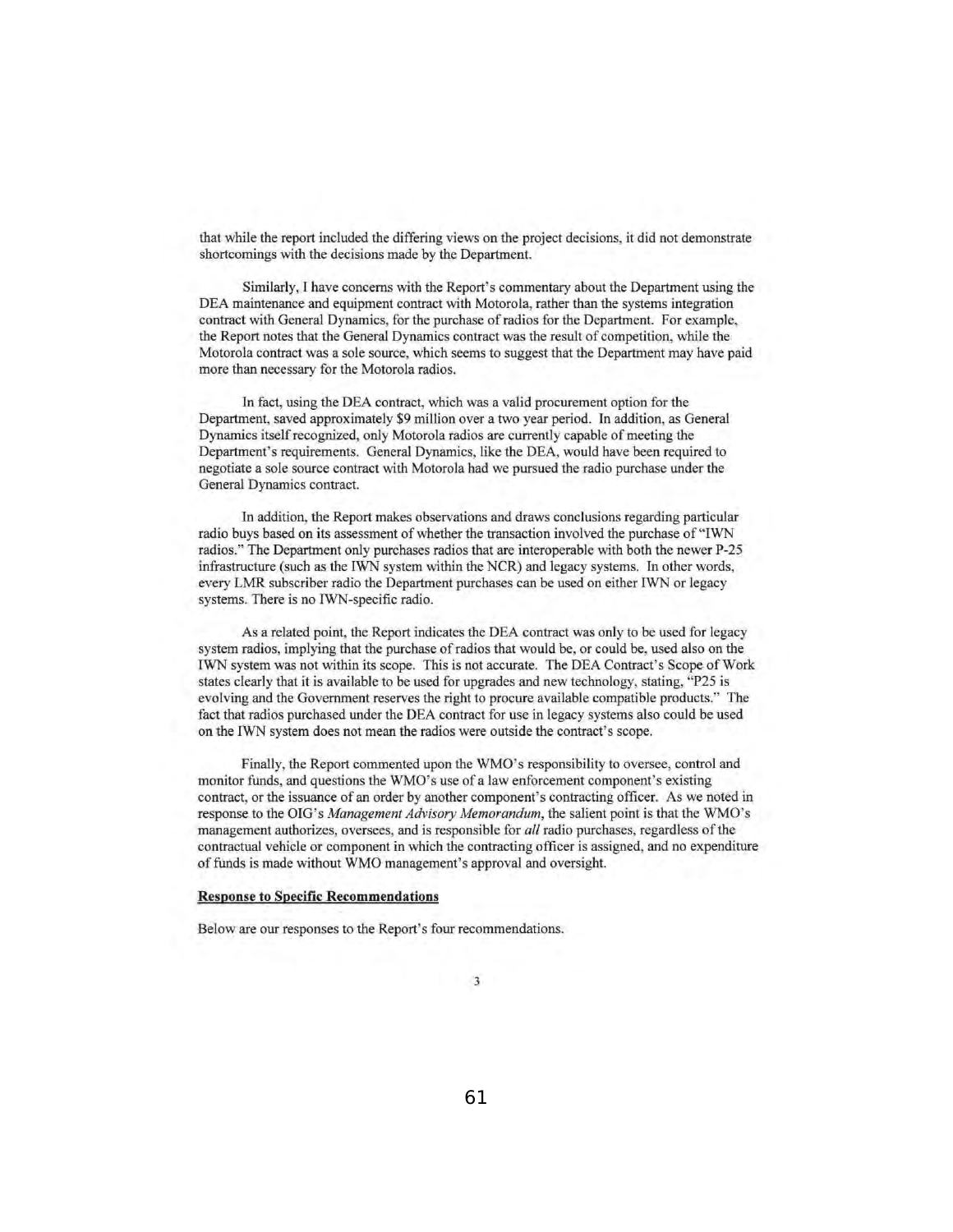Recommendation I: Develop a detailed Interoperability Plan that establishes the Department's role and plan for ensuring that federal, state, and local agents and first responders are able to communicate effectively.

Response: The Department always has had an interoperability plan, and is currently using a number of interoperability plans and approaches depending on the technical environment of the site and other factors. We concur that an updated and consolidated plan would be beneficial and will prepare an updated single Interoperability Plan by the end of the third quarter of FY2012.

Recommendation 2: Accurately track and identify the costs associated with the lWN program and accurately reflect these costs in program reporting.

Response: The Department accurately tracks and identifies the costs associated with the overall IWN program using its integrated financial system consistent with the business rules required by that system. The WMO also tracks costs at an even more granular level. This ability to accurately track and identify IWN costs will be documented in the fWN procedures update that will be completed by the end of the second quarter of FY2012.

Recommendation 3: Ensure that the WMO provides more oversight over all tactical communication purchases, as directed by Congress, to ensure the costs are properly categorized.

Response: Concur. The WMO recognizes that categorization of certain costs is a matter of business judgment. The WMO will update its current and existing operations and maintenance (O&M) governance document to provide further clarification on its practice on categorization of such purchases. The WMO will also expand the O&M governance document to address categorization practices regarding non-O&M related items, such as equipment for new systems development and consolidated radio procurements. The document will be updated by the end of the second quarter of FY2012.

Recommendation 4: Review and resolve the critical findings and recommendations identified in the Booz Allen Hamilton (BAH) IV&V report.

Response: The BAH IV&V Report was completed this year. It is not possible to implement all of its recommendations in the current funding environment and therefore the Department must make business choices regarding which recommendation to implement. However, the WMO concurs with the overall recommendation to implement appropriate improvements and is committed to implementing the BAH recommendations as project funding permits.

Once again, thank you for the opportunity to comment on the report. We do share your views on the importance of making continued progress on wireless interoperability. Should you have any questions or concerns regarding this response, please contact.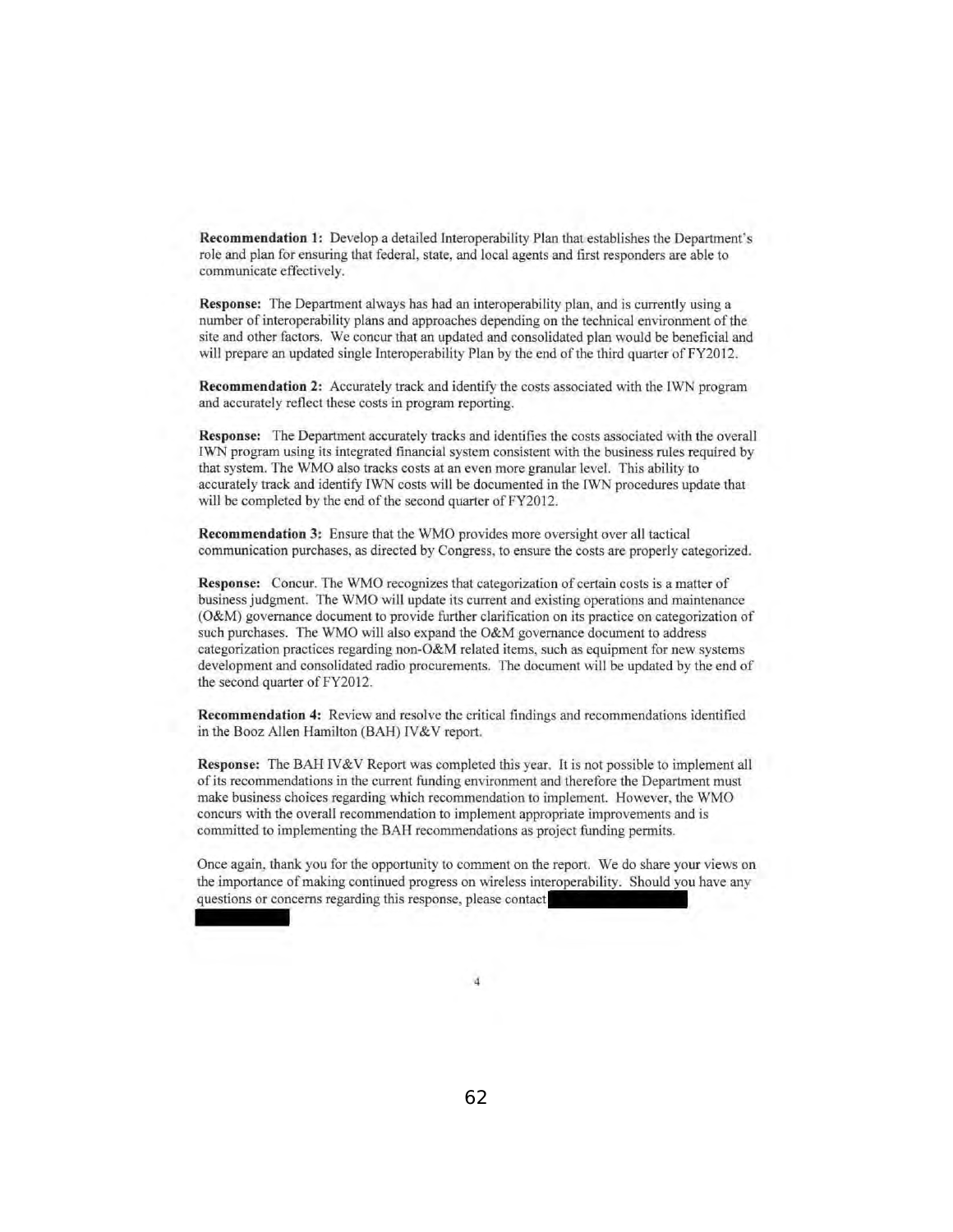## **OFFICE OF THE INSPECTOR GENERAL ANALYSIS AND SUMMARY OF ACTIONS NECESSARY TO RESOLVE AND CLOSE THE REPORT**

The Office of the Inspector General (OIG) provided a draft of this report to the Department of Justice (Department) for its review and comment. The Department's response is incorporated as Appendix III of this report. The following provides the OIG analysis of the Department's response and a summary of the actions necessary to resolve and close the report.

### **Analysis of the Department's Response**

Department's statement that it has already implemented recommendation 2.<br>We discuss this further below in the summary of actions necessary to close In response to our report, the Department concurred with our four recommendations, but later indicated that recommendation 2 is already being implemented. We disagree with the Department's statement that costs associated with the Integrated Wireless Network (IWN) program are accurately tracked and identified and thus we disagree with the the recommendations. In addition, the Department provided comments that were not directly related to our recommendations. As we discuss in more detail below, we do not agree with certain statements in the Department's response. Before discussing the Department's responses to each of our recommendations, we provide the following reply to statements not related to specific recommendations.

In its response, the Department said that the OIG report "states that the [IWN] program has not achieved the results that the Department originally intended . . . in 1998, comparing the Department's achievements to the original goals established then." This statement is an incomplete recitation of our findings. This report assesses the current status and the progress made in the implementation of the IWN program since our previous audit report was issued in 2007; the Department's compliance with National Telecommunications and Information Administration requirements; and the status of the Department's implementation of our previous recommendations. In our 2007 audit report, we determined that the IWN program was at high risk of failing primarily due to uncertain funding and the fractured partnership between the Departments of Justice (Department),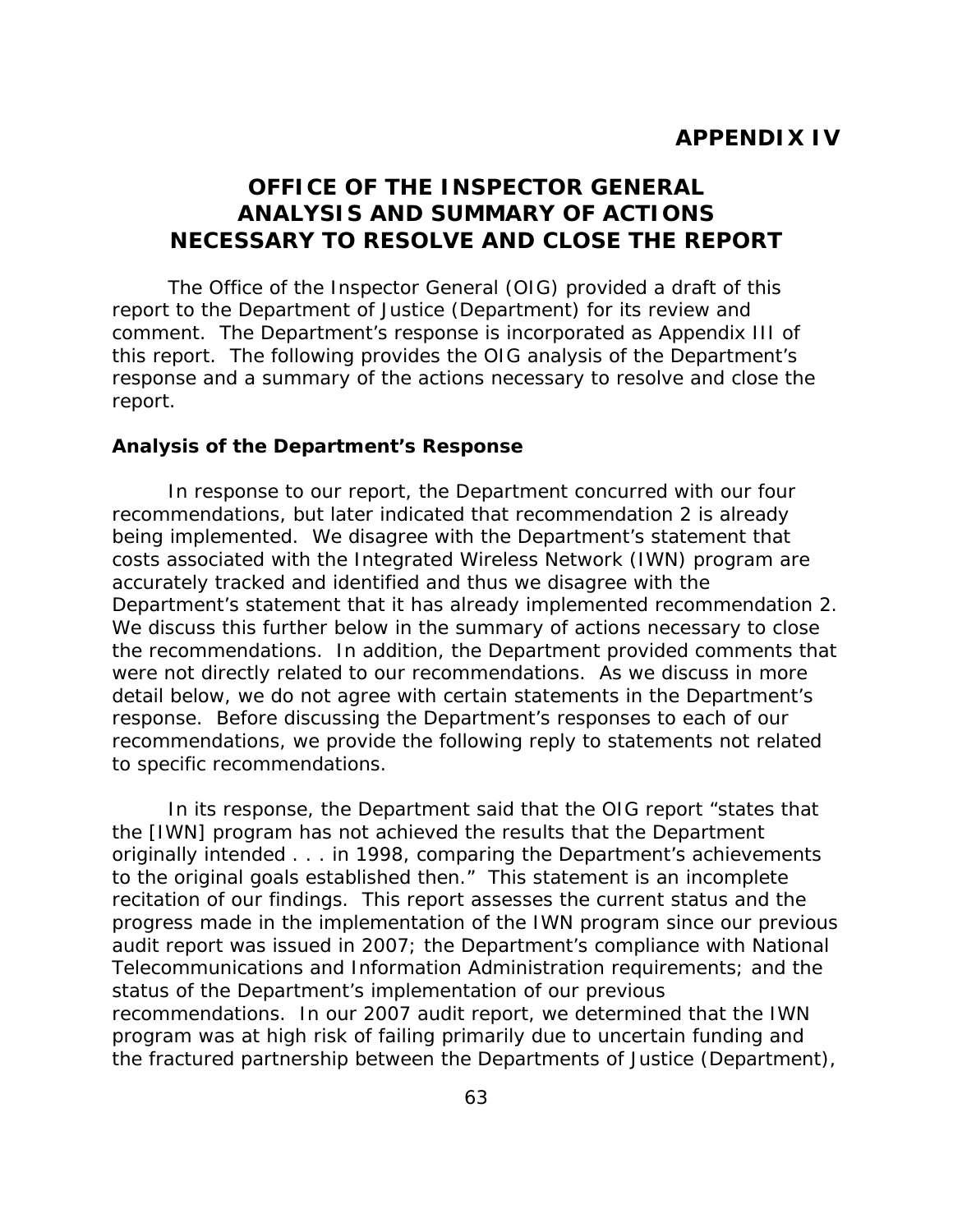Treasury, and Homeland Security (DHS). This report provides the current status of the joint program and recognizes the changes that have occurred since our last report.

We recognize throughout the report that the IWN program of today is significantly different from the program that the Department originally envisioned. In fact, the program of today is essentially a Department project without the originally planned integrated involvement of federal law enforcement from other Departments, including DHS. This report also recognizes the deployment of the Northwest system in Washington and Oregon and the Southern California system, and both systems were also included as a part of our prior 2007 report. With respect to the IWN project's deployment of the National Capital Region (NCR), the expected operational date was October 2010. However, this system has yet to be fully implemented as of January 2012. In addition, while we agree that DHS participates in the Northwest and Southern California systems, DHS was not involved in the development of the NCR. Instead, DHS involvement with the NCR was strictly after the fact and has been limited to an expression of interest in using the system that the Department developed and funded.

The Department's response further stated "The Report opines on various deficiencies . . . without clarifying whether the deficiencies are attributable to the conduct of the project or to broader external circumstances." The example cited in the OIG report is that the Department has made limited progress upgrading the Land Mobile Radios (LMR) operated by its components. The example cited is based on data provided by the components on the status of the LMRs and the components' ability to meet security and interoperability requirements. In our report, we recognize that funding for the IWN project has not been sufficient to implement the necessary upgrades. However, we believe that it is also critical to recognize the current status of the components' LMRs regardless of the cause, and the planned upgrades to the LMRs have been in the planning/implementation stages since 1998.

The Department's response also expressed concern that the report contains statements attributed to Wireless Management Office (WMO) staff or individuals outside the WMO regarding key processes and critical system capabilities. Our discussion of the key processes highlighted two areas – a consolidated dispatch center and circuit redundancy – that were considered by the 9/11 Commission and others to be significant issues affecting communications during the incidents on September 11, 2001. As the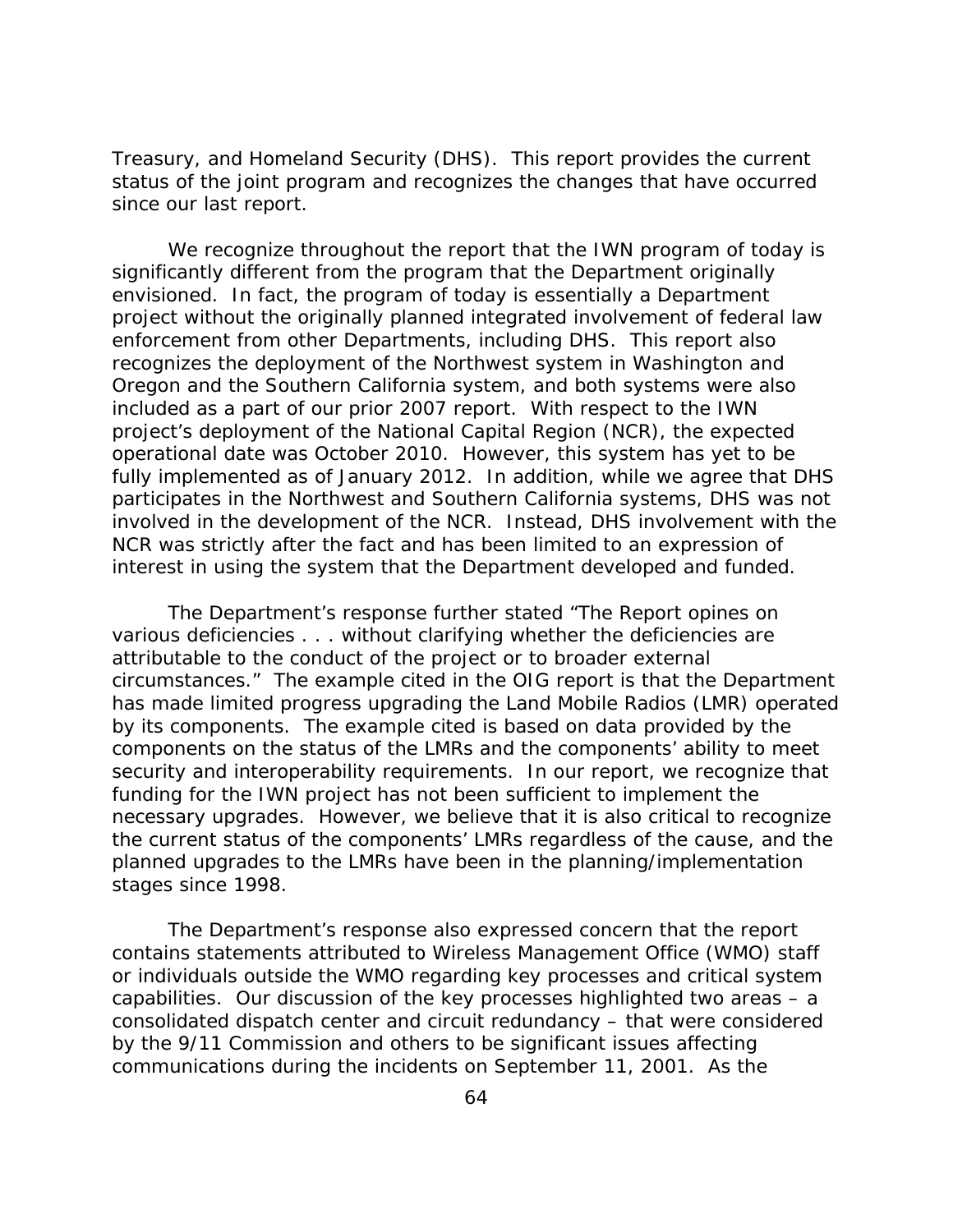Department's response properly acknowledges, the OIG report recognized the differing views about whether these key systems have been properly addressed, but it did not state that there were deficiencies or shortcomings with respect to these processes in the IWN system. It also recognizes the technical and other reasons for the decisions that were made by program managers. Contrary to the Department's response, we discussed these reasons in depth during several meetings with the Director of the WMO and component technical representatives. In addition, consistent with what we state in our report, the NCR system is not operational at this time, and any effect of these and other decisions is yet to be fully understood.

The final topic of concern in the Department's response is our discussion of the Department's use of a Drug Enforcement Administration (DEA) maintenance and equipment contract with Motorola. We did not perform a comprehensive review of the costs accrued under this contract and thus we do not comment as to whether the sole source contract utilized by the Department resulted in increased costs to the Department. The report also includes the Chief Information Officer's opinion that using the Motorola contract saved the Department money. Rather, the report discusses concerns regarding the use of sole source contracts and continued reliance on a single vendor.

With respect to the term "IWN radios", we noted in our report that radios for the IWN program are P25 compliant and compatible with legacy systems. With respect to the use of the DEA contract when discussing radios for the IWN program, the majority of the radios purchased by the WMO were not for legacy systems as specified in the DEA's Justification for Other Than Full and Open Competition for the Motorola contract. Instead, the majority of radios purchased using this contract were specifically for the implementation of the NCR IWN system. While we recognize language from the contract's Scope of Work section may provide some flexibility in purchasing P25 compliant and legacy system compatible components, we do not believe it is appropriate to ignore the justification for the limited competition.

The Department's response also discussed the fact that WMO's management authorizes, oversees, and is responsible for all radio purchases. We do not disagree with this point, however, our audit found that radios were purchased using a deficient contract in the past. This substantiates our concerns regarding the effectiveness of this oversight. While the use of a deficient contract may have been unintentional,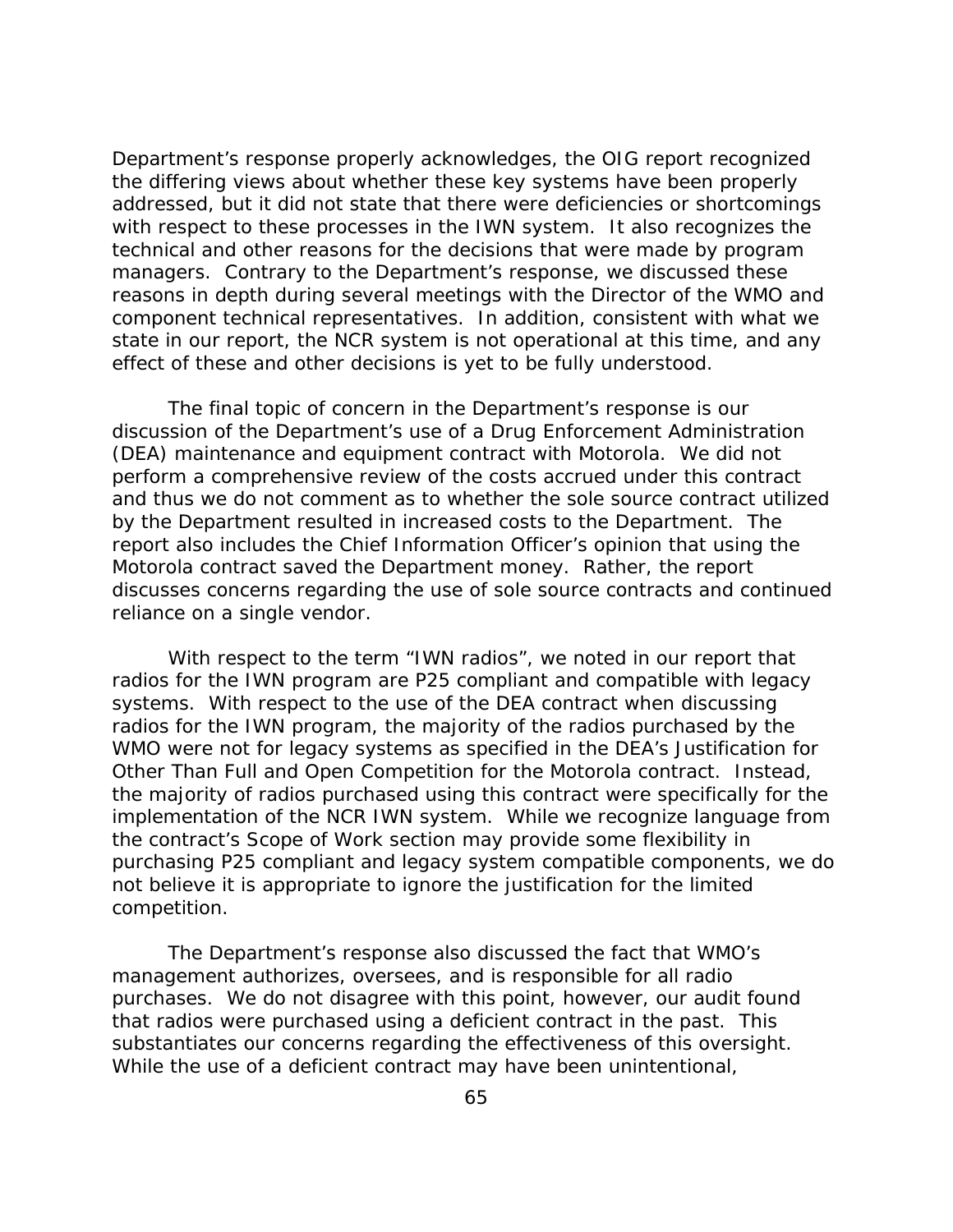government contracting requirements have evolved over the years to protect government funds and prevent abuse of all kinds, whether intentional or not, and we believe that the potential for future problems remains.

## **Summary of Actions Necessary to Resolve and Close the Report**

**1. Resolved.** The Department concurred with our recommendation to develop a detailed Interoperability Plan that establishes the Department's role and plan for ensuring that federal, state, and local agents and first responders are able to communicate effectively. The Department stated in its response that an updated and consolidated plan would be beneficial and it will prepare an updated single Interoperability Plan by the end of the third quarter of fiscal year (FY) 2012.

This recommendation can be closed when the Department provides the updated single Interoperability Plan.

**2. Unresolved.** The Department concurred with our recommendation to accurately track and identify the costs associated with the IWN program and accurately reflect these costs in program reporting. The Department stated in its response that it accurately tracks and identifies the costs associated with the overall IWN program and the WMO also tracks costs at an even more granular level. It also stated that the ability to accurately track and identify IWN costs will be documented in the IWN procedures update that will be completed by the end of the second quarter of FY 2012.

After considering the Department's response, we do not believe the proposed actions adequately address our finding. As discussed in our report, we found that the WMO was unable to accurately track and identify the costs specific to the IWN program, and particularly noted that the entire cost for the NCR was not being tracked.

Therefore, this recommendation is unresolved. This recommendation can be resolved when we receive evidence that the Department's system is able to accurately reflect the total cost of the IWN program since its inception in 1998.

**3. Resolved.** The Department concurred with our recommendation to ensure that the WMO provides more oversight over all tactical